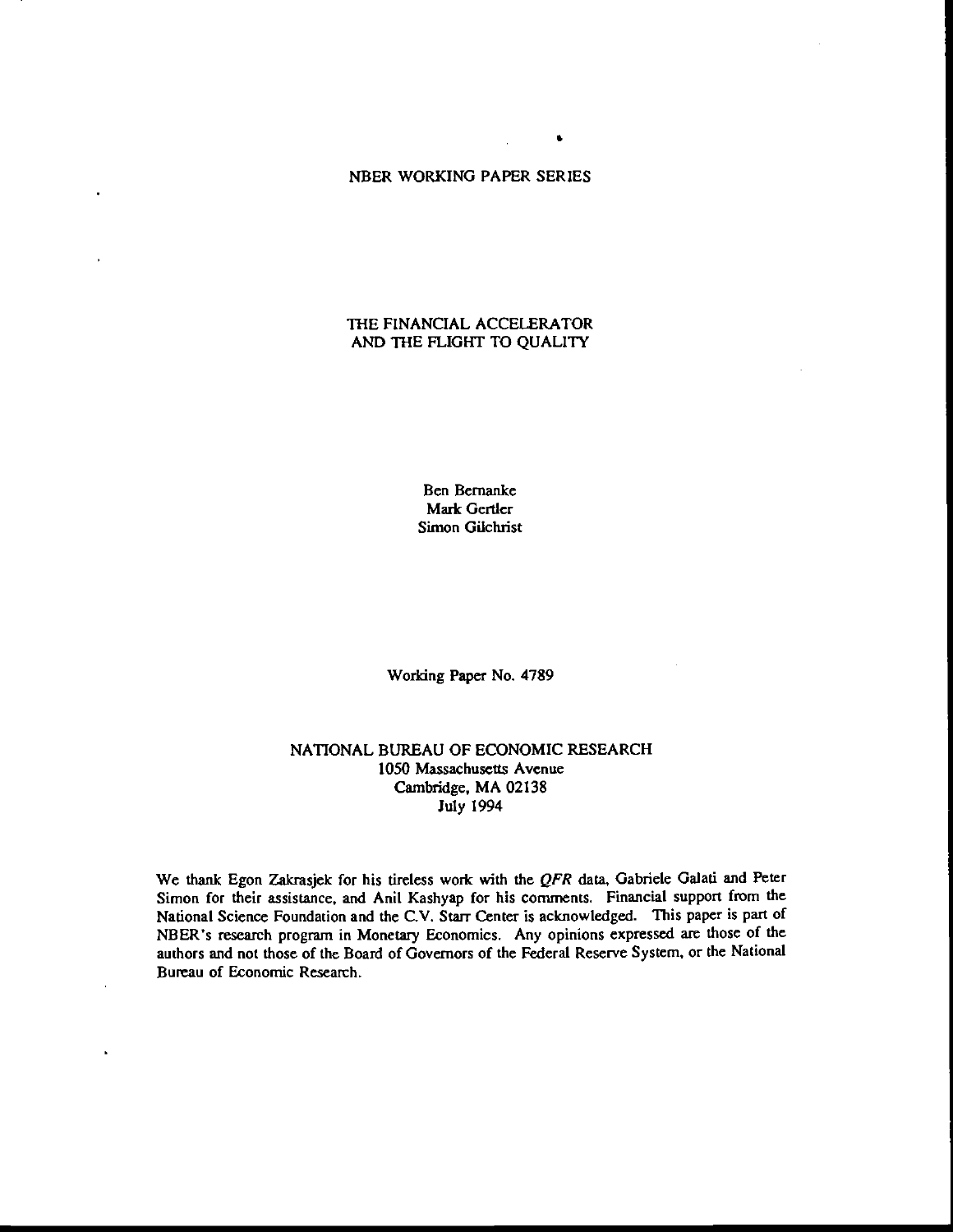NEER Working Paper #4789 July 1994

## THE FINANCIAL ACCELERATOR AND THE FLIGHT TO QUALITY

## ABSTRACT

Adverse shocks to the economy may be amplified by worsening credit-market conditions- the financial "accelerator". Theoretically, we interpret the financial accelerator as resulting (mm endogenous changes over the business cycle in the agency costs of lending. An implication of the theory is that, at the onset of a recession, borrowers facing high agency costs should receive a relatively lower share of credit extended (the flight to quality) and hence should account for a proportionally greater part of the decline in economic activity. We review the evidence for these predictions and present new evidence drawn from a panel of large and small manufacturing firms.

Woodrow Wilson School **Department of Economics**<br>
Princeton University<br>
Princeton University Princeton University New York University<br>
Princeton NI 08544 269 Mercer Street Princeton, NJ 08544 and NBER New York, NY 10003

Ben Bernanke<br>
Woodrow Wilson School<br>
Woodrow Wilson School<br>
Mark Gertler<br>
Department of Economics and NBER

Simon Oilchrist Division of Research and Statistics Mail Stop 61 Board of Governors of the Federal Reserve System Washington, D.C. 20551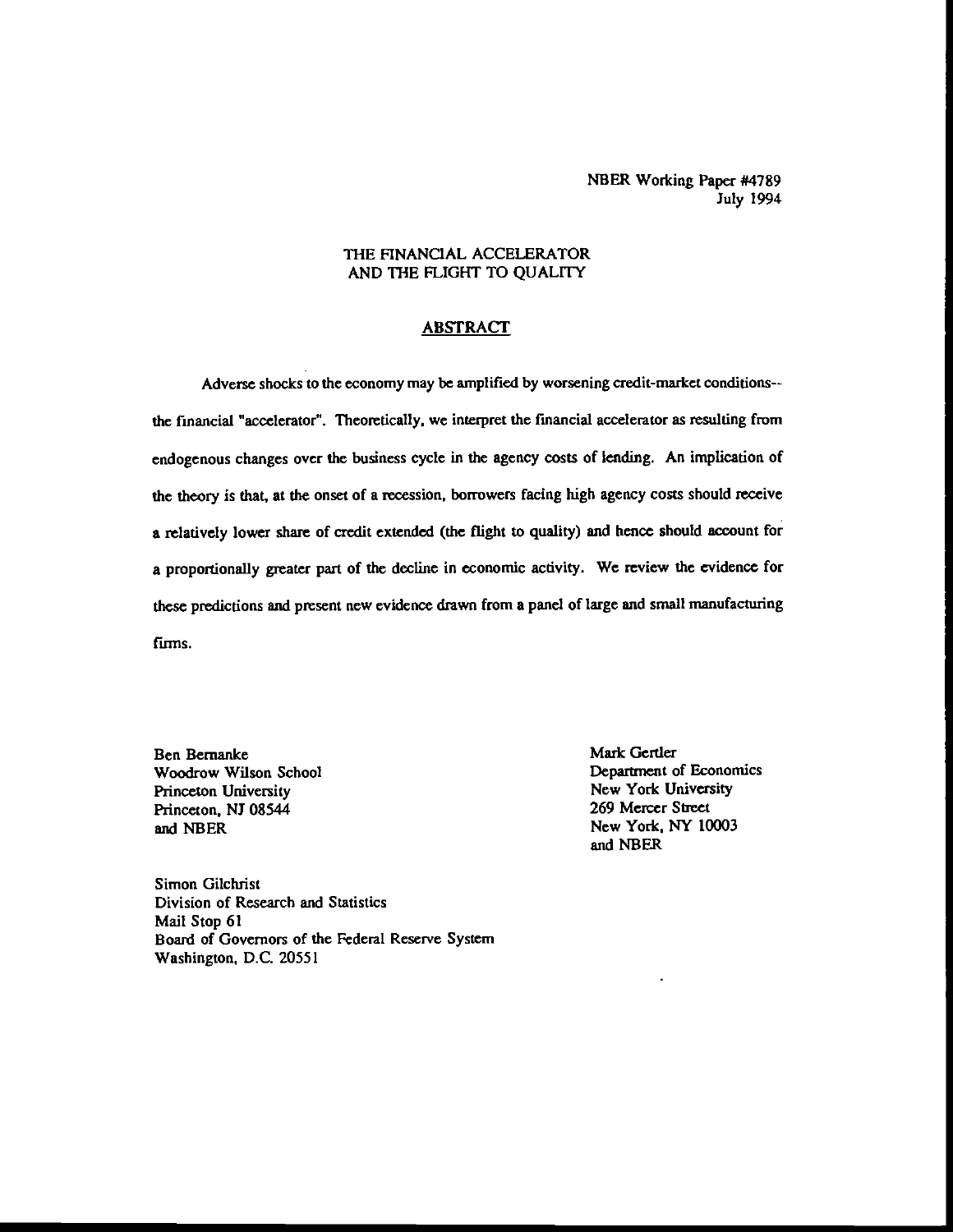#### I. Introduction

A longstanding puzzle in business cycle analysis is that large fluctuations in aggregate economic activity sometimes arise from what appear to be relatively small impulses. For example, large swings in investment spending and output have been attributed to changes in monetary policy that had very modest effects on long-term real interest rates. Similarly, the oil price shocks of the l9?Os, supposedly the causes of serious recessions, actually had relatively small effects on the average firm's production costs and the typical household's budget.

The "small shocks, large cycles" puzzle motivates our paper. We consider one possible solution to the puzzle, which is that changes in creditmarket conditions amplify and propagate the effects of initial real or monetary shocks. It has been argued, for example, that firms and households tend to be financially overextended and therefore "vulnerable" at cyclical peaks (see, e.g., Eckstein and Sinai <1986)). An adverse shock or the natural end of an economic expansion may therefore worsen financial conditions significantly, impairing firms' and households' access to credit at the same time that the need for external funds may be rising (for example, to finance unintended inventory accumulations). The resulting declines in spending or production exacerbate the economic downturn. We refer to the amplification of initial shocks brought about by changes in credit-market conditions as the financial accelerator.

Although there are various ways of rationalizing a financial accelerator theoretically, one useful framework is the "principal-agent" view of credit markets, which has been extensively developed in recent years. Section II of our paper briefly discusses this framework and shows that a financial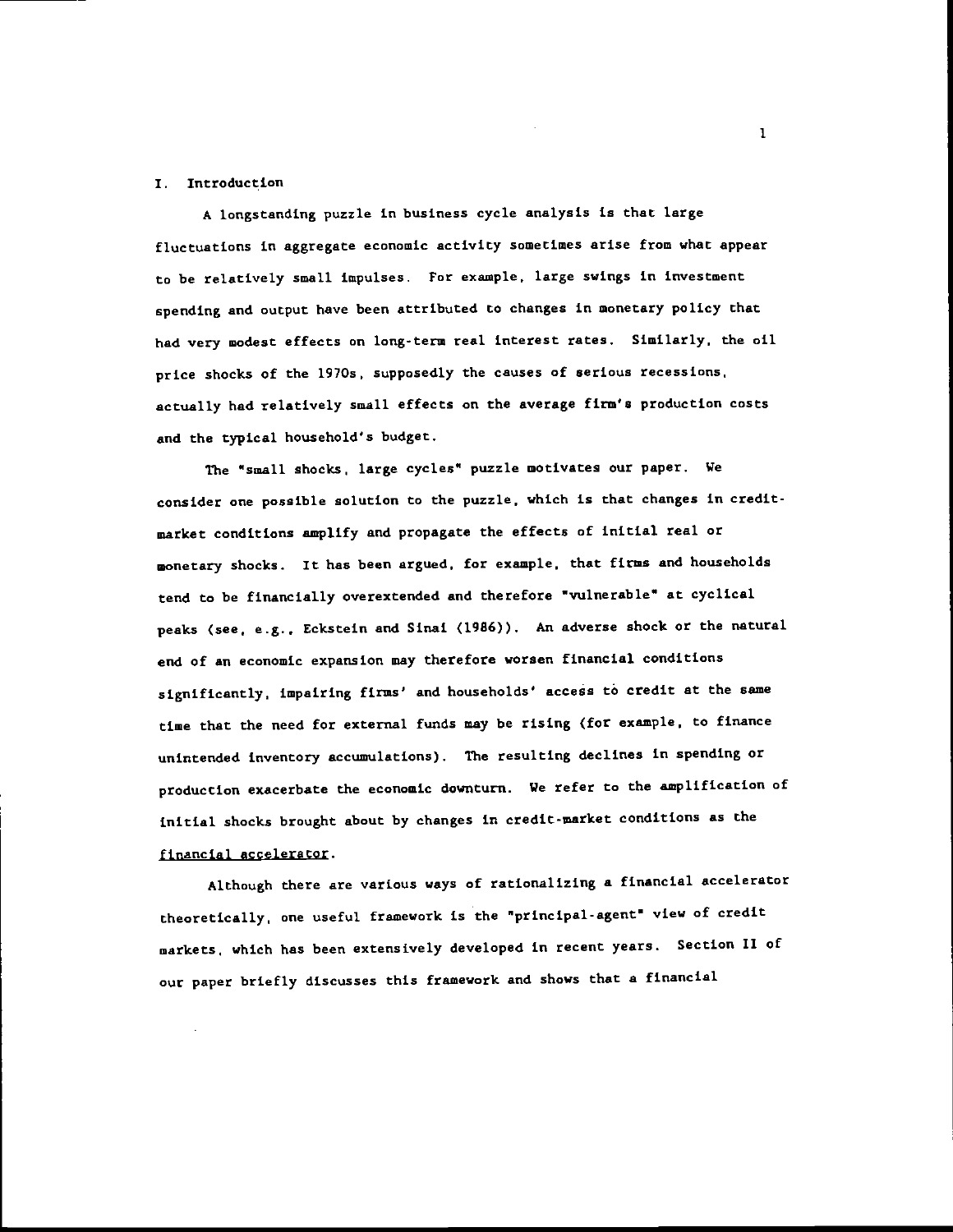accelerator could be the result of endogenous changes over the business cycle in the agency costs of lending.

Section III turns to the empirical evidence. Testing for the existence of a financial accelerator raises difficult identification problems. A promising avenue for circumventing these problems is to examine crosssectional implications of the theory. One such implication is that borrowers who face significant agency costs of borrowing in credit markets -- consumers and small firms, for example, or firms with weak balance sheets--are likely to bear the brunt of an economic downturn. In particular, following an adverse macroeconomic shock, these borrowers should experience reduced access to credit, relative to other borrowers (the flight to quality); as a result, they should also reduce their economic activity earlier and more sharply than do others in the economy. Similarly, these same borrowers should be the first to respond when the economy begins an upswing. Focusing on firms (owing to data limitations), we cite diverse evidence for the flight to quality in credit markets and for the relatively greater effect of downturns on the activity of borrowers more subject to agency costs.

Most of the evidence cited in Section III relies on aggregated data or on studies that consider primarily larger, publicly traded firms. Section IV discusses empirical work that draws on the Department of Commerce's Quarterly Financial Report (QFR), which covers a more representative panel of manufacturing firms and is partially disaggregated (by size class). Using size as a proxy for access to credit markets, this work has found that small manufacturing firms experience substantially more procyclical variation in sales, inventories, and short-term debt than do larger firms, consistent with the flight-to-quality prediction. This section also presents some new results obtained from the firm-level data underlying the published QFR figures: Using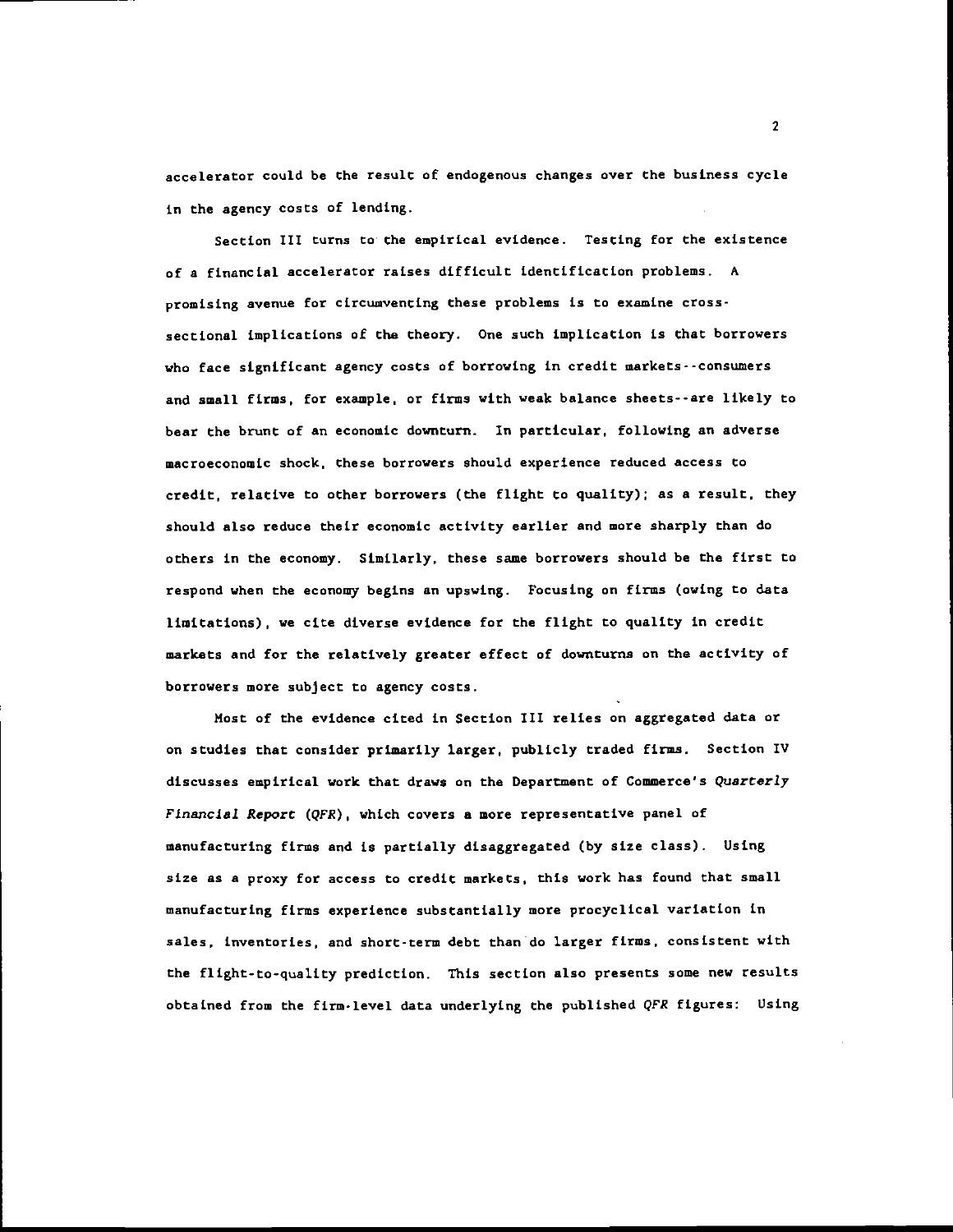the firm-level data, we show that previous QFR-based findings are not substantially changed when we control for industry or split the sample by a proxy for credit market access other than size. We also perform a back-ofthe-envelope calculation that suggests that roughly one-third of the cyclical variation in the manufacturing sector can be accounted for by the differences between firms that are relatively more constrained in credit markets and firms that are relatively unconstrained.

Although this paper focuses on the propagation of aggregate fluctuations, we note that our work here is part of a much broader investigation of the role of credit-market imperfections in macroeconomics. For surveys and discussions of various aspects of this literature, see Certler (1988), Bernanlce (1993), Kashyap and Stein (1993), Calomiris (1993), and King and Levine (1993).

#### IL Theory: The Financial Accelerator

In this section we briefly review the theoretical underpinnings of the financial accelerator, beginning with partial-equilibrium analyses of the lender-borrower relationship and then turning to general-equilibrium models of macroeconomic dynamics. We also discuss how the theoretical constructs map into real credit-market institutions. Our goal is to present a few simple economic ideas and to motivate the empirical sections that follow; no attempt is made to provide an exhaustive survey.

## A. Lenders and borrowers

As we noted in the introduction, a useful framework for thinking about the financial accelerator is the principal-agent approach to credit markets. Building on breakthroughs in the economics of imperfect information in the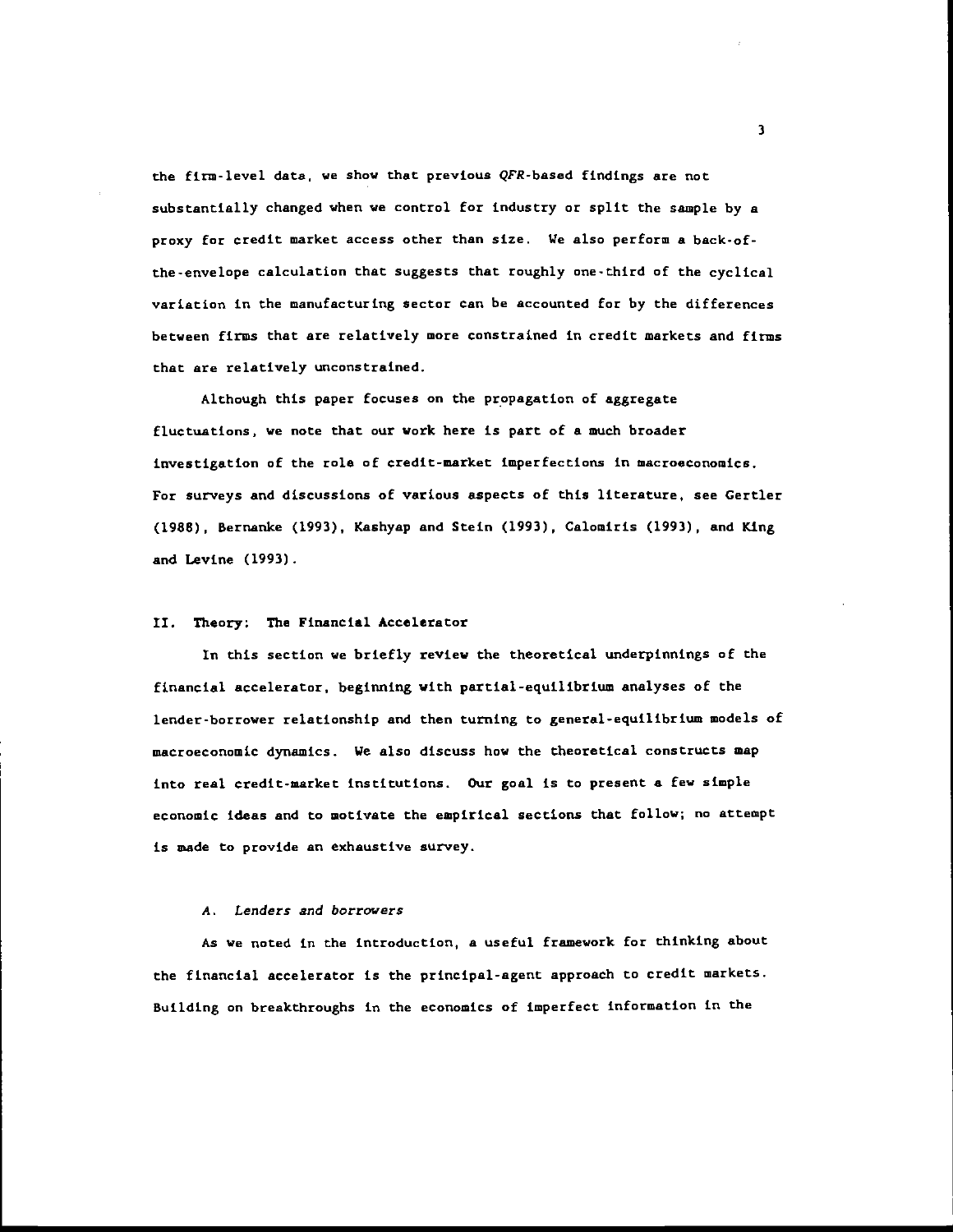l9lOs, an extensive literature has studied the structure and functioning of credit markets in situations in which lenders (principals) cannot costlessly acquire information about the opportunities, characteristics, or actions of borrowers (agents). This literature has attempted to rationalize many diverse features of credit markets, including the forms taken by financial contracts (e.g.. debt and equity), the existence of financial intermediaries, the institution of bankruptcy, the possibility of credit rationing, and so on. Partly for this reason, and partly because there is little agreement about what sorts of informational frictions are most relevant, the various models in the literature differ widely in their basic ingredients and predictions. Nevertheless, several robust results emerge that provide the basis for the financial accelerator:

First, external finance is more expensive than internal finance, unless the external finance is fully collateralized. The higher cost of external finance reflects the agency cost of lending (the inevitable deadweight loss that arises because of asymmetric information).

Second, given the total amount of finance required, the premium on external finance varies inversely with the borrower's net worth, which we define as the sum of his internal funds (liquid assets) and the collateral value of his illiquid assets.

Finally,, a fall in the borrower's net worth, by raising the premium on external finance and increasing the amount of external finance required. reduces the borrower's spending and production. This last result is the heart of the financial accelerator: To the extent that negative shocks to the economy reduce the net worth of borrowers (or positive shocks increase net worth), the spending and production effects of the initial shock will be amplified.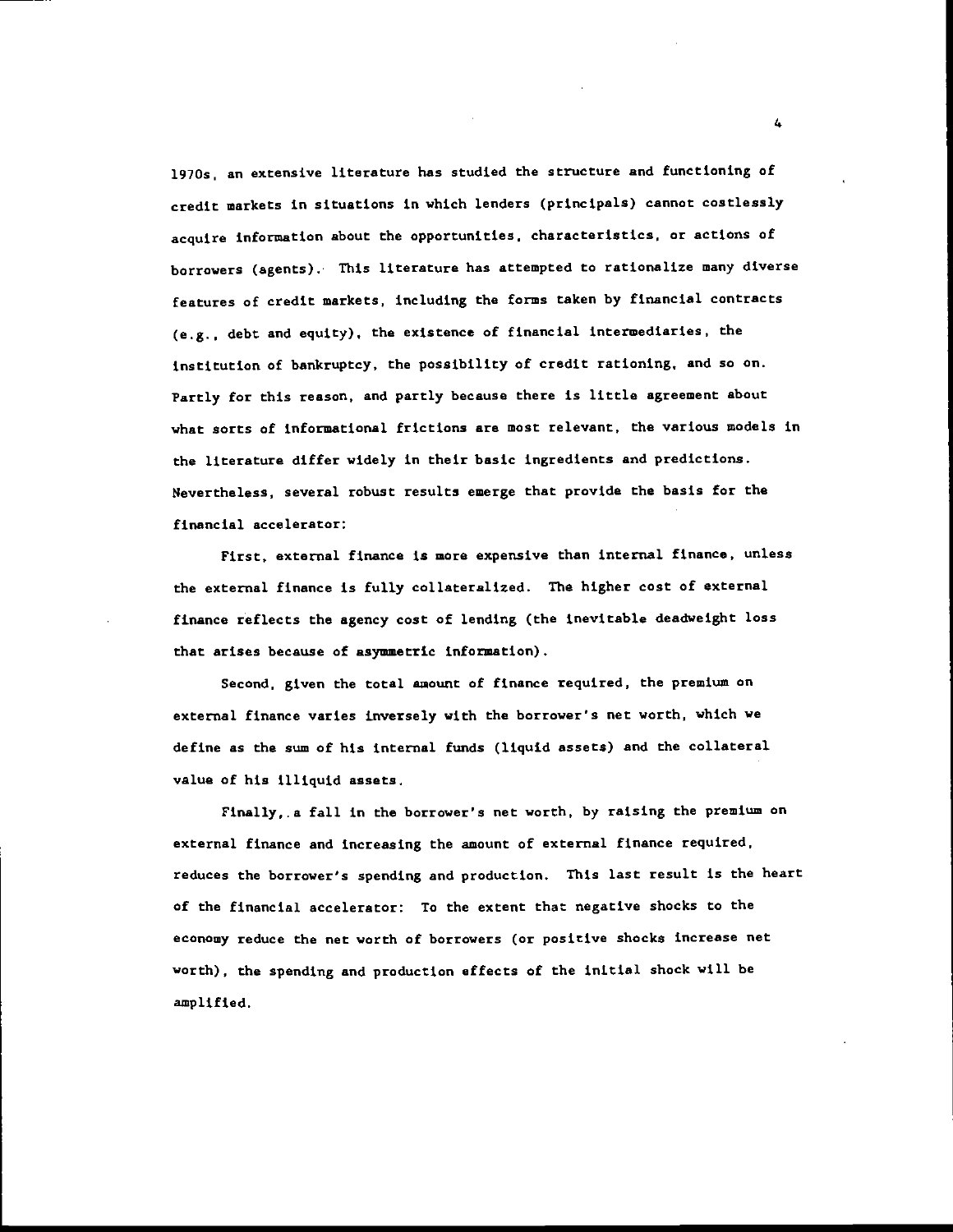The three baste results listed above can be illustrated by a simple example, based loosely on Kiyotaki and Moore (1993): We suppose there are two periods. 0 and 1. An entrepreneur operates a technology that takes input in period 0 to produce output in period 1. Inputs are of two types: a fixed factor K (already in place) and a variable input  $x_1$ . (Think of the fixed factor as land or a structure--a durable input that has alternative uses.) At the end of period 1, the entrepreneur can sell the fixed factor at the market price of  $q_1$  per unit. The variable input, which may be thought of as raw materials, labor, or possibly firm-specific capital, depreciates fully in use. The price of the variable input is normalized to one.

Output in period 1 is  $a_1f(x_1)$ , where  $f(')$  is increasing and concave and  $a_1$  is a technology parameter. The entrepreneur begins period 0 with gross cash flow from previous production,  $a_0f(x_0)$ , and a debt obligation also inherited from the past,  $r_0b_0$ , where  $b_0$  is past borrowing and  $r_0$  is the gross real interest rate on this liability. An accounting identity links the entrepreneur's purchases of the variable input  $x_1$  and new borrowing  $b_1$ :

$$
x_1 - a_0 f(x_0) + b_1 - r_0 b_0 \tag{1}
$$

Funds borrowed in period 0 and repaid in period I bear a gross real interest rate of  $r_1$ .

The entrepreneur chooses  $x_1$  and  $b_1$  in period 0 to maximize period-l output net of debt repayment. To motivate a role for financial structure. consider the following simple incentive problem: Following Kiyotaki and Moore's (1993) adaptation of Hart and Moore (1991), suppose that it is costly for the lender to seize the entrepreneur's output in case of default--as might be true, for example, if it is difficult for third parties (such as courts) to

S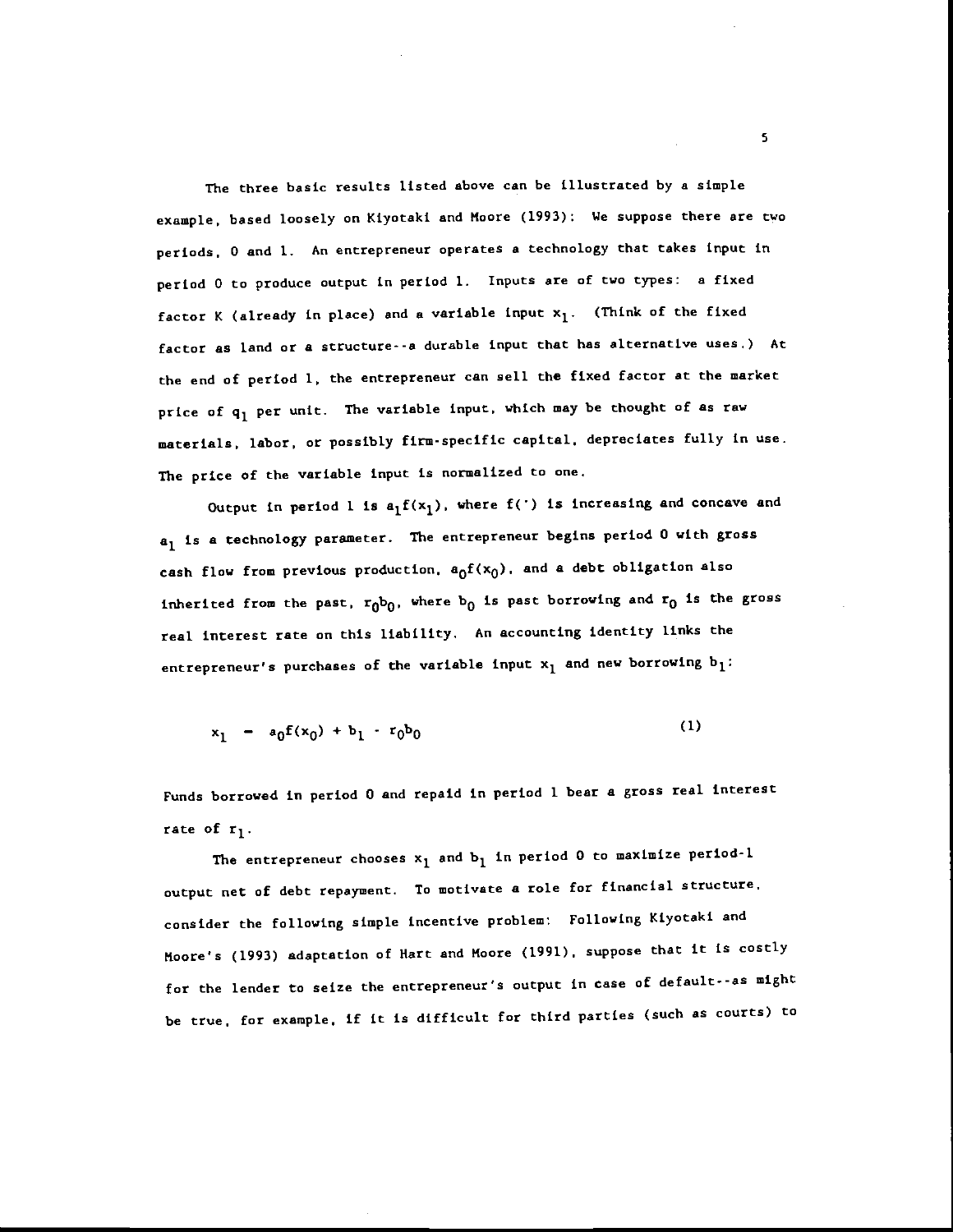observe the borrower's activities. However, suppose that it is not costly to enforce a contingency that the ownership of the fixed factor be transferred to the lender if the borrower does not pay his debts; that is, the fixed factor may serve as collateral. Under these assumptions, it is easy to see that the funds provided by the lender in period 0 will be limited by the timediscounted market value of the fixed factor;

$$
b_1 \leq (q_1/r_1)K \tag{2}
$$

Because unsecured lending is not feasible in this environment, there is a "collateral-in-advance" constraint on spending on the variable input. Combining equations (I) and (2) yields:

$$
x_1 \leq a_0 f(x_0) + (q_1/r_1)K - r_0b_0 \tag{3}
$$

Spending on the variable input cannot exceed the entrepreneur's net worth, equal to the sum of gross cash flow  $a_0f(x_0)$  and net discounted assets,  $(q_1/r_1)K - r_0b_0$ . If the entrepreneur's net worth is less than the unconstrained optimal value of  $x_1$ , which satisfies  $a_1f'(x_1) - r_1$ , then the constraint (3) binds.

Although this framework is extremely simple, it illustrates the key results discussed above. First, when the incentive constraint (3) binds, the shadow value of an additional unit of internal funds is  $a_1f'(x_1)$ , which exceeds the gross real interest rate prevailing in external capital markets,  $r_1$ . Roughly speaking, the marginal value of a dollar outside the firm is less than that of a dollar inside the firm; the difference in marginal values being an implicit measure of the agency cost of lending. Second, a fall in net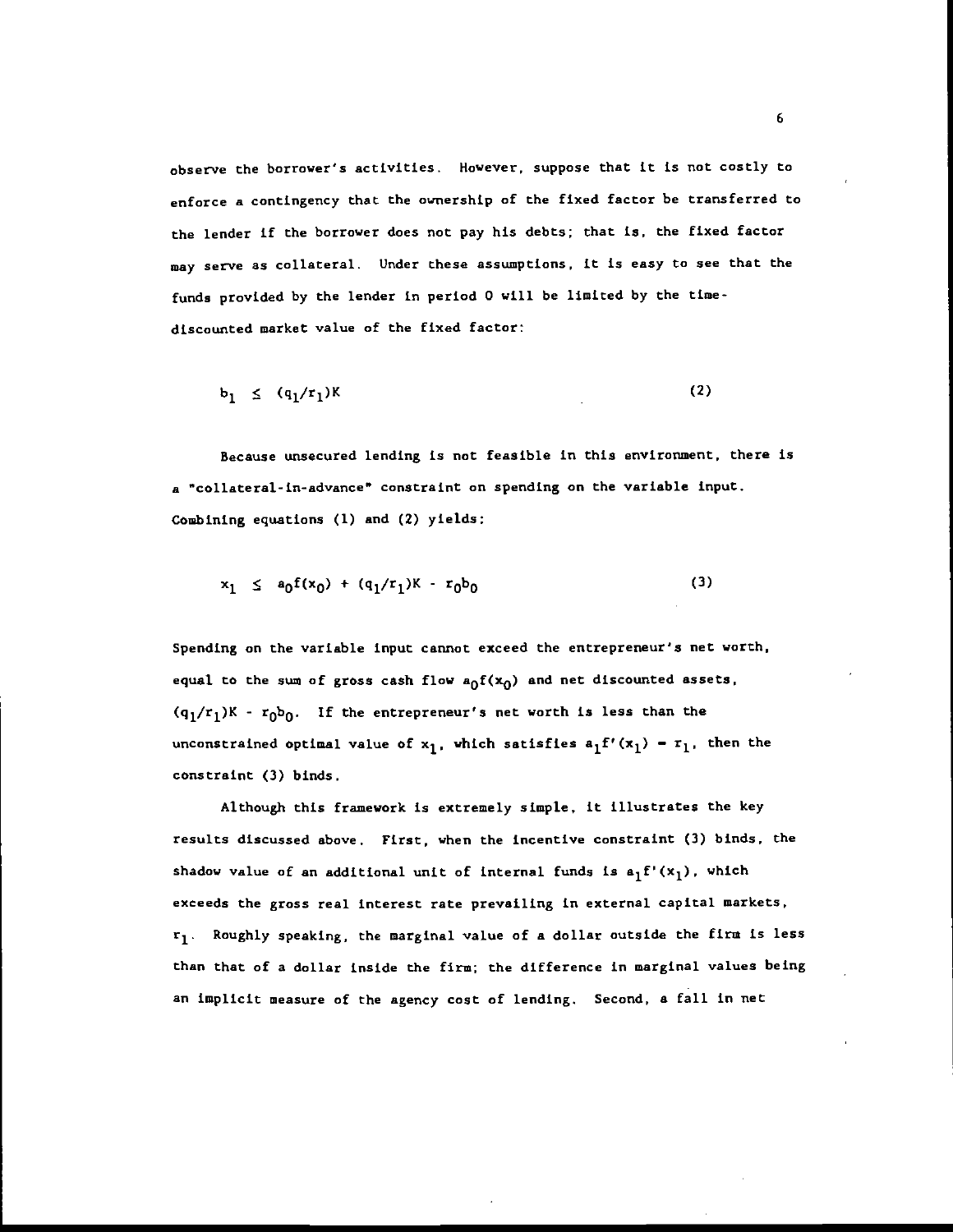worth (arising from either a decline in cash flow or a lower value of the collateralizable asset) both increases the agency premium,  $a_1f'(x_1) - r_1$ , and reduces the borrower's spending (for the intermediate input, in this case) and production. The idea that fluctuations in borrowers' net worth lead to fluctuations in real activity is what we mean by the financial accelerator.<sup>1</sup>

Equation (3) also illustrates several different factors that can influence net worth and thus the borrower's spending and production levels, As the equation shows, either a decline in gross cash flows  $a_0f(x_0)$ , a fall in asset prices  $q_1$ , or a rise in initial debt obligations  $b_0$  acts to reduce net worth and tighten the constraint. If the collateral constraint is not binding, then an increase in the prospective gross real interest rate  $r_1$ reduces spending through the conventional cost-of-capital effect (that is, an increase in  $r_1$  raises the required marginal productivity of the intermediate input,  $a_1f'(x_1)$ , lowering optimal spending on  $x_1$ ). However, if the constraint is binding, an increase in  $r_1$  lowers borrower spending solely by reducing asset values  $\left({\bf q}_1/{\bf r}_1\right)$  and thus the borrower's net worth.<sup>2</sup> An increase in the interest rate on pre-existing debt,  $r_0$ , also reduces the borrower's spending (think of a firm with floating-rate or short-term debt) because it reduces cash flow net of current interest payments  $(a_0f(x_0) - r_0b_0)$ .

The example given here is extreme in that only perfectly secured lending is feasible and defaults never occur. However, modifying this framework to permit unsecured lending and the possibility of default- -while retaining the connection between net worth and spending--is not difficult. Indeed, these features can be found in many models in the literature. For example, in Townsend's (1979) well-known costly state verification (CSV) framework, the possibility of costly auditing by the lender supplements the use of collateral as a means of disciplining borrowers, This additional tool may make unsecured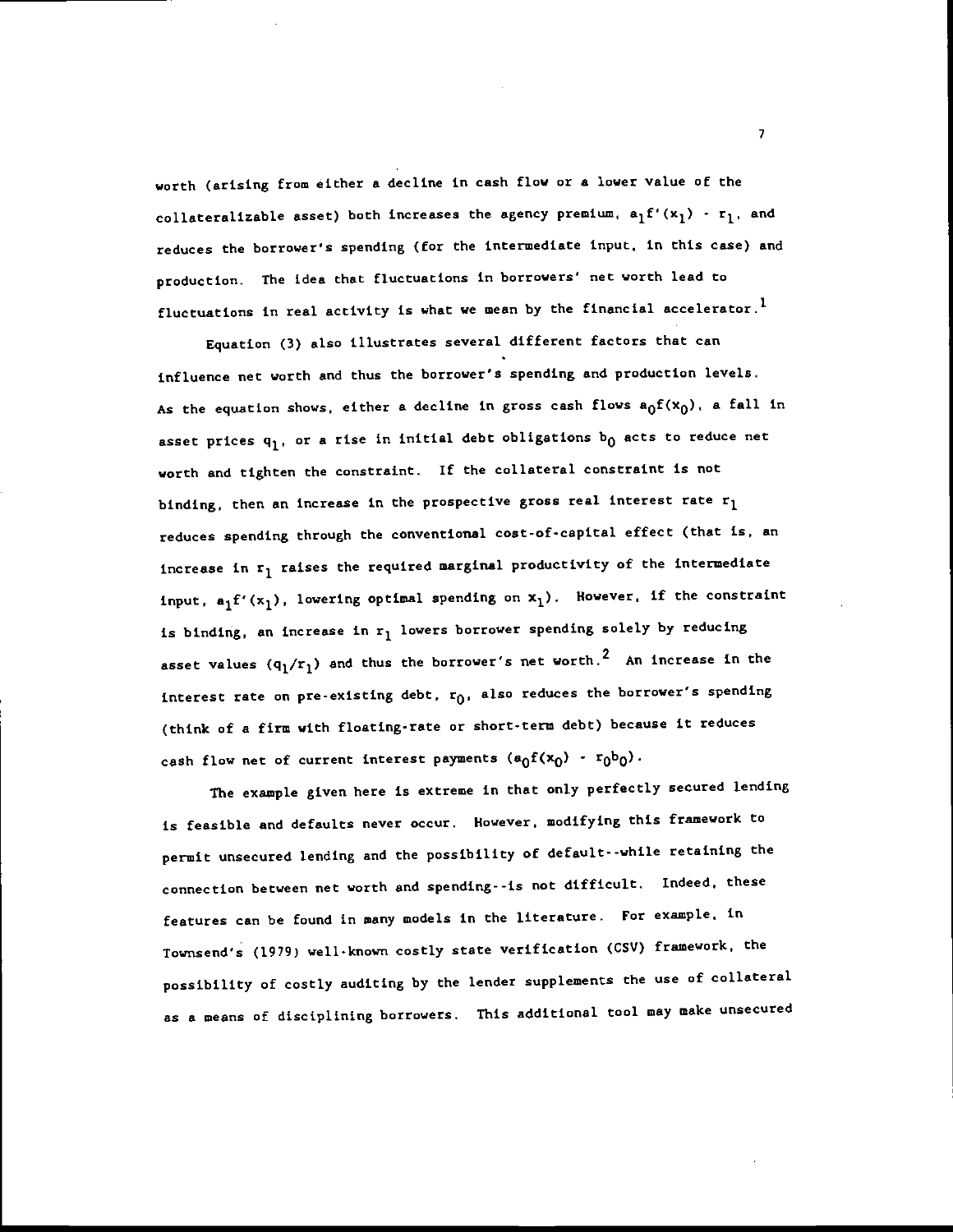lending feasible in equilibrium, implying that defaults occur with some positive probability. As in our Kiyotaki-Moore example, in Townsend's CS') model internal funds are more valuable to the borrower than external funds, because the borrower must compensate lenders for their expected costs of auditing (interpretable as the expected deadweight costs of bankruptcy). Further, in the CSV model a rise in the borrower's net worth reduces the cost of external funds (the unsecured portion of the loan and thus expected default costs decline), thereby stimulating his investment spending.

Another well-known model with similar properties is Myers and Majluf's (1984) analysis of new equity issues (see also Greenwald, Stiglitz, and Weiss (1984)). In their model, managers' private information about the quality of investment opportunities adds a "lemons premium" (Akerlof (1970)) to the cost of external finance. If the portion of an investment that can be financed internally increases, the lemons problem becomes less severe, which reduces the cost of external finance and increases the likelihood that the investment will be undertaken.

#### B. Macroeconomic dynamics

Up to this point we have discussed the financial accelerator in the context of partial-equilibrium models. Logically, the next step is to incorporate a financial propagation mechanism within a fully articulated model of the business cycle. Unfortunately, this task is formidable, for several reasons. First, it is obviously necessary that there be lending and borrowing in equilibrium, which requires the modeler to step outside the convenient representative-agent paradigm and to grapple with the complications introduced by heterogeneity. In particular, in any model with a financial accelerator the distribution of wealth affects the dynamics of the economy in a nontriviaL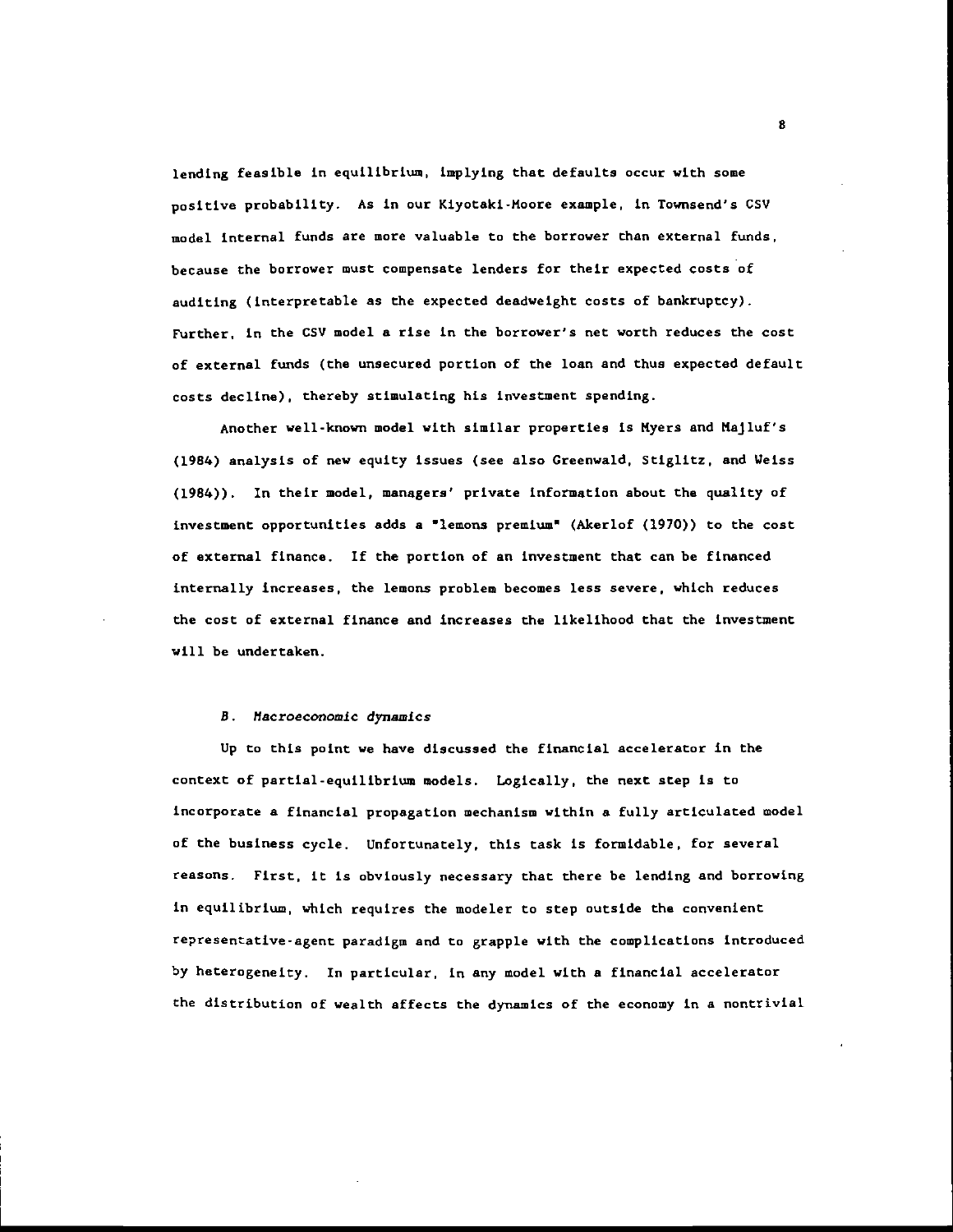way, which complicates the calculation of the equilibrium. Second, it is desirable to motivate the financial structure from first principles. Financial contracts and institutions are endogenous, so that results that hinge on arbitrary restrictions on financial structure are suspect. These two considerations make it difficult to develop theoretical frameworks that are both tractable and sufficiently rich to match the data. Nevertheless, a number of articles have presented dynamic general-equilibrium models that feature a financial accelerator, albeit in a relatively stylized way.

An example is the 1989 article by Bernanke and Gertler, henceforth B-C. They consider an economy in which firms are financed by Townsend-style (1979) optimal debt contracts. As we discussed above, in the Townsend CSV setup a fall in the borrower's net worth increases the agency premium on external finance; specifically, a highly indebted borrower is more likely to be unable to repay, which triggers costly monitoring by the lender (interpretable as bankruptcy and liquidation). In the B-C economy, an adverse exogenous shock (such as a decline in productivity) lowers current cash flows, which reduces the ability of firms to finance investment projects internally and thus raises the effective cost of investment. The fall in investment spending lowers economic activity and cash flows in subaequent periods, propagating the initial shock (the financial accelerator). B-C show that this mechanism can convert i.i.d. shocks into autoregressive movements in output.<sup>3</sup>

There are several implications of the B-C model that motivate the empirical analysis we present later. First, in their model the dynamics of the cycle are intrinsically nonlinear; more specifically, financial accelerator effects are stronger, the deeper the economy is in recession. This feature arises from the fact that the agency costs of investment faced by a firm become very small or zero as the share of internal finance becomes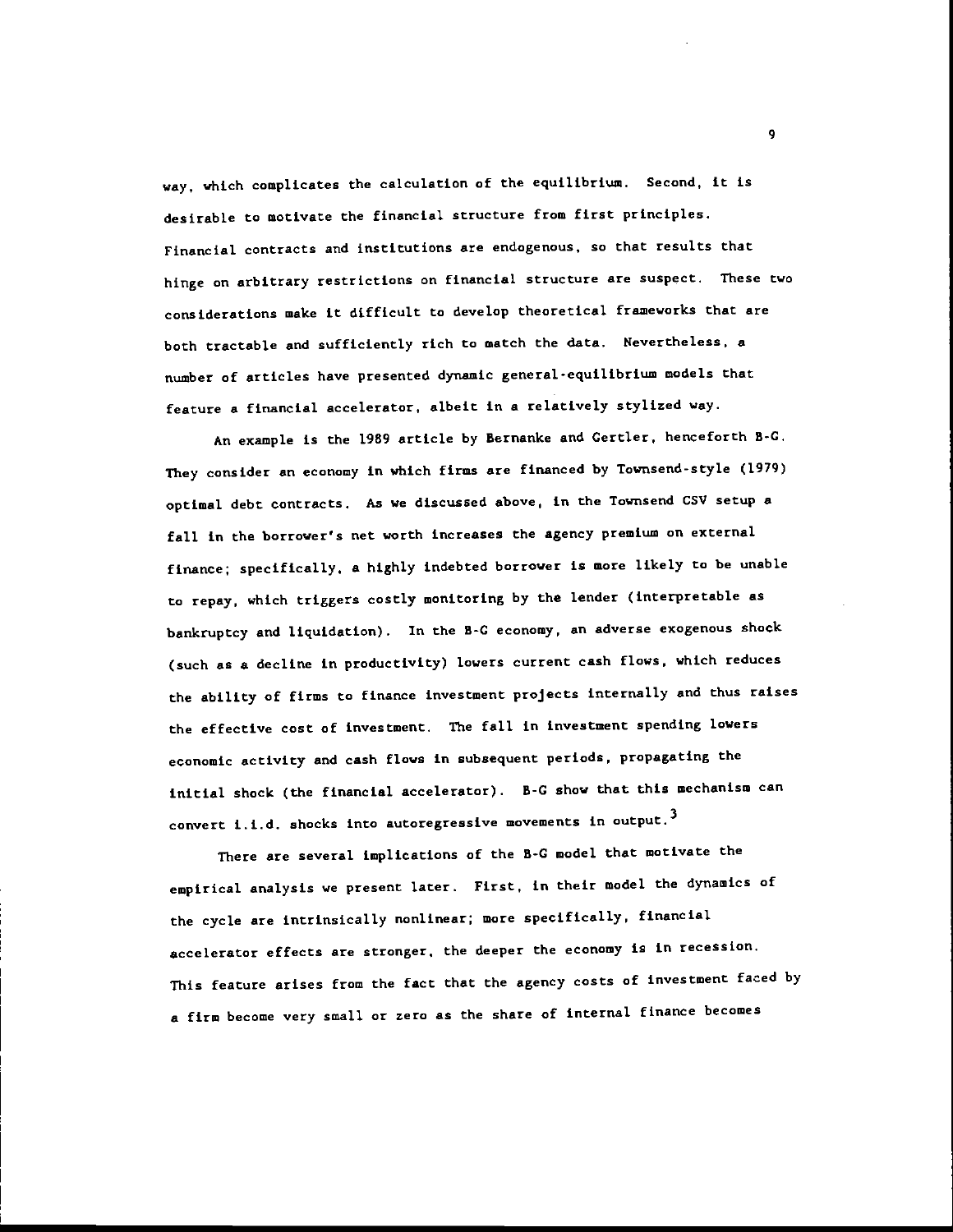large (a firm with plentiful internal funds pays only a small premium to compensate lenders for bankruptcy risk). Thus, in an economy with sufficient internal finance, i.i.d. fluctuations in current profits have no effect on investment spending, and the financial propagation wechanism disappears. In contrast, fluctuations in profits have large effects on spending when internal finance is already low.

A second implication is the "flight-to-quality" phenomenon to which we alluded in the introduction. In the B-C model, lenders have access to an alternative investment technology that pays a safe, fixed return. When prospective agency costs of lending (in the form of bankruptcy risks) increase, lenders reduce the amount of credit extended to firms that require monitoring and invest a greater share of their savings in the safe alternative. $4$  It is straightforward to extend the arguments to motivate a reallocation of credit in downturns from low-net-worth to high-net-worth borrowers (see, e.g., Bernanke and Gertler (1990) and Calomiris and Hubbard (1990)).

For simplicity, B-C use an overlapping-generations framework in which financial contracts necessarily last only one period. Gertler (1992) demonstrates that qualitatively similar results emerge when borrowers and lenders contract for multiple periods. A new finding in Certler (1992) is that, with multi-period relationships, expected future profits of the borrower can partially substitute for internal finance in reducing agency costs. Because an increase in the safe real interest rate reduces the present value of expected profits, Cercler's result reinforces the point that higher interest rates worsen the agency problem. Certler's analysis also captures the idea that if firms are cash-short, they may defer investment for several periods in order to build up adequate liquidity.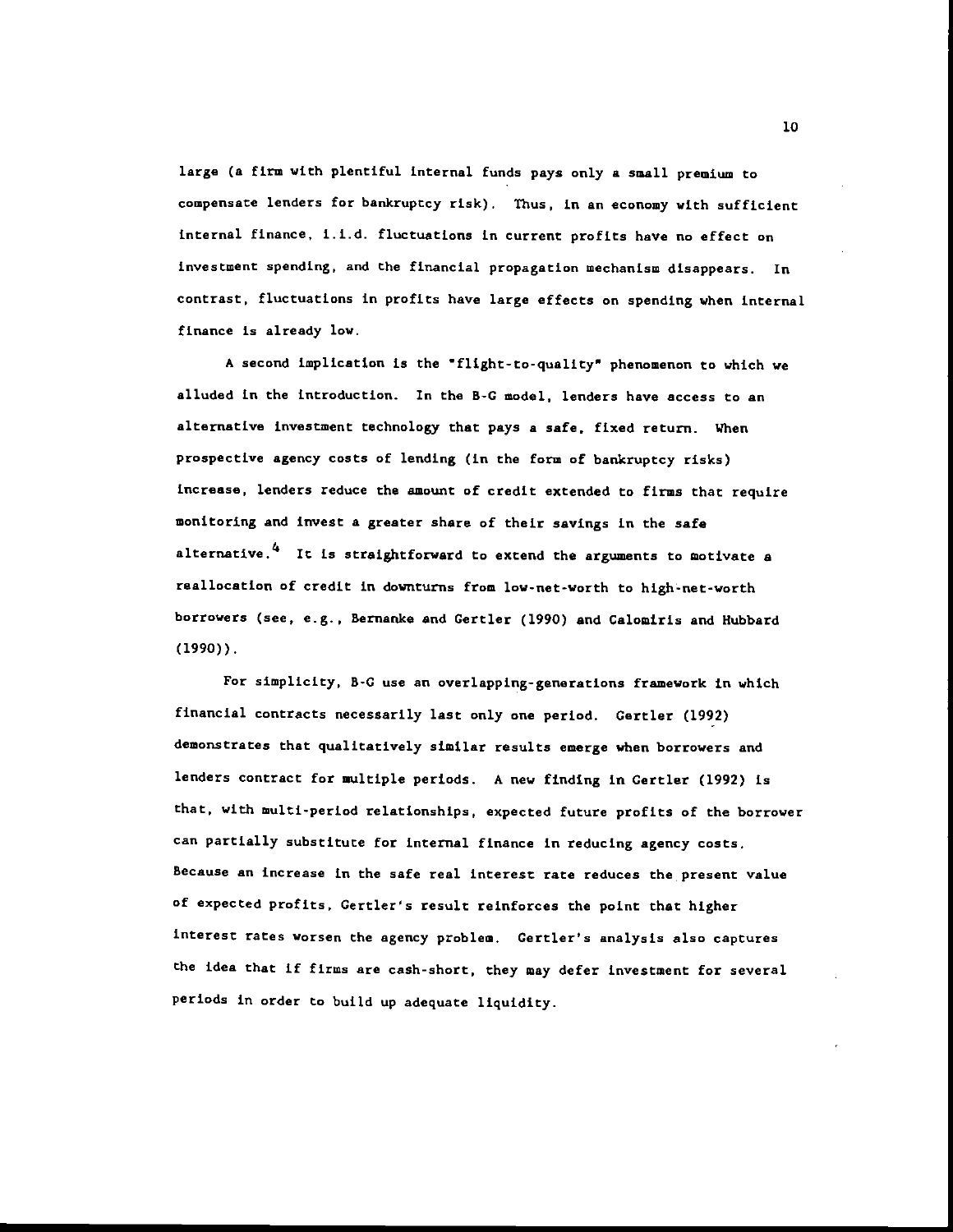Another simplification made by B-C is that employment is fixed (output changes reflect changes only in productivity and the capital stock). Using a qualitatively similar approach, Creenwald and Stiglitz (1993) model a financial accelerator effect on employment. In the Greenwald-Stiglitz framework, there is a one-period lag between the use of variable inputs and the production of output. A firm suffering a temporary decline in cash flows, therefore, requires additional external funds to finance variable inputs. Since access to these funds depends on the firm's balance sheet position, there is a tight connection between the firm's financial strength and employment demand. Similar arguments extend to the demand for inventories by firms.

In all of the models of the financial accelerator discussed so far, cyclical movements in firms' net worth arise mainly from changes in cash flow. In the paper that provided the basis for our example earlier in this section, Kiyotaki and Moore (1993) develop a dynamic equilibrium model in which endogenous, procyclical fluctuations in asset prices are the principal source of changes in net worth, credit received, and spending.<sup>5</sup> In their model, as in Hart and Moore (1991). lenders cannot force borrowers to repay debts unless those debts are secured. Thus borrowers' assets such as land serve both as factors of production and as collateral for new loans. In this economy a temporary shock (to productivity for example) lowers the value of existing collateral, which tightens borrowing constraints and reduces spending. The fall in spending further lowers the value of existing assets, causing another round of reduced borrowing and spending (note the resemblance to Fisher's (1933) debt-deflation story). Thus the initial shock is propagated through time.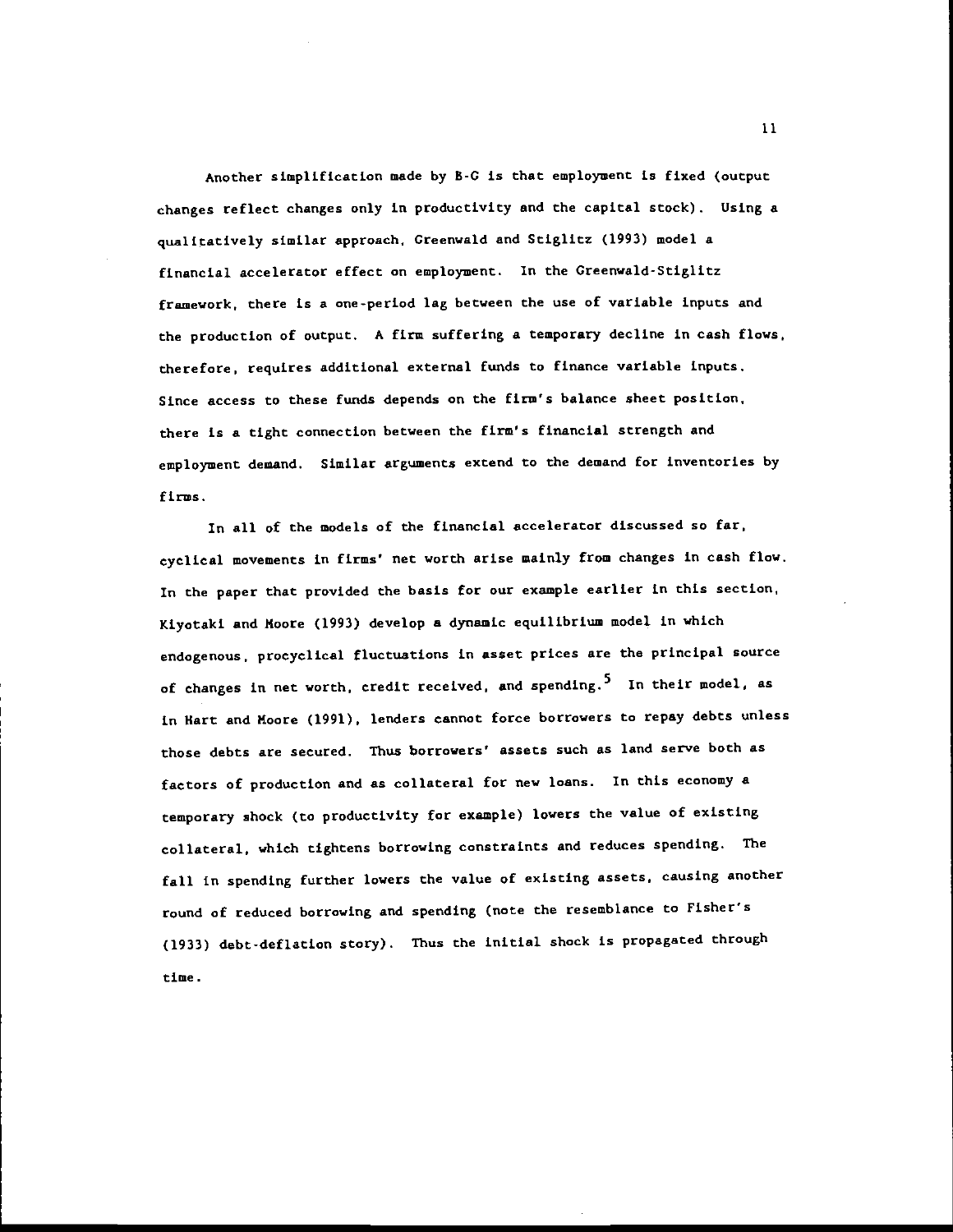There is also an interesting potential link between the idea of the financial accelerator and the large literature on macroeconomic complementarities and multiple equilibria (see Cooper and John (1988)). This link may arise because, in an economy with spillovers, an individual borrower's net worth depends on strategic interactions among agents. A recent paper by Lamont (1993) nicely illustrates this idea. Lamont considers a situation in which firms' debts inherited from a previous period create possible "overhang" effects on investment, i.e., with high outstanding debts firms may be less willing to invest, since the profits they earn are shared with senior creditors. Using a simplified version of Kiyotaki's (1988) framework, Lamont constructs an example in which the existence of debt overhang leads to the possibility of a low-output expectational equilibrium, an "extra" equilibrium that does not exist if there are no initial debts. He interprets this result as supporting the idea that weak balance sheets (high leverage) make the macroeconomy vulnerable to a recession induced by collective pessimism.

Although these theoretical treatments differ on various dimensions, they share the implication that, in the analysis of macroeconomic dynamics, balance sheet indicators should be thought of as state variables. That is, financial conditions, as well as more conventional factors such as tastes and technology, matter for cyclical behavior.6

## C. The map between theory and practice

How well do the stylized models of lender-borrower relationships that provide the core of the financial accelerator idea conform to real institutions and financial arrangements? The answer depends somewhat on the particular set of actors one has in mind. For the case in which the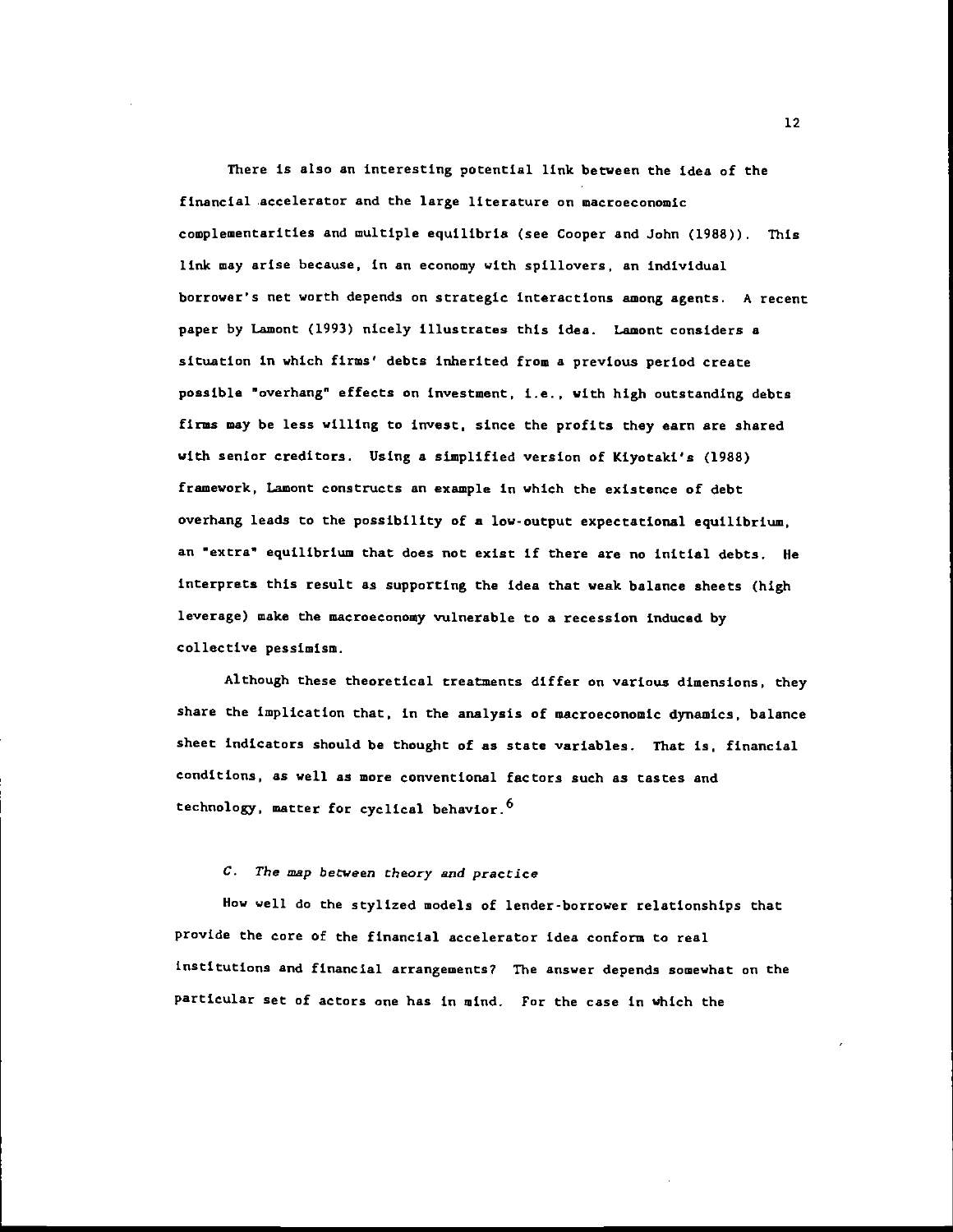prospective borrower is a small or medium-sized firm, the fit of reality with theory seems reasonably good. Smaller firms, particularly those that are owned primarily by their operators or by a small number of shareholders, correspond well to the typical model's characterization of a borrower as a single entrepreneur seeking to fund an idiosyncratic project. It is evident also that credit extension to smaller firms involves overcoming important problems of asymmetric information; indeed, almost all credit received by smaller companies is intermediated (e.g., by banks, finance companies, or private placements), suggesting the need for specialists in overcoming informational barriers.

In the case of small and medium-sized firms, the implications of information-based theories also fit well with the observed structure of financial contracts. Bank loans or privately-placed debt, for example, contain a variety of covenants relating to required levels of collateral, ratios of working capital to assets, maximum payments of dividends, and so on. Similarly, lines of credit are contingent on no material change in financial condition. These features of financial contracts are easily rationalized as mechanisms for mitigating adverse selection and moral hazard problems that arise when information is imperfect. Indeed, one can see from these contracts how the financial accelerator might work in practice: A weakening of a firm's income statement or balance sheet that brings it in violation of standard financial ratio requirements, or a fall in asset values that reduces its ability to post collateral, has a direct effect on the firm's access to credit and the interest rate it must pay. Note also the potential nonlinearity of balance sheet effects: Changes in the financial condition of firms that are well above standard requirements have a smaller effect than changes in the financial condition of firms closer to the margin.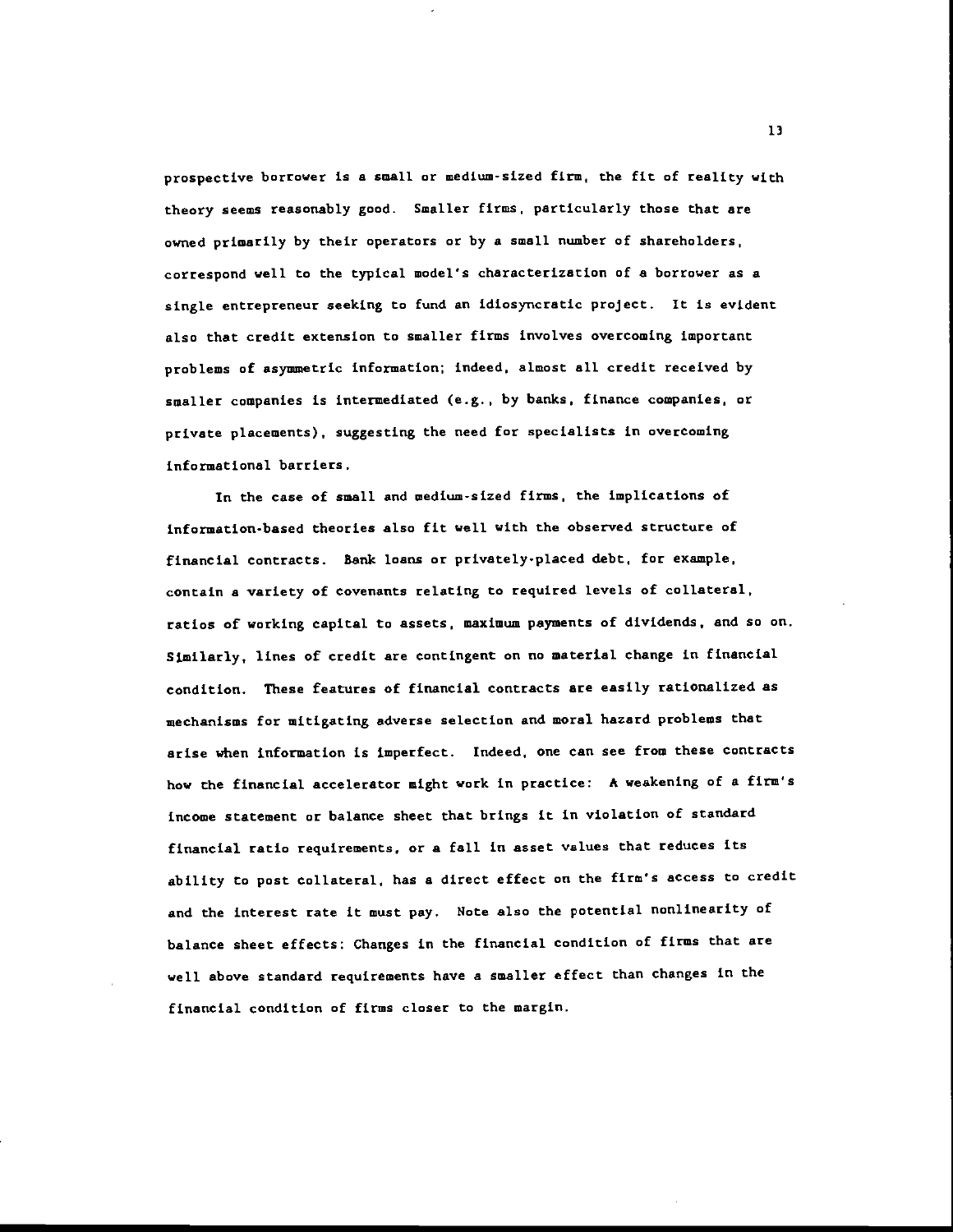Overall, for small and medium-sized firms, the implications of the principal-agent approach are close to chose of the popular "pecking-order" theory of corporate finance (Myers (1984), Fazzari, Hubbard, and Petersen (1988)). According to this theory, firms treat internal funds as the cheapest form of finance; if forced to use external finance, they prefer debt (particularly intermediated debt, in some versions) to outside equity. This description of capital structure decisions is consistent with the financial accelerator, since recessions are likely to reduce both firms' internal finance and their "debt capacity", thereby raising the shadow cost of new investment.

The mapping of the simple information-based theories to large, publiclyheld firma is less direct. The key question is, Should the retained earnings of the firm, which are largely owned by "outsiders" (e.g., small shareholders), be treated as internal or external finance? In practice, managers and directors typically exercise considerable discretion over the firm's retained earnings (or, perhaps, retained earnings over and above some required dividend level), and so it seems most natural to treat these funds as "internal", at least over the medium-term horizon. This view is consistent with both the pecking-order description of firm financing practices and with the somewhat different perspective put forth by Jensen (1989), who also argues that managers control retained earnings.<sup>7</sup> If we treat retained earnings as internal finance, then it appears chat large firms may also fit into the principal-agent and be potentially subject to financial accelerator effects. However, presumably it is also true that large firms--because of their greater diversification and longer track records, and because of economies of scale in collecting and processing information about their situation- -have lower agency costs per dollar of external finance than smaller firms. Thus large,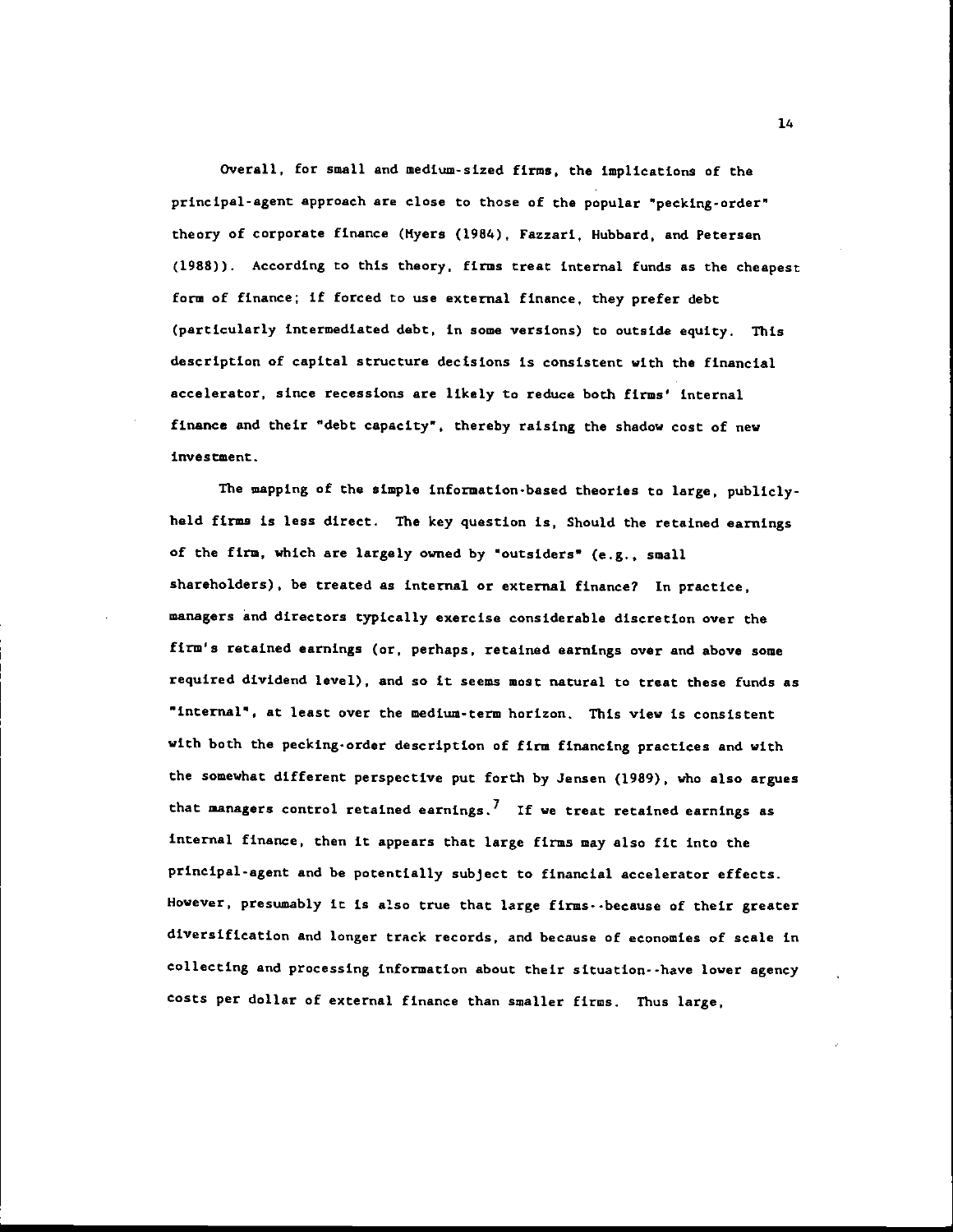publicly-traded firms are likely to do relatively better in downturns and be less exposed to the financial accelerator than are small firms (we discuss the evidence on this point below).

Although our focus in this paper is on borrowing by firms, there are of course other important classes of private borrowers. Banks and other intermediaries must borrow most of the funds that they lend or invest<sup>8</sup>, and despite the existence of deposit insurance the terms at which a bank can borrow may be affected by its balance sheet. For example, a drop in bank capital may constrain the size of the bank's operations by raising its cost of uninsured funds and through regulatory constraints. Bernanke and Gertler (1987) present a macroeconomic model in which fluctuations in bank capital have aggregate real effects; and much recent empirical work has investigated the link between bank capital and bank lending (Bernanke and Lawn (1991), Peek and Rosengren (1992)). In related research, Kashyap and Stein (forthcoming) find that monetary policy differentially affects the balance sheets and lending capacities of small and large banks, presumably because small banks face higher agency costs of raising uninsured funds.

Households are the other significant category of borrowers. Household borrowers seem reasonably well-described by the principal-agent paradigm (there is a particularly good fit with the "collateral-in-advance" model of Hart and Moore (1991)). and some empirical work has indicated that the state of household balance sheets may play a role in the cycle (important early articles are Mishkin (1977. 1978)). Further, some major household purchases. notably housing, are linked to the condition of household balance sheets by features such as down payments, up-front transactions costs, and income requirements. A complete description of the financial accelerator mechanism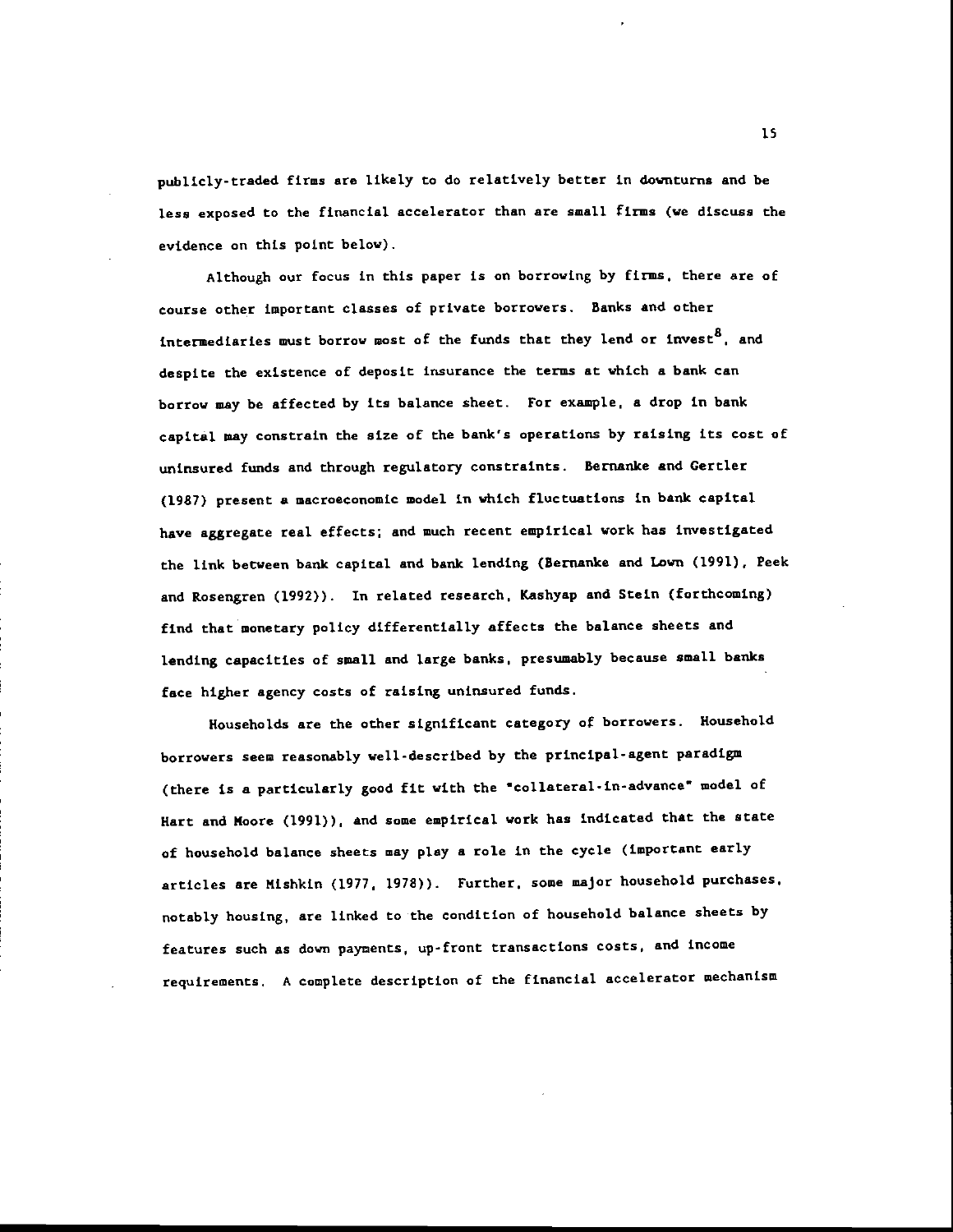will likely include significant roles for non-firm borrowers such as banks and households.

#### 111. Evidence: The Flight to Quality

What is the empirical relevance of the financial accelerator for macroeconomic dynamics? Answering this question requires that we come to grips with some difficult identification problems. In particular, analysis of the lead-lag relations between aggregate output and aggregate credit, while perhaps suggestive, is not likely to help us distinguish the financial accelerator theory from alternative approaches.

For example, although the Bernanke-Certler (1989) framework discussed in the previous section ascribes all, persistence of output to the financial accelerator, a correctly-done variance decomposition of data from the Bernanke-Gertler model would imply that 100% of the variance of output arises from productivity shocks (the financial accelerator affects only the shape of output's dynamic response). Also, because in practice corporate cash flows are highly procyclical, there is likely to be a countercyclical demand for short-term credit to finance unintended inventory buildup and other fixed obligations; as a result, even if credit plays a role in cyclical dynamics, it may lag rather than lead the cycle (see Kiyotaki and Moore (1993) for a formalization of this point). On the other hand, a finding that credit leads output can be generated by a model in which credit responds passively to expected production and in which there are no important credit-market imperfections; see, e.g., King and Plosser (1984). Because theory does not tie down the timing relationships between aggregate output and credit, "horse races' that compare credit and other variables as predictors of output are not likely to be informative about the underlying structure.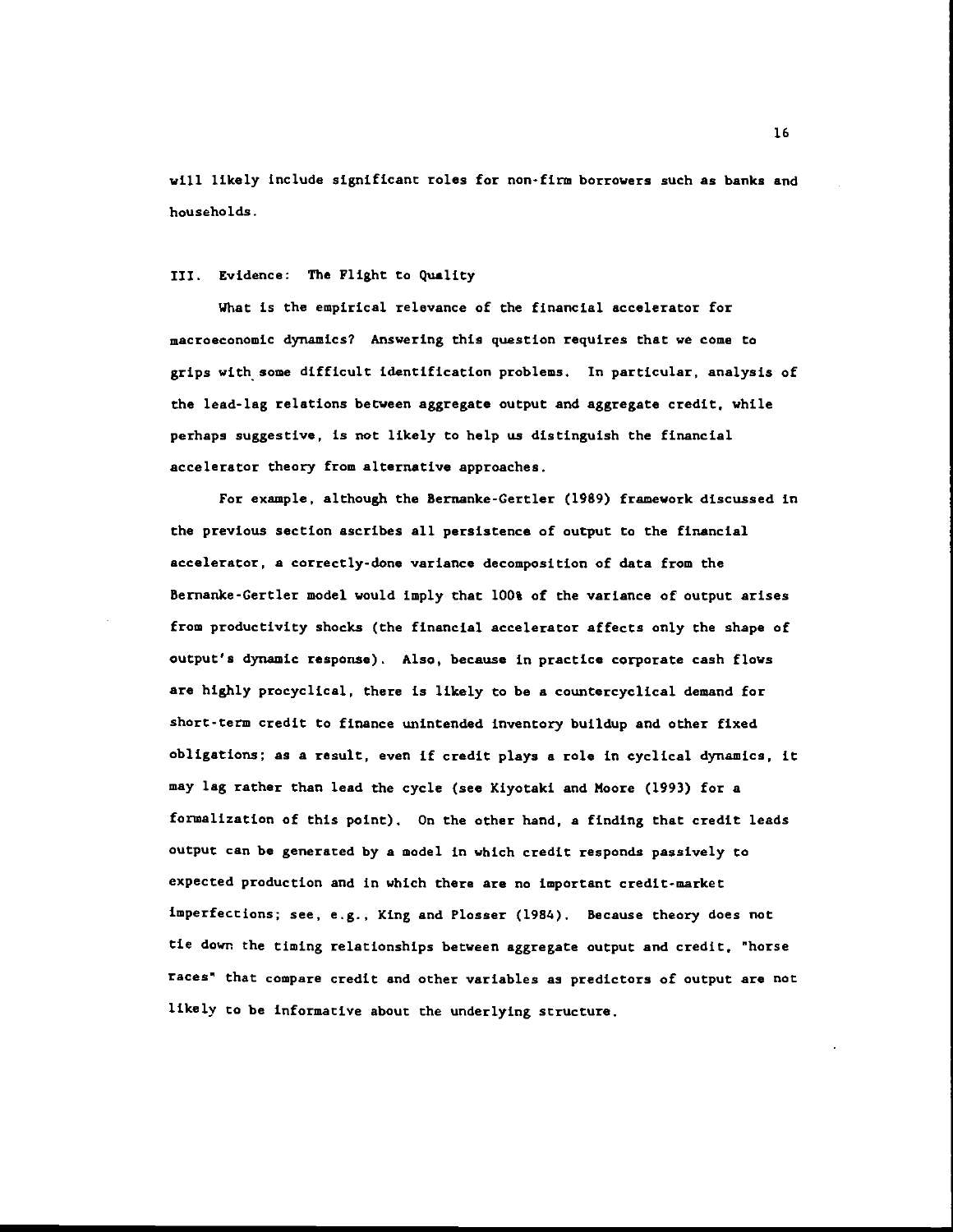An alternative identification strategy, which we pursue here, is to look at the cross-sectional implications of the financial accelerator theory. As we have seen, the theory predicts a differential effect of an economic downturn on borrowers who are subject to severe agency problems in credit markets and borrowers who do not face serious agency problems; the difference arises because declines in net worth raise the agency costs of lending to the former but not the latter. Therefore, if the financial accelerator is operative, at the onset of a recession we should see a decline in the share of credit flowing to those borrowers more subject to agency costs (the flight to quality)<sup>9</sup>. As a result of their greater cost or difficulty in obtaining credit, these borrowers should reduce spending and production earlier and more sharply than do borrowers with greater access to credit markets. Recessions that follow a tightening of monetary policy are perhaps most likely to involve a flight to quality, because of the adverse effect of increased interest rates on balance sheets and because monetary tightening may reduce flows of credit through the banking system (Bernanke and Blinder (1988), Kashyap and Stein (1993)), although this effect should appear to some degree in other recessions as well.

A related implication of the theory is that financial accelerator effects should be stronger, the deeper the economy is in recession and the weaker the balance sheets of borrowers. This nonlinearity follows from the same theoretical consideration that gives rise to the flight to quality: namely, that changes in net worth may induce large changes in the agency costs of lending to low-net-worth borrowers, but should not much affect the costs of Lending to borrowers with ample internal finance.

Although cross-sectional tests of the financial accelerator are not without identification problems of their own, they offer a more promising way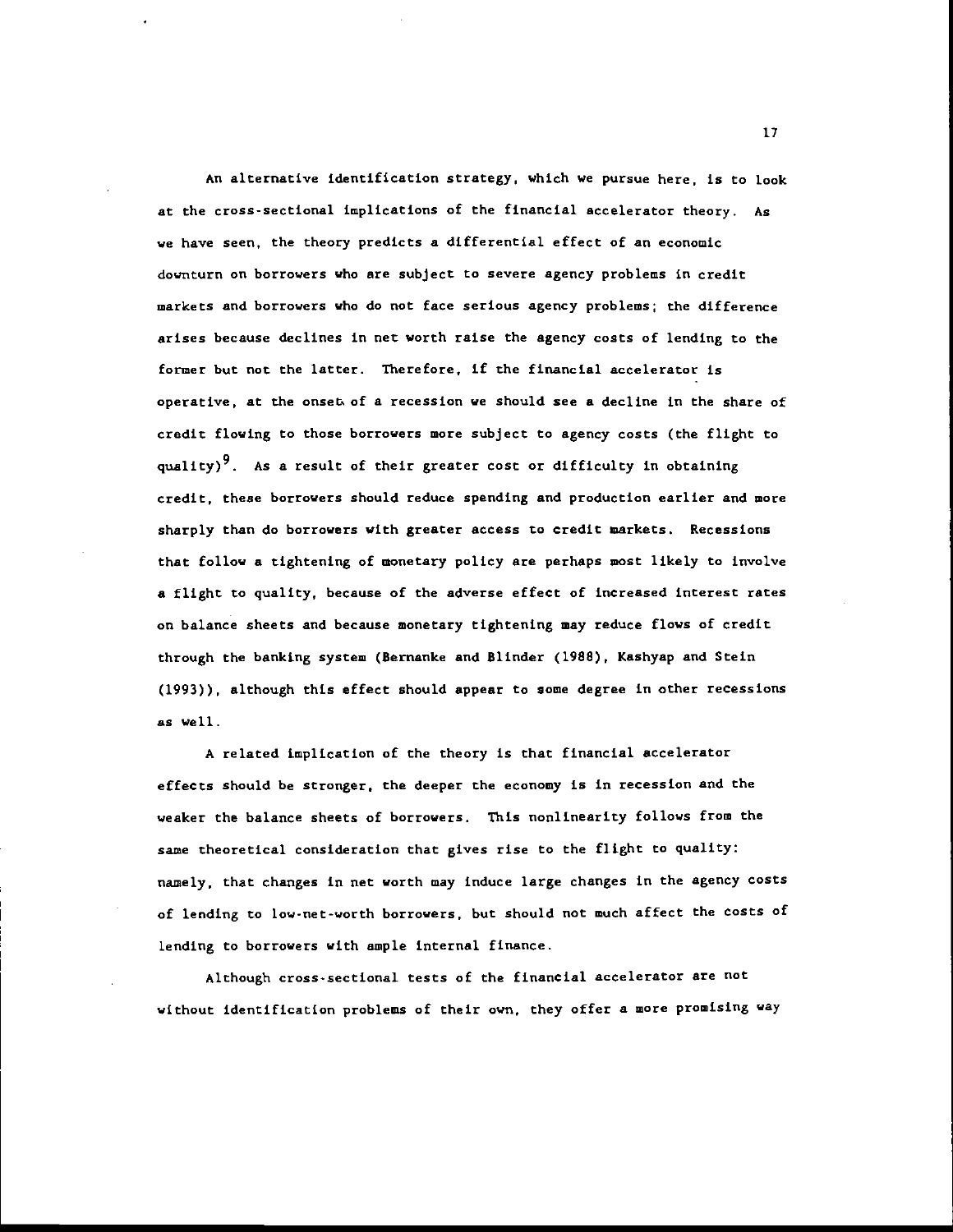of distinguishing the financial accelerator from its alternatives than do tests based On aggregates. As it turns out, the evidence is quite consistent with the prediction that borrowers who face important agency costs in credit markets are more adversely affected by economic downturns. In the remainder of this section we first review the evidence on credit flows, then turn to differences in real activity between firms more or less subject to agency costs. New evidence based on a panel of small and large manufacturing firms is presented in Section IV.

#### A. The flight to quality in credit extension

Disparate pieces of evidence support the hypothesis that, in bad times, credit flows away from borrowers more subject to agency costs. As we discuss below, this pattern can be observed both directly (in terms of the shares of credit received by different classes of borrowers) and indirectly (in terms of the mix of financial instruments through which credit is extended).

Commercial paper versus bank loans. The two dominant forms of shortterm finance for corporations are commercial paper and bank loans. In an important paper, Kashyap. Stein, and Wilcox (1993) examine the behavior of these two types of credit following a tightening of monetary policy. The basic data are provided by our Figure 1: The left column of the figure shows the growth rates (log-differences) of commercial paper outstanding and bank C&I loans following each of the four Romer dates for which the relevant data are available.<sup>10</sup> As the figure indicates (and as is shown by Kashyap et al.), following a tightening of monetary policy there is a sharp increase in commercial paper issuance, while bank loans are flat.

Kashyap et al, interpret the increased share of commercial paper in short-term external finance that follows a monetary tightening as support for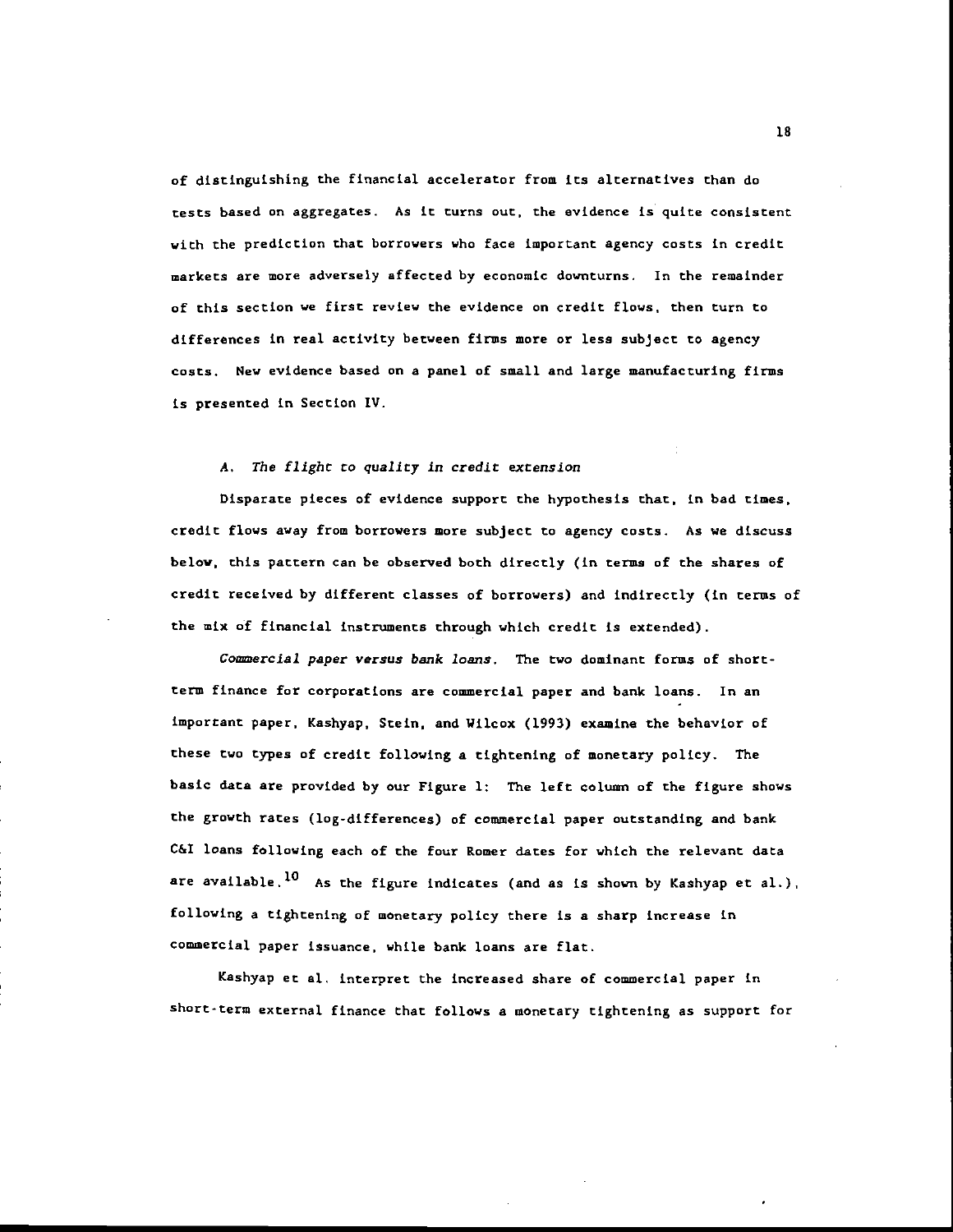the bank lending channel of monetary policy (Bernanke and Blinder (1988)). Their suggestion is that monetary tightening limits the supply of bank credit, which forces borrowers to substitute away from bank loans and into commercial paper. A slightly different story, proposed by Certler and Cilchrist (1993) and Oliner and Rudebusch (1993), explains the KSW fact in terms of the impact of monetary tightening on the quality mix of borrowers: This alternative story begins with the idea that there is a countercyclical demand for shortterm credit, which results from declines in fins' cash flows relative to short-term financing requirements (note the inverse relationship of corporate cash flows and commercial paper issuance in Figure 1).<sup>11</sup> However, although presumably most firms experience some increase in their need for short-term credit, they differ in their degree of access to credit markets. In particular, high-grade borrowers with access to the commercial paper market obtain funds more easily than lower-quality borrowers who rely primarily on intermediated credit. As a consequence, commercial paper outstanding rises relative to bank loans subsequent to monetary tightening; this phenomenon reflects a shift in the quality mix of credit and need not be explained by borrowers substituting between loans and paper, as in KSW. However, under either the substitution or quality mix interpretations, the shift of credit flows in favor of higher-quality borrowers (those that can issue commercial paper) is consistent with the flight-to-quality hypothesis.

Some related evidence is provided in the right column of Figure 1. which shows the growth rates of real short-term debt for small and large manufacturing firms following the same four Romer dates.<sup>12</sup> Except in 1974, the short-term debt of large firms (who are more likely to be able to issue commercial paper) rose sharply following Romer dates, suggesting that those firms were able to obtain credit to compensate for the decline in internal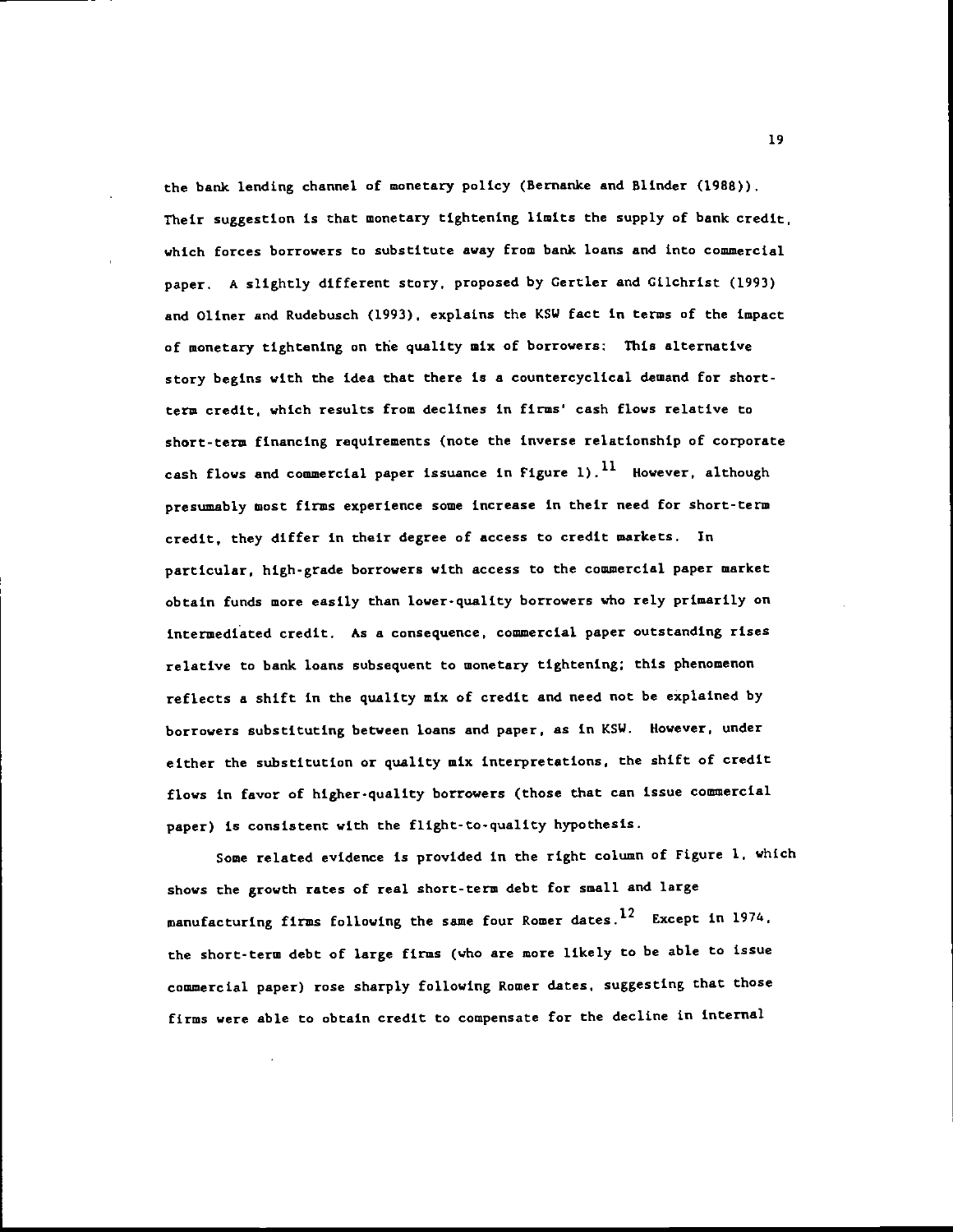cash flows. In contrast, in none of the episodes did small firms (who rarely have access to the commercial paper market) obtain significant additional short-term credit, although presumably they too had increased financing needs  $^{13}$ 

The composition of bank lending. In their study, Kashyap et al. compare the behavior of bank and nonbank sources of credit, finding that an important nonbank source (commercial paper) expands relative to bank lending in downturns. However, even when attention is restricted to lending by banks, there is evidence for a flight to quality in recessions or tight-money periods: For example. Gertler and Gilchrist (1993) and Oliner and Rudebusch (1993) both find that, following Romer dates and controlling for sales, bank loans to small manufacturing firms fall relative to bank loans to large firms (even though, as we have seen, large firms can also satisfy their credit demands by issuing commercial paper). In a similar vein, Lang and Nakamura (1992) find that the share of bank loans made above prime (i.e., loans to riskier or harder-to-monitor borrowers) drops in recessions. Morgan (1993) shows that, following a tightening of monetary policy, firms without previously established lines of credit receive a smaller share of bank loans; he also notes that declines in noncommitment lending are highly correlated with increases in the share of the membership of the National Federation of Independent Businesses reporting that credit has become harder to obtain.

One more indication of a flight to quality in bank lending is the behavior of secured (collateralized) versus nonsecured credit. Data from the Federal Reserve's Survey of Terms of Bank Lending indicates that the share of secured C&I lending dropped very sharply during the  $1981-82$  recession<sup>14</sup>, and dropped more modestly prior to the 1990-91 recession, despite likely increases in macroeconomic risk. As has been confirmed by a number of studies (see,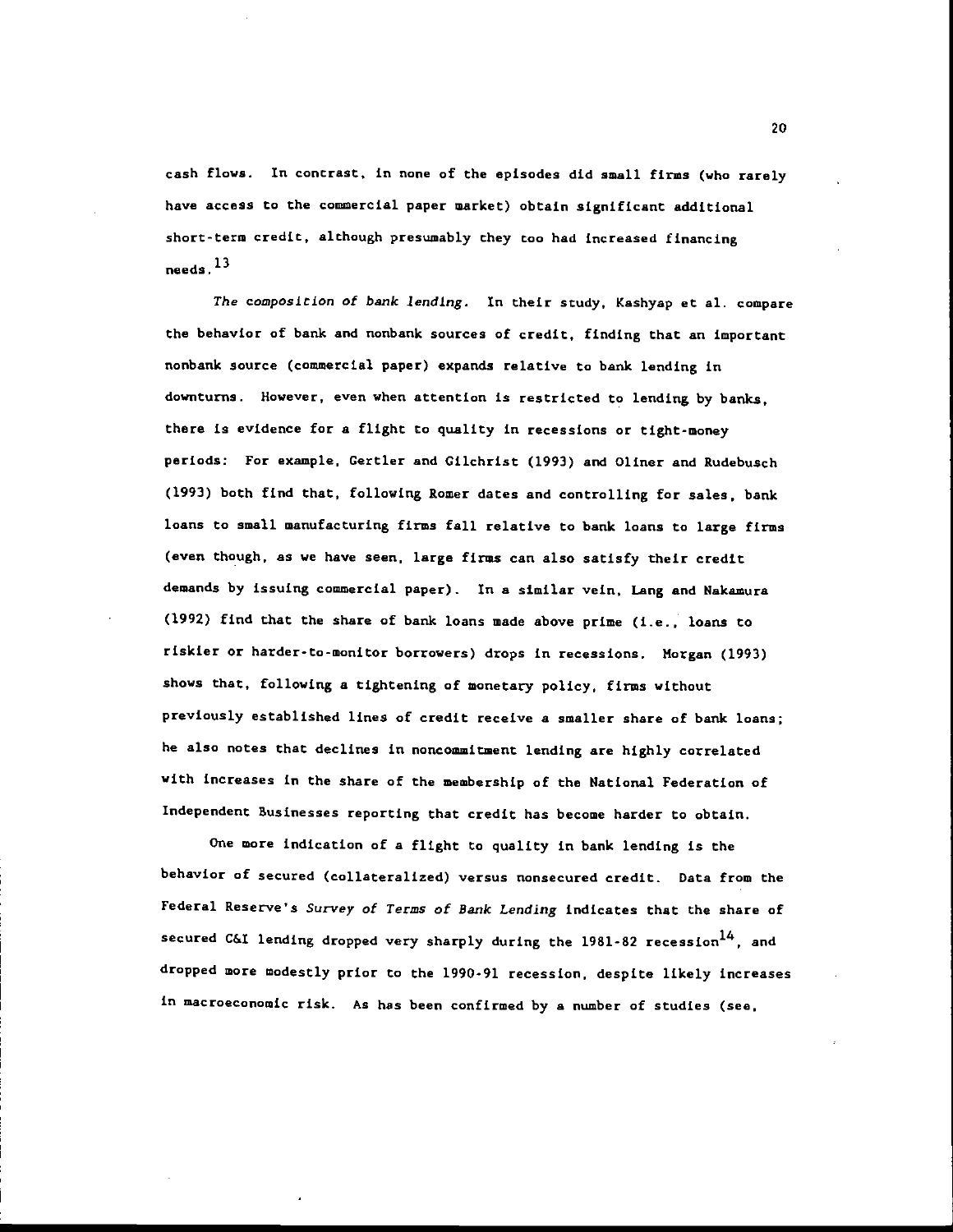e.g.. Berger and UdeIl (1990)), smaller borrowers are much more likely to be required to post collateral than larger, more established borrowers, Hence the behavior of secured bank credit suggests once again that during downturns, banks deny loans to weaker borrowers in favor of stronger borrowers.<sup>15</sup>

Public versus private bond placements. Finally, turning again to nonbank credit, we can draw an interesting comparison between the rates of issuance of publicly-offered corporate bonds and private placements. Private placements are bond issues of smaller, less well-known corporate borrowers; bonds issued in private placements are closely held and typically involve a variety of covenants and restrictions on the borrower. Recent research (Corcoran (1992). Carey et al. (1993)) suggests that here, too, there is a flight to quality, as private placements fall sharply relative to public bond issues during recessions and tight-money periods.

B. The effects of the flight to quality on real activity: panel data studies

The financial accelerator implies not only that borrowers more subject to agency problems have reduced access to credit during economic downturns, but also that the real economic activity of those firms is differentially affected. A number of panel data studies have addressed this issue.

The template for many of these studies is the important 1988 paper by Fazzari, Hubbard, and Petersen (FHP). FHP use data for publicly-traded firms to study the link between investment spending and cash flow. They divide their sample into groups on the basis of dividend policy, arguing (based on considerations of internal net worth relative to financing requirements) that rapidly-growing firms not paying dividends are more likely to face external finance constraints than mature, dividend-paying firms. They then regress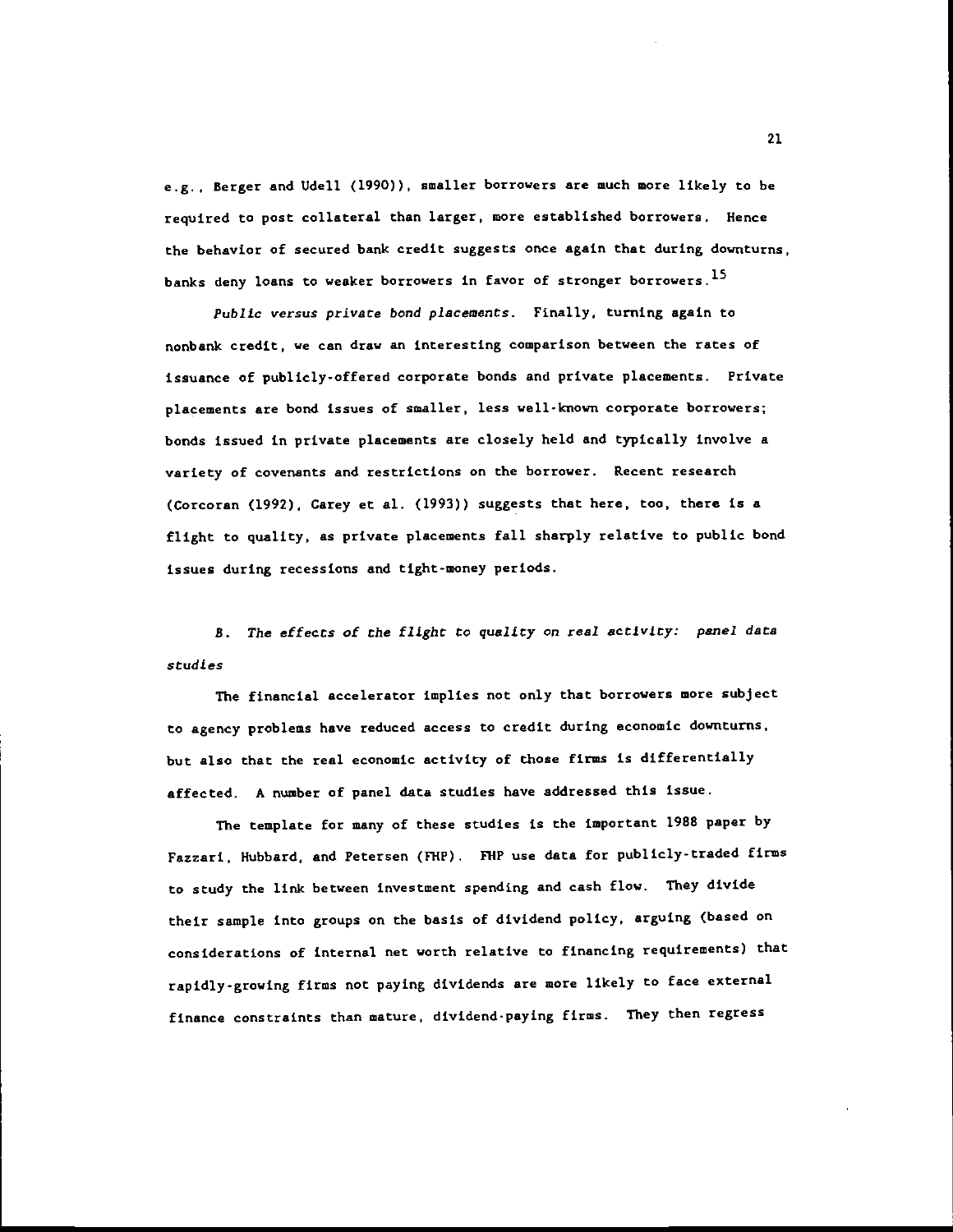firms' investment spending against cash flow measures, including Tobin's Q in their regressions to control for the quality of investment opportunities. Consistent with the prediction of the financial accelerator theory, they find that investment is quite sensitive to cash flow for the firms thought most likely a priori to be credit-constrained, and not very sensitive to cash flow for firms that are not expected to be constrained.

Much subsequent work has almost universally confirmed FHP's qualitative findings. Some of the dimensions along which the follow-up studies have varied include the following:

Data sets. FHP's findings have been supported by studies using several U.S. panel data sets, including a data set drawn from the 1930s (Calomiris and Hubbard (1991)). Studies have also been done for countries other than the United States, including Canada (Chirinko and Schaller (forthcoming), Schaller (1993)), the United Kingdom (Blundell et al. (1989), Devereux and Schiantarelli (1990)) and Japan (Hoshi, Kashyap, and Scharfstein (1991)).

Sample split criteria. Many articles have followed FHP in identifying firms that are likely to be financially constrained by aspects of firm dividend policy. However, a variety of other criteria have been used to split the sample into firms subject and firms not subject to significant agency costs, including firm age, firm size, whether the firm belongs to a cooperative industrial group (Hoshi et al. (1991), Chirinko and Schaller (forthcoming)), whether the firm has a bond rating (Whited (1991, 1992)) or is listed on an exchange (Oliner and Rudebusch (1992)), ownership structure (Oliner and Rudebusch (1992), Chirinko and Schaller (forthcoming)), and others. Quite generally, firms that are identified to be financially constrained are also found to exhibit a greater sensitivity of investment to cash flow.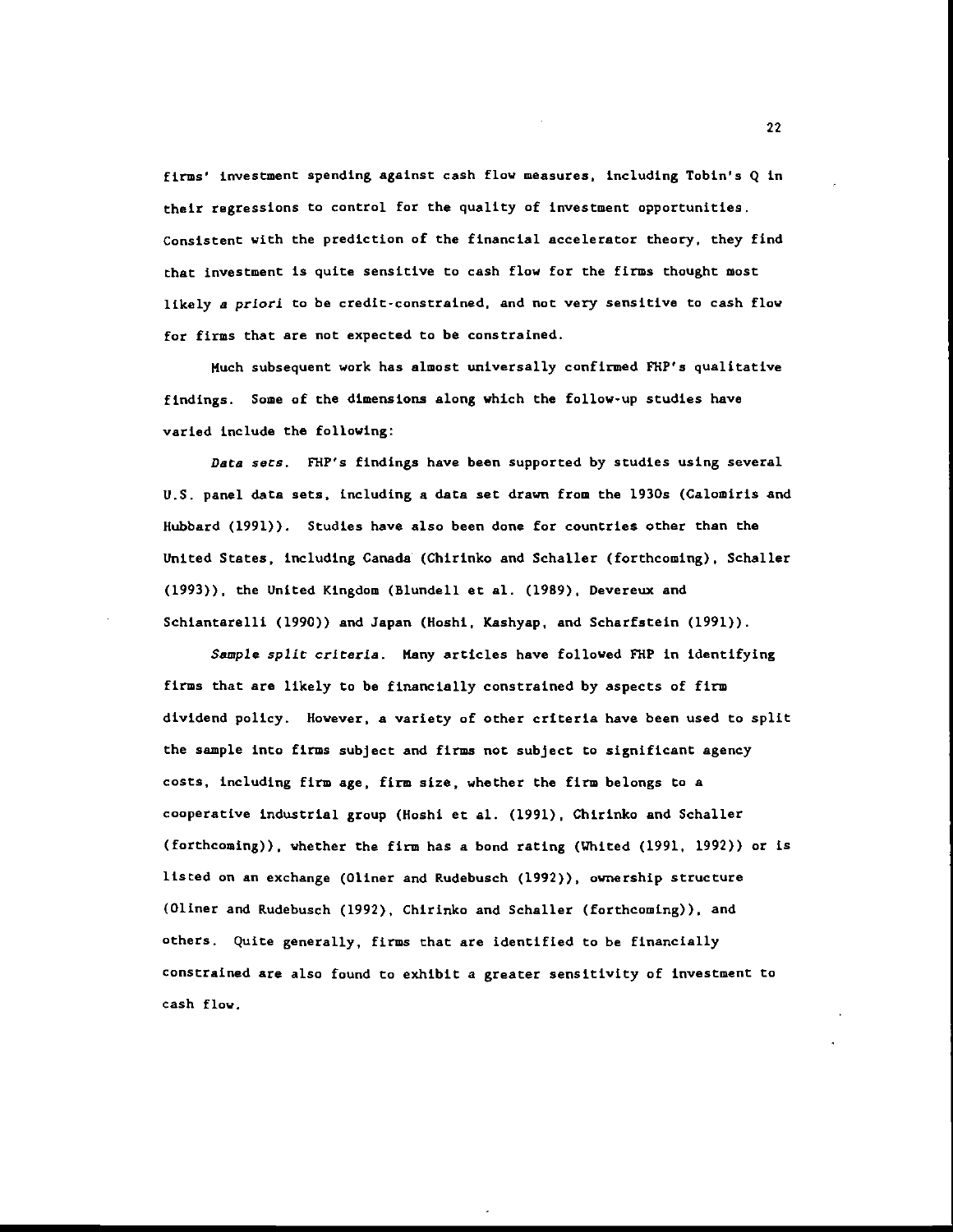Model specification. The FlIP regression of investment against cash flow and Q is not derived from a tightly structured model. Following the wellknown article on liquidity constraints and consumption by Zeldes (1989). a number of studies have attempted to estimate formally specified models of investment using the Euler-condition approach, in which explicit allowance is made for the possibility that a finance constraint may be binding (Bond and Meghir (1994), Cilchrist (1990), Himmelberg (1990), Hubbard, Kashyap, and Whited (1991), and Whited (1992)). Analogous to Zeldes's results for consumers, splits of the sample by financial criteria typically reveal that firms identified a priori as facing agency problems in credit markets differ from the neoclassical benchmark in their investment behavior, while other firms do not. Another interesting result is that the link between firm size and external financial constraints, found by a number of studies, seems to disappear when financial indicators (such as whether the firm has a bond rating) are controlled for (Gilchrist (1990), Whited (1992)); this finding suggests that financial factors, and not technolegical factors that may be related to size, explain the observed differences in investment behavior of smaller and larger firms.

A potential problem with the FlIP results is that Tobin's Q may not fully capture the quality of the firm's investment opportunities. If it does not, then cash flow may be correlated with investment not because of internal finance reasons, but because changes in cash flow are informative about future profits. Cilchrist and Himmelberg (1992) allow for this possibility by including a VAR forecast of future profitability (which includes cash flow as a regressor) in the investment equation. They find that investment remains sensitive to cash flow, over and above any sensitivity that might be attributed to the predictive power of cash flow for profits.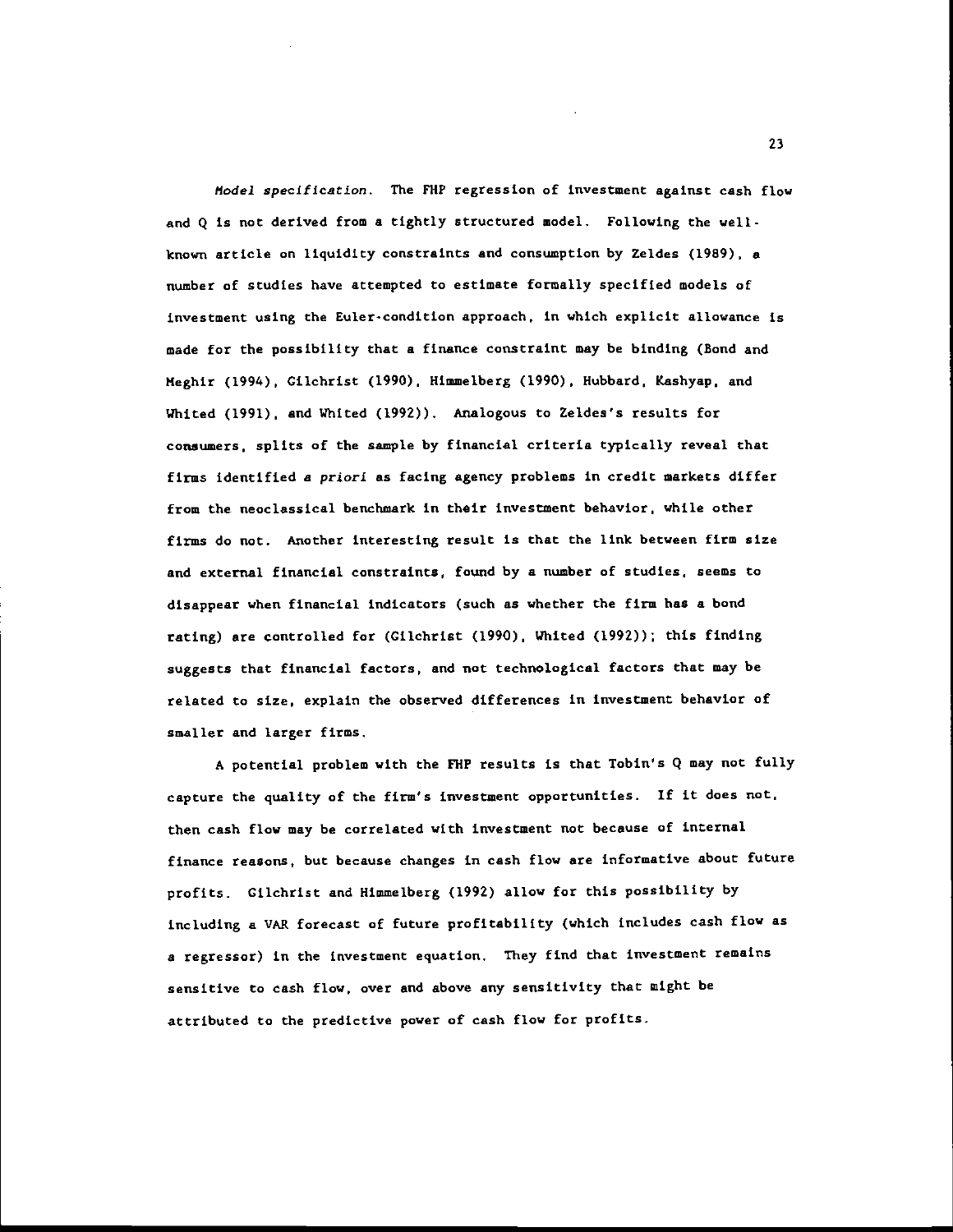Other measures of economic activity. The theory of the financial accelerator predicts that, for firms subject to credit-market constraints, not only capital investment but other types of economic activity should be differentially affected by an economic downturn. This cross-sectional implication has been studied and confined for employment (Cantor (1990), Sharpe (forthcoming)), R&D spending (Himmelberg and Petersen (1992)). and inventory investment (Milne (1991), Sharpe (forthcoming), Kashyap. Lamont, and Stein (1993). and Carpenter, Fazzari, and Petersen (1993)). The finding that credit-market constraints are important for inventory investment is of particular interest for macroeconomics, since it may help explain why inventories appear particularly sensitive to cyclical and monetary policy shocks even though there is little evidence of a strong effect of real interest rates on inventory demand (Blinder and Maccini (1991)).

Nonlinearity. As we have noted, a related prediction of the theory is that the effects of a change in internal finance on firms' real economic activity should be greater when the economy is deeper in recession. This prediction has been tested and confirmed in panel data studies by Certler and Hubbard (1988), who look at the behavior of capital investment, and by Kashyap, Lamont, and Stein (1993), who examine investment in inventories.

#### IV. Evidence from the Quarterly Financial Report

Although the studies discussed in Section 1II.B are valuable, the panel data on which they are based have some drawbacks. One shorccoming is that, typically, the firms in the sample are publicly traded companies and therefore are not representative of the general population of firms. Another problem is that, in most cases, the data are available only at an annual frequency.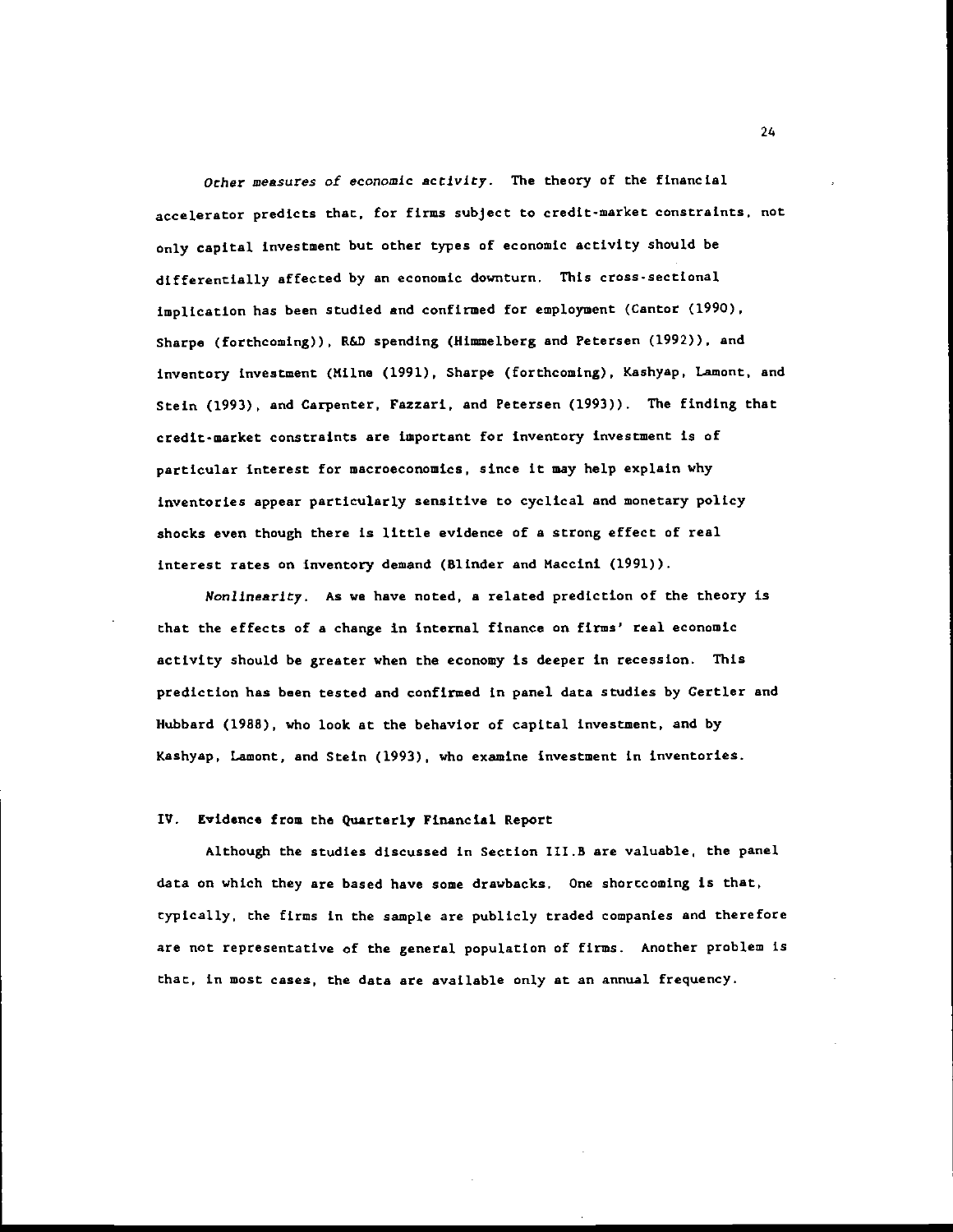For these reasons, several studies (Certler and Cilchrist (1993, forthcoming), Oliner and Rudebusch (1993, 1994)) have employed data drawn from the Quarterly Financial Report of Manufacturing Firms (QFR). The advantages of the QFR are that it is comprehensive for the manufacturing sector--it includes both companies that are publicly traded and those that are not--and it is available at the quarterly frequency over a long time period, 1958:Ql to the present. Potentially, therefore, the QFR data could be used to study the behavior of the smallest as well as the largest manufacturing firms; to analyze higher-frequency (i.e., quarterly) dynamics; and to assess quantitatively the aggregate implications of credit constraints and similar phenomena.

A disadvantage of the QFR data is that, until very recently, the only disaggregation of the data available was by size class. Thus the studies mentioned above were required to use firm size as a proxy for capital market access and could not directly control for nonfinancial characteristics of firms that might be associated with size. However, we have now obtained the disaggregated, firm-level data underlying the QFR aggregates, for the period l977:Ql to 199l:Q4 (we are hoping to obtain pre-1917 data at some point in the future). In this section we first summarize some findings from previous QFR studies. We then report some results obtained from the newly-available firmlevel data.

#### A. Findings from previous QFR studies

In recent work with the incompletely-disaggregated QFR data, Gertler and Gilchrist (1993) examine how the response of manufacturing firms to aggregate fluctuations is related to firm size (as measured by firm assets). They combine the eight size classes reported by the QFR into two categories,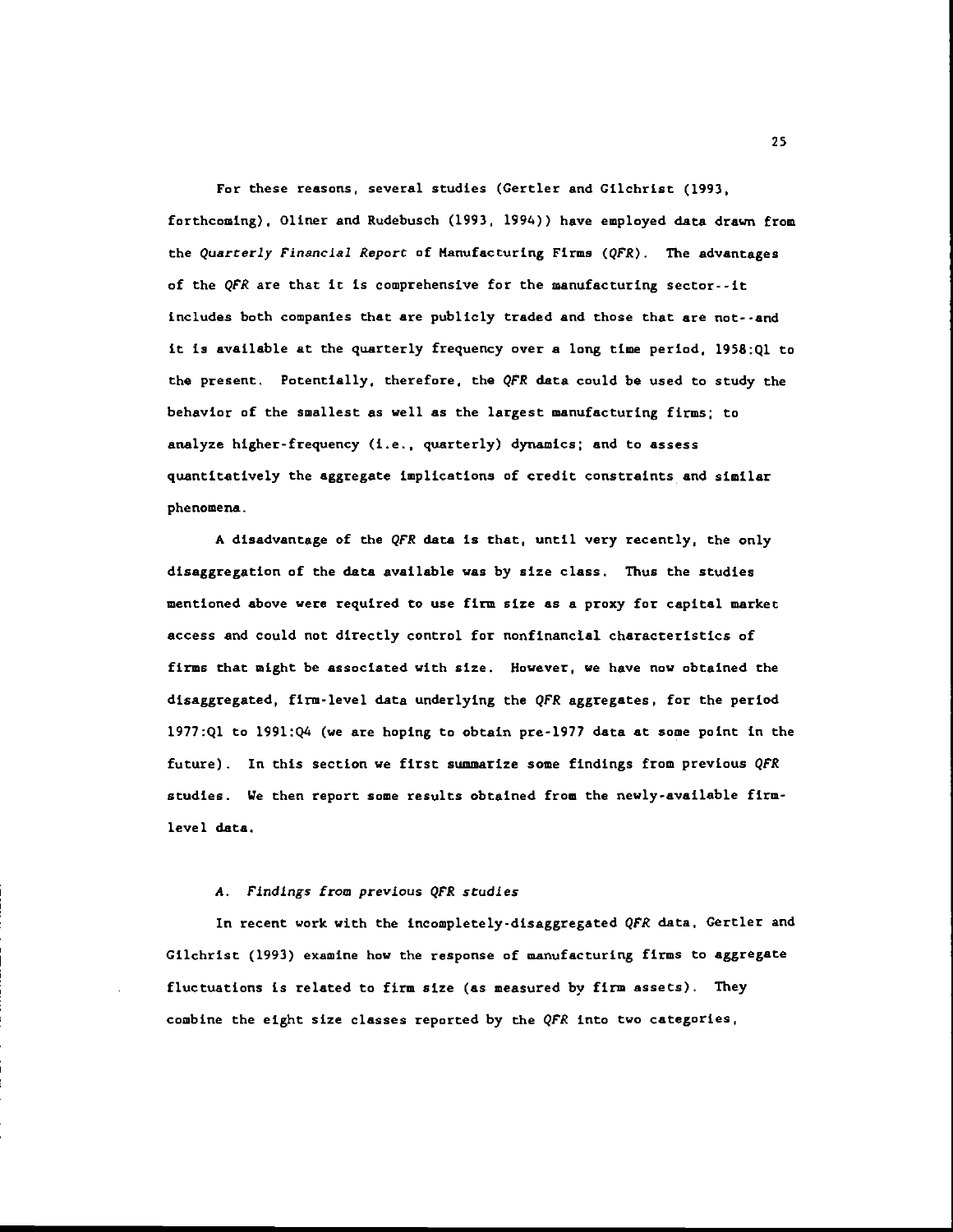"small" and "large", defined so that small firms account for 30% of aggregate manufacturing sales on average. The premise of their study is that small firms are more likely to be subject to agency costs of borrowing, so that cyclical differences in the behavior of large and small firms may provide some indication of the importance of credit-market imperfections. Indeed, they draw their dividing line between size classes so that firms in the "small" category have characteristics similar to the "constrained" firms in the panel data studies cited in Section III.B. The firms classified as small by Gertler and Gilchrist rely heavily on intermediated credit, obtaining virtually all of their short-term credit from banks, and the largest firms in the small-firm category have capital stocks that are around the median of "constrained" firms in the typical panel data study. In contrast, firms classified as "large" use the commercial paper market to satisfy roughly half their short-term financing needs, use relatively little bank debt (less than 20%) and, of course, include the largest firms in the sector.

An objection to the strategy of using firm size as a proxy for creditmarket access is that size may also be correlated with various nonfinancial characteristics, obscuring the interpretation of the results. For example. small firms and large firms are not represented across industries in the same proportions, so that greater cyclicality in the demand for certain types of products may affect small and large firms differentially; we discuss below how controlling for industry membership affects the Certler-Cilchrist results. More subtly, it may be that, within any given industry, small firms are the marginal suppliers (either to the public or to other firms) and so are more vulnerable to declines in industry demand. Still another possibility is that small firms have systematically different (e.g., more flexible or more risky) technologies. To hedge against these potential identification problems,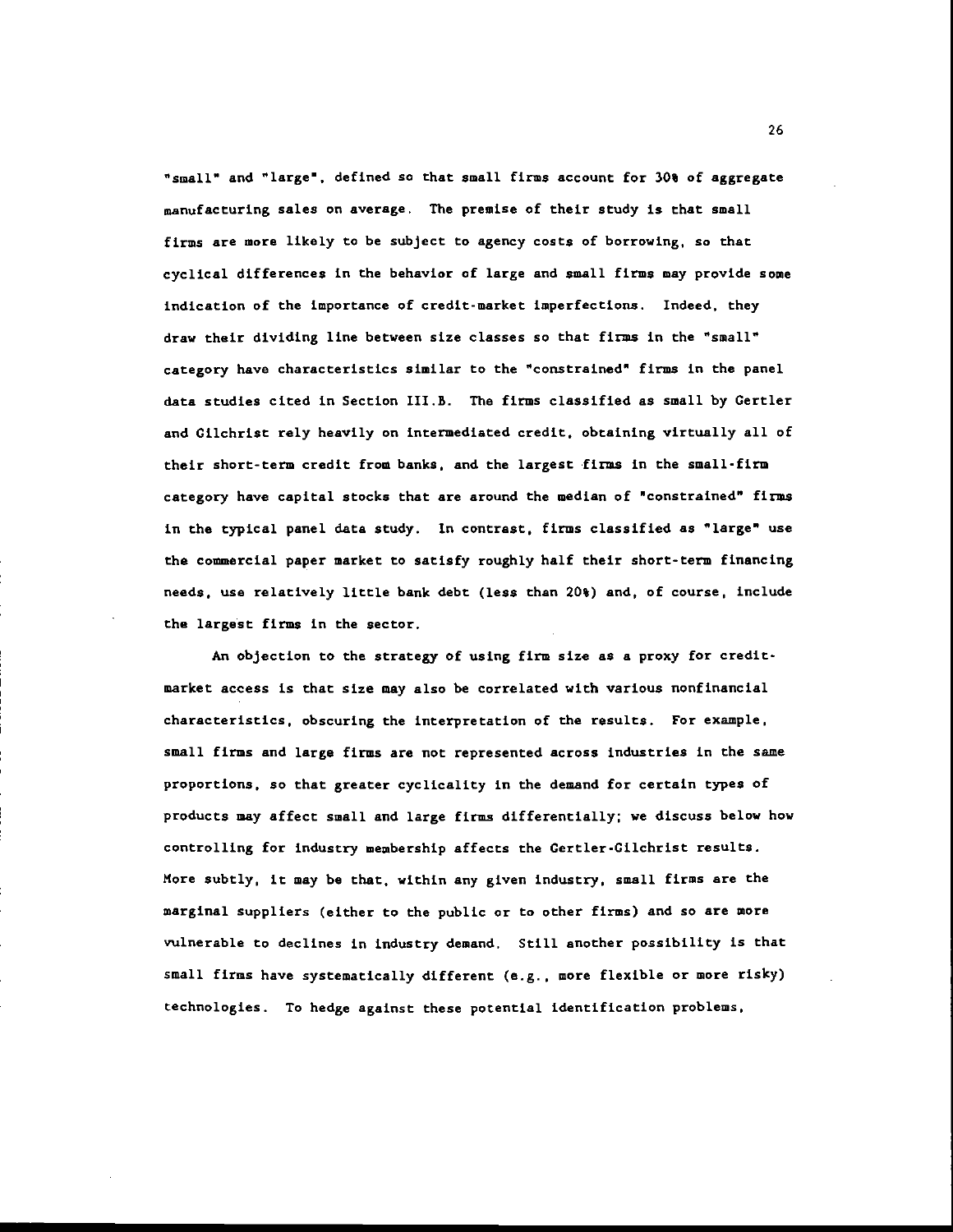Certler and Cilchrist Look at the cyclical behavior of several different variables--including sales, inventories, and short-term debt--and perform a variety of tests on the data. As we discuss below, their results taken together seem easier to reconcile with a credit-based story than with nonfinancial explanations.

In their analysis Gertler and Gilchrist focus on downturns following tight money (as measured by Romer dates or innovations to the Federal funds rate). A first finding is that small-firm sales drop earlier and more quickly than those of large firms. Indeed, on average, ten quarters after a Romer date the declines in small-firm sales account for about half of the total drop in manufacturing sales (recall that their average share of sales is  $30$ %).<sup>16</sup>

The greater sensitivity of small-firm sales to the cycle may reflect nonfinancial factors, as just discussed. However, there are also important differences in the behavior of small-firm and large-firm inventories and short-tern debt conditional on sales that are easier to rationalize in the credit-based framework than with alternatives. For example, Gertler and Gilchrist find that, following a tightening of monetary policy, large firms let their inventory-sales ratio rise for a period as sales decline, while small firms firms shed inventories earlier and more rapidly--so much so that small-firm inventory-sales ratios fall significantly, despite their relatively greater drop in sales. The difference in the cyclical pattern of inventorysales ratios across size classes is large and statistically significant. The behavior of short-term debt (Figure 1), much of which is used for inventory finance and working capital, is consistent with this pattern. Overall, as noted earlier, larger firms appear able to borrow to carry inventories as sales decline, thereby mitigating pressures to reduce production, while small firms are not. In complementary work, Oliner and Rudebusch (1993) find that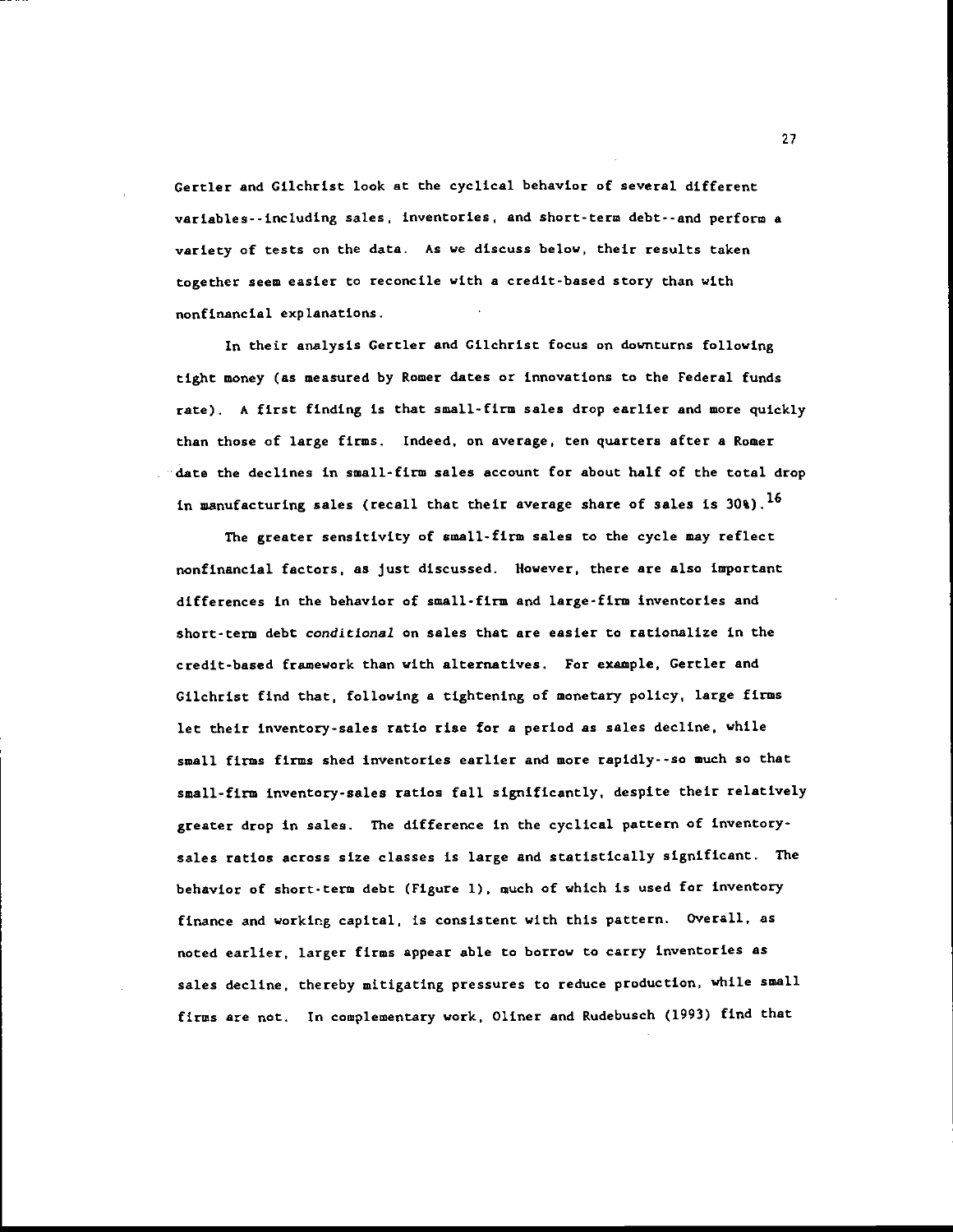capital investment by small and large manufacturing firms follows a similar pattern, with small firms cutting back investment relatively more quickly when cash flows decline. $^{17}$ 

To provide further evidence on whether differences between small and large firms arise from financial factors, Certler and Cilchrist apply two other types of tests. First, they look for nonlinear effects (which, as we discussed earlier, are predicted by the theory of the financial accelerator). They confirm that the effects of monetary policy changes on small-firm variables are greater when the sector as a whole is growing more slowly. Nonlinearity is also detected by Oliner and Rudebuach (1993), who find that cash flow effects on investment are stronger after periods of tight money. Second, Certler and Gilchrist estimate structural inventory equations and find that the ratio of cash flow to interest expense (a measure of balance sheet quality) is positively related to inventory accumulation for small firms, but not for large firms. It is not obvious why either of these results would hold if the differences in small- and large-fin behavior reflected technological or other nonfinancial factors.

## B. Results from the firm-level QFR data

Despite the best efforts of the authors of earlier QPR studies, the incomplete disaggregation of the data placed inherent limitations on their ability to distinguish credit-related factors from other factors, such as industry membership or technology, that differentially affect small and large firms. Using the newly available firm-level QFR data<sup>18</sup>, we are able to reduce the identification problem by (I) controlling for industry membership and (2) splitting the sample on criteria other than size. We also use these data to develop rough measures of the aggregate importance of credit-related effects.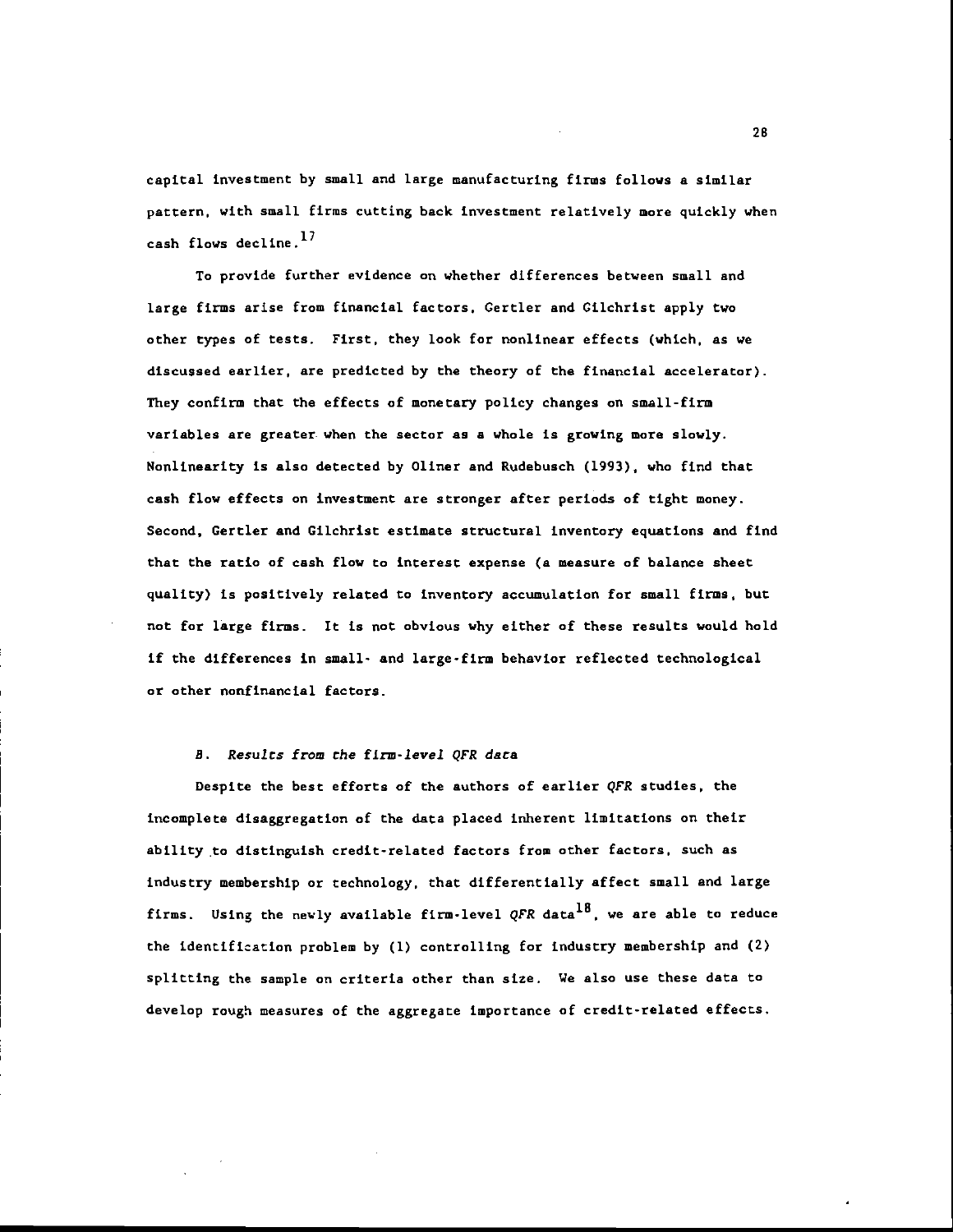To control for industrial composition, we first classify firms in our sample as small or large. One of the advantages of the firm-level data is that it is easy to construct these categories based on real asset sizes (the aggregated data are reported by nominal asset size classifications, which requires authors using these data to make complicated adjustments), We group firms into large and small categories based on whether gross assets exceed \$250 million in 1991 dollars. Firms that are "small" by this criterion account for about 30 percent of sales on average, which accords well with the classification used by Certler and Cilchrist.

Corresponding to the differences in growth rates between small and large firms used in previous studies, we construct industry-adjusted differences as follows: Let  $D_j$  be the within-industry difference between small and large firms in the growth rate of a variable,  $w_{js}$  the share of the small-firm variable in the industry total, and  $w_i$  the industry share in the aggregate. Then the industry-adjusted difference in the growth rate between small and large firms, D(IA), is given by

$$
D(IA) - (\Sigma_j \vee_j \vee_{js} D_j) / (\Sigma_j \vee_j \vee_{js})
$$

Figure 2 plots the cumulated ("leveled-up") values of  $D(IA)$  for sales, inventories, and short-term debt (solid lines).19 For comparison, we plot the cumulative differences between small- and large-firm growth rates not adjusted for industry differences (dashed lines). Also indicated in the figure are the dates of cyclical peaks and troughs and the three Romer dates that lie within our sample period.

The figure shows that the differences between the industry-adjusted and unadjusted series are modest in all cases. In particular, using industry'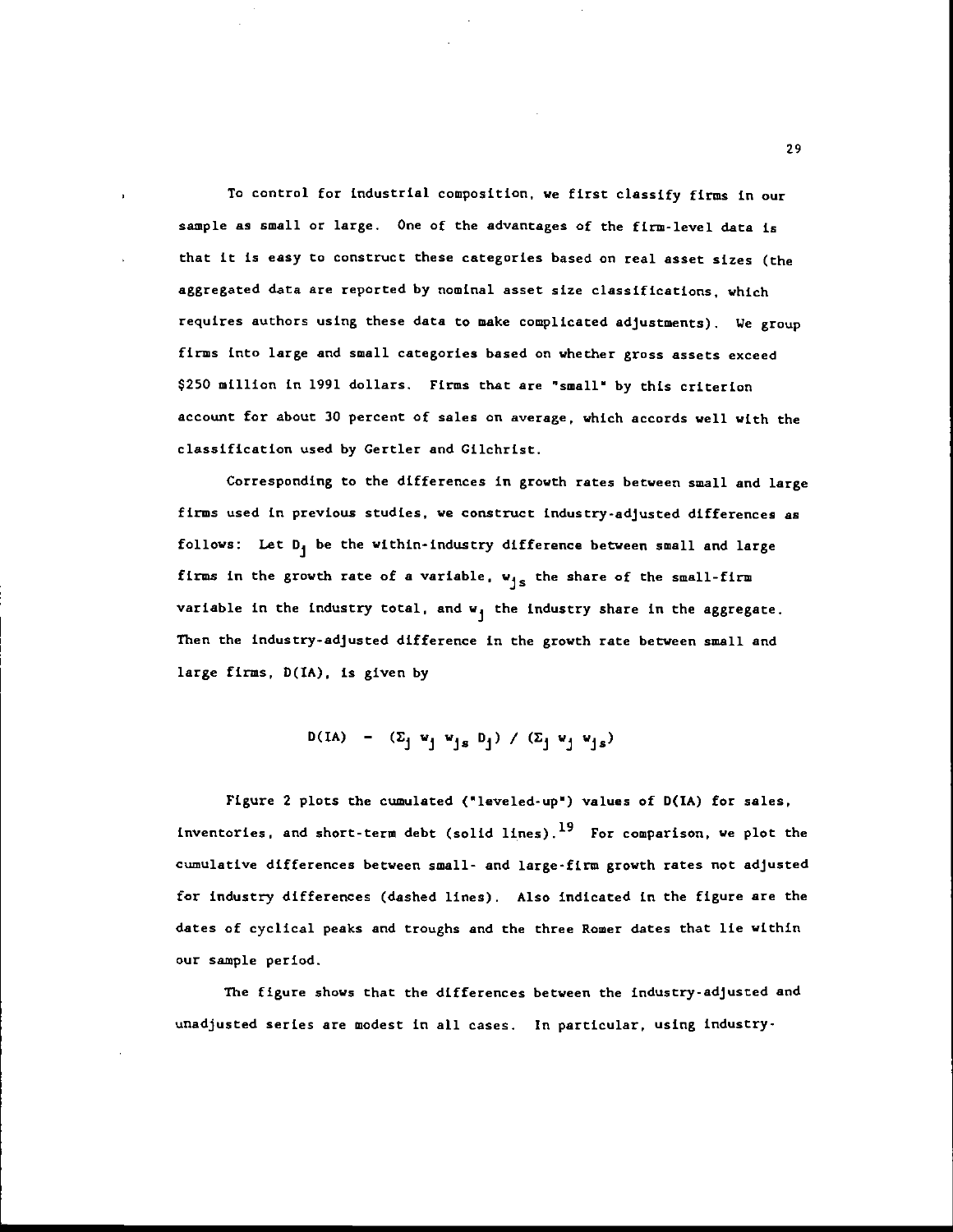adjusted data, we find as did earlier authors that the sales, inventories, and short-term debt of small firms fall by considerably more at the beginning of a recession than do those of large firms. Perhaps even more striking is the differentially strong expansion of small firms during the 1982-1985 recovery. Cenerally. then, the conclusions of earlier studies using incompletely disaggregated QFR data do not appear to be artifacts of differences in industry membership between small and large firms.

How important are the differences between small and large firms, relative to aggregate movements? To address this question in a very rough way, Figure 3 compares the cumulative small-vs. -large-fin differences for sales, inventories, and the inventory-sales ratio (solid lines) against the corresponding manufacturing sector aggregates (dashed lines). The figure indicates that the fluctuations in the aggregate variables and in the small firm-large firm differences are of a similar order of magnitude. As small firms make up approximately one-third of the manufacturing sector in terms of sales, this observation suggests that about one-third of the aggregate cyclical fluctuations can be accounted for by the difference between small and large firms.  $20$  Of course, this estimate ignores a variety of general equilibrium effects and so should not be taken overly seriously. $^{21}$ Nevertheless, the number is large enough to motivate further study of the issue -

Another way that we can use the firm-level data to check the robustness of earlier results is to split the sample by some proxy for credit market access other than size. Figures 4 and 5 report results analogous to Figures 2 and 3, except that the sample is split according to whether a firm is "bankdependent' instead of by size. We use bank-dependency as a criterion because firms that face high agency costs of borrowing are likely to be largely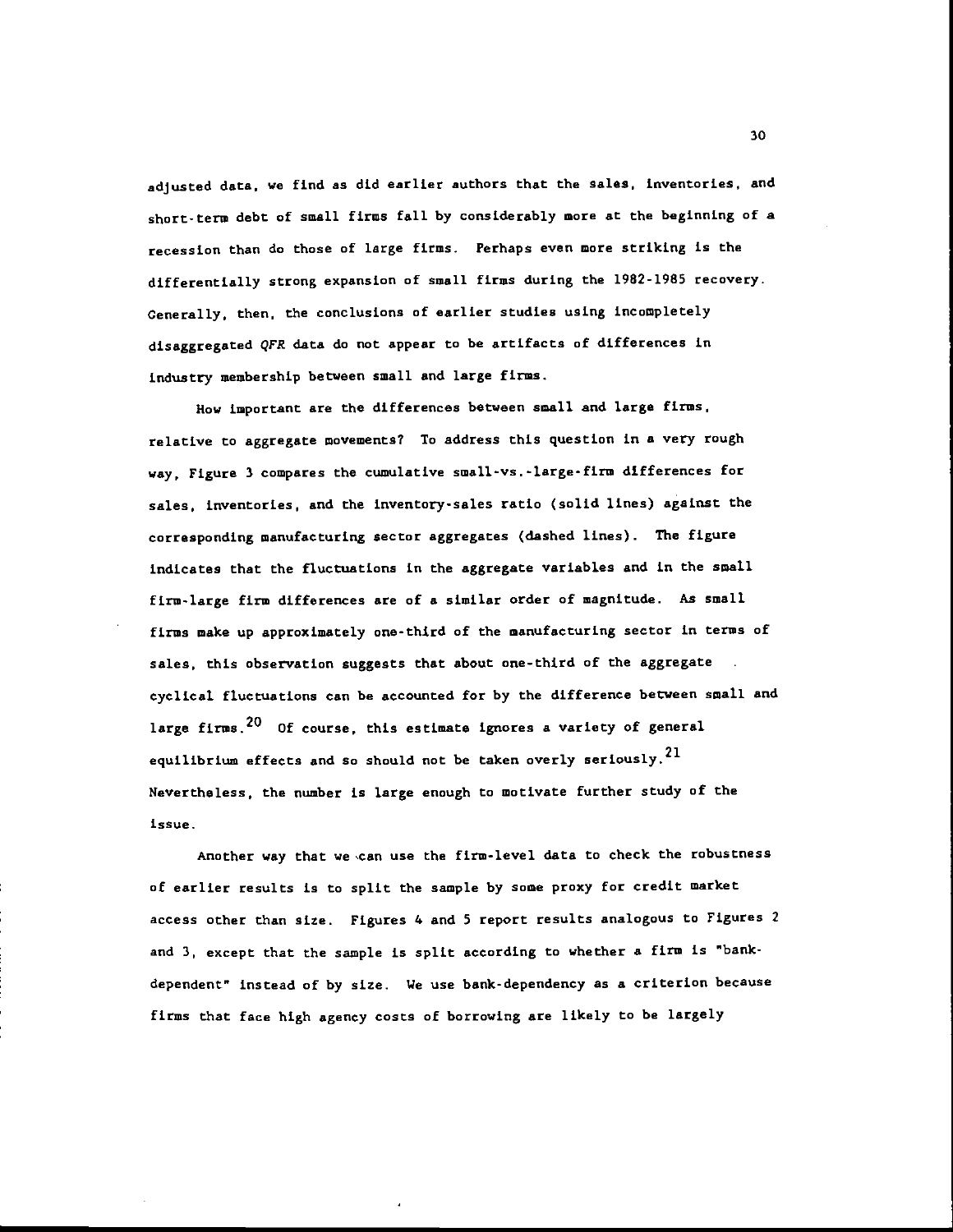reliant on intermediated (as opposed to open-market) forms of credit. We define a bank-dependent firm to be one that has no commercial paper outstanding and has at least 50% of its short-term liabilities in the form of bank loans; these firms account for about 45% of manufacturing sales and inventories. All other firms are classified as non-bank-dependent, Industryadjusted data are shown by the solid lines, unadjusted data by the dashed lines.

Comparison of Figure 4 to Figure 2 shows that classifying firms by financial criteria rather than size does not change the qualitative nature of the results. In particular, although the sales of bank-dependent firms relative to the rest of the sample are somewhat less procyclical than the relative sales of small firms, the behavior of bank-dependent firms' inventories and short-term debt is strongly procyclical. Thus, purely technological factors related to size do not appear to explain the findings of earlier studies. (In the future we plan to estimate equations that control for firm size and financial characteristics simultaneously.) Figure 6 also shows relatively small effects of the industry adjustments.

Figure 5, which is analogous to Figure 3, plots the differences between bank-dependent and non-bank-dependent firm variables against manufacturing sector aggregates. Again, the variability of the differences between the two classes of fins is comparable to that of the aggregates, or perhaps a bit smaller. As the firms that we have classified as bank-dependent make up about 45% of the manufacturing sector in terms of sales, again a rough estimate of about one-third as the share of aggregate variability "explained" by financial factors seems appropriate.

Overall, these first results from the firm-level QFR data set confirm earlier findings that there are substantial cross-sectional differences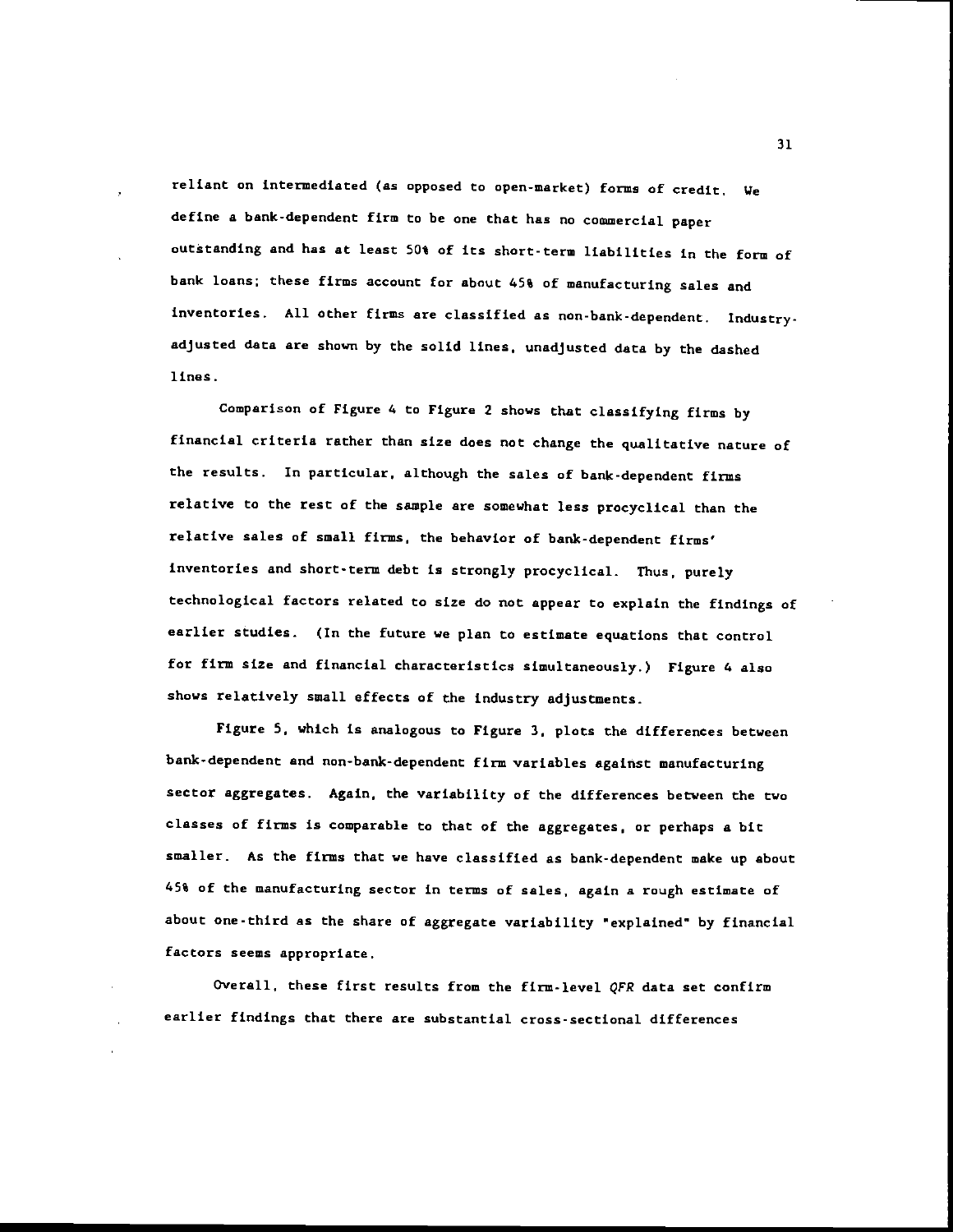between borrowers potentially subject to agency costs and those less subject to agency costs. Furthermore, these cross-sectional differences are large enough to be potentially significant in aggregate economic dynamics.

To reinforce this last point, we end this section by noting that- although for data reasons we have focused here on the manufacturing sector- the importance of "small" firms (less than \$250 million in assets) is generally much greater in other sectors. For example, according to U.S. Dept. of the Treasury (1967), the share of sales by small firms in 1984 was 74.5% in wholesale and retail trade, 87.6% in services, and 89.8% in construction. Thus the implications of credit market imperfections for the behavior of the economy as a whole may be greater than is suggested by data on the manufacturing sector alone.

## V. Conclusion

The theory underlying the financial accelerator suggests that 1) borrowers facing relatively high agency costs in credit markets will bear the brunt of economic downturns (the flight to quuality); and that 2) reduced spending, production, and investment by high-agency-cost borrowers will exacerbate the effects of recessionary shocks. As our paper has discussed, we now have fairly strong evidence- -at least for the case of firms- - that downturns differentially affect both the access to credit and the real economic activity of high-agency-cost borrowers. It would be useful to investigate these cross-sectional implications for other sectors, notably the household and banking sectors. Quantification of the importance of the financial accelerator in macroeconomic dynamics is an equally important topic for future research.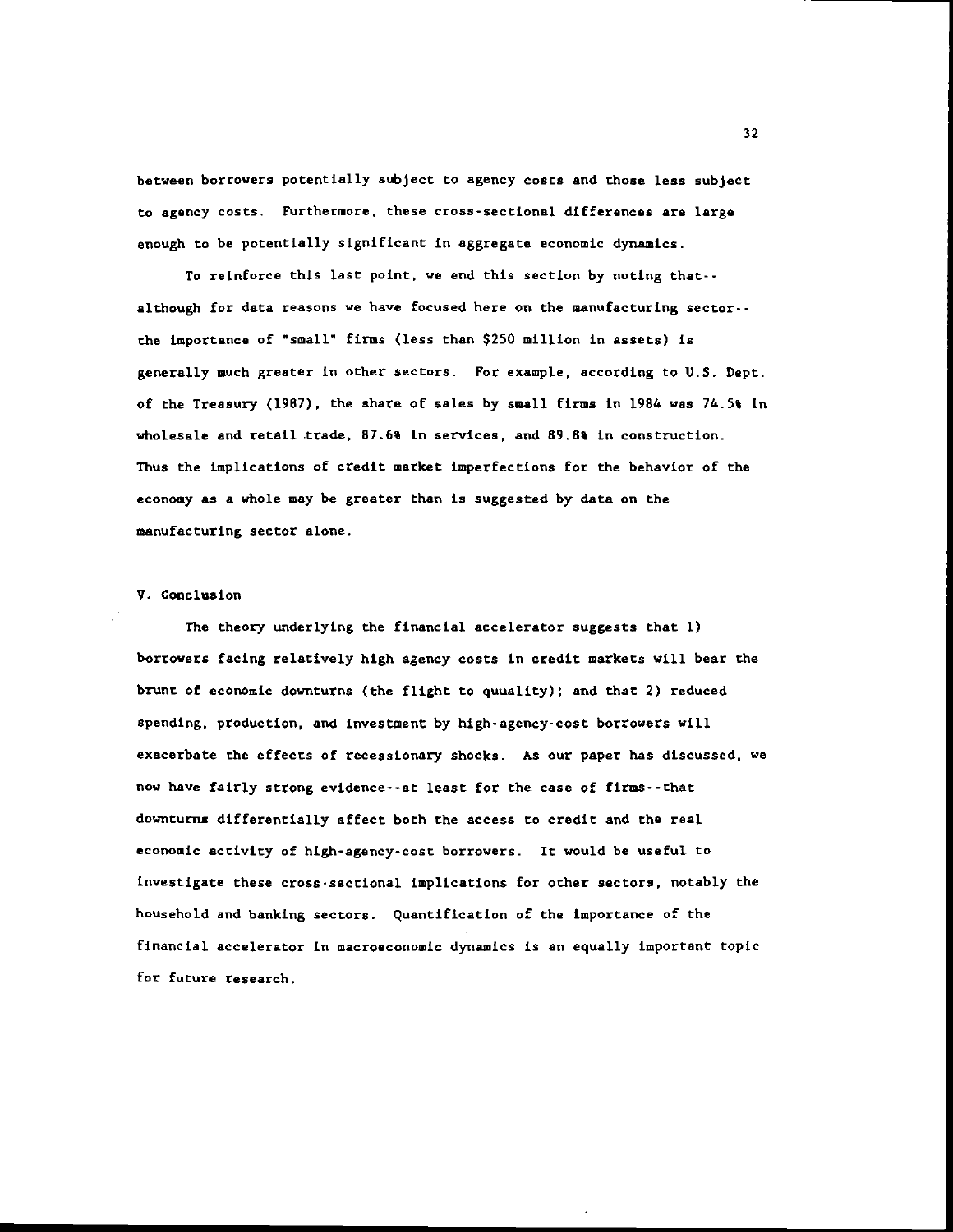#### FOOTNOTES

'This example also implies that credit extended to the borrower will fall when borrower net worth falls. More general examples show that credit extensions may either rise or tall when borrower net worth falls: Although the increased premium on external finance tends to reduce the amount of credit taken, working in the other direction is the fact that when internal liquidity falls, more external finance is needed to fund the borrower's fixed obligations such as interest and overhead costs.

2Farmer (1985) first developed the idea that the presence of agency costs way serve to magnify the impact of interest rates on spending.

3Aghion and Bolton (1993) give an extensive analysis of dynamics in a related model.

'An analogous result is obtained by Williamson (1967).

5Kiyotaki and Moore solve the tractability problem by using a version of the example given earlier in which it is assumed that the production technology is linear. In this case the collateral constraint always binds, making spending a linear function of borrowers' net worth. This device greatly simplifies aggregation.

6This paper emphasizes the role of credit-market factors in the propagation of cycles, as opposed to their initiation; but shocks to credit markets have the potential to initiate cycles as well. Examples of cyclical impulses arising in credit markets include debt-deflationary shocks (Bernanke and Certler (1990)) and shocks to financial intermediaries (e.g.. bank runs) that disrupt the lending process.

<sup>7</sup>However, Jensen argues that increased internal finance lowers rather than increases economic efficiency, since it reduces shareholder control of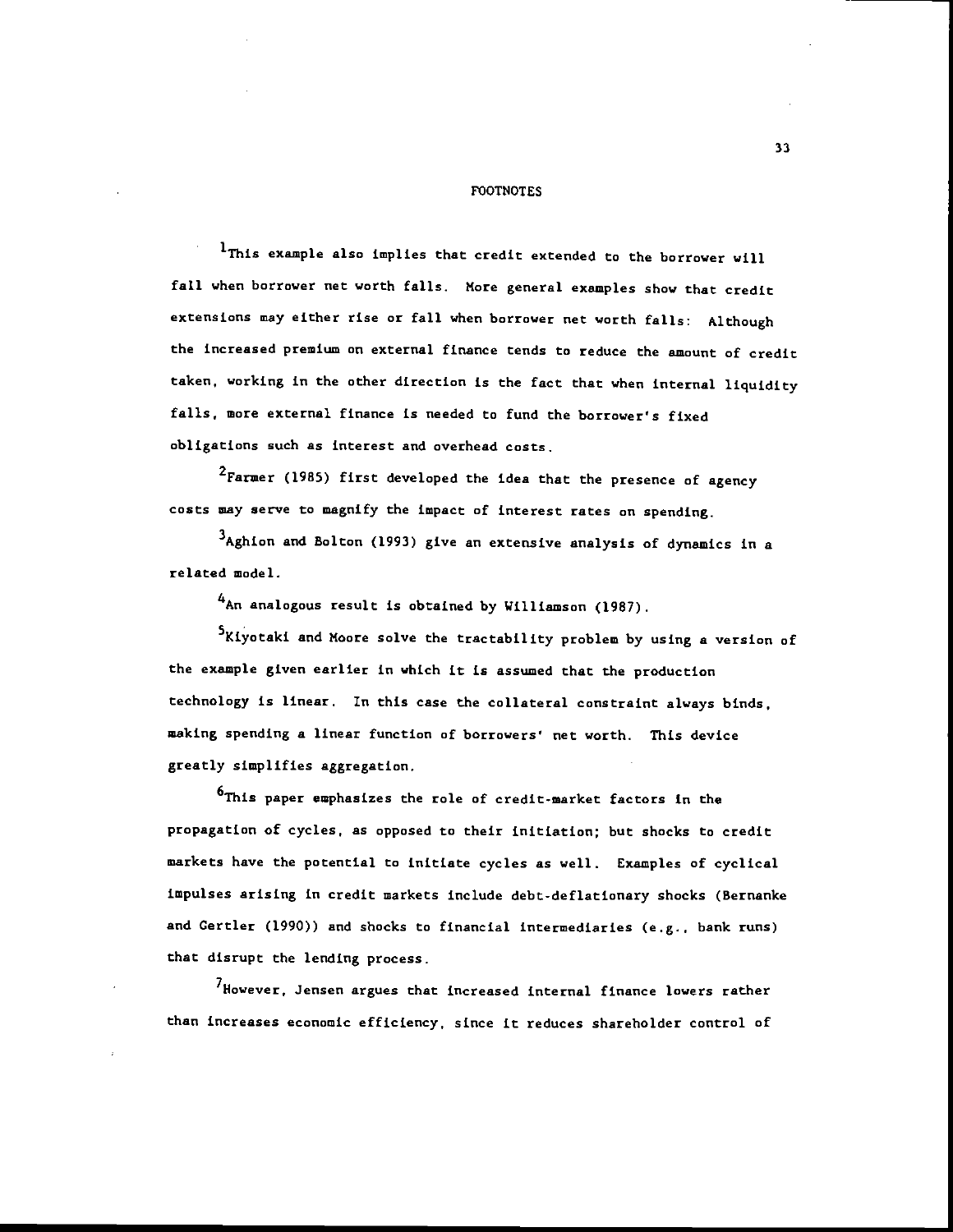managers and tempts managers to engage in inefficient empire-building. Although Jensen's views of the link between internal finance and agency costs are just the opposite of the approach taken here, Jensen's theory is consistent with the financial accelerator in a positive sense, as it also implies that reduced internal finance constrains firm spending.

81n some cases, a reasonable interpretation of the canonical principalagent model is that the bank together with its client borrowers constitute the "borrower" of the model. This interpretation gives primary emphasis to the agency problems that arise between the bank and its creditors or insurers (see Diamond (1984)).

 $9$ The absolute amount of credit taken by less favored borrowers need not fall, however; see footnote 1.

10 Data on commercial paper and bank loans (bank loans, not elsewhere classified) are from the Flow of Funds and are deflated by the GDP deflator. "Romer dates" are from Romer and Romer (1987) and indicate times at which, based on a reading of the FUNC minutes, monetary policy is supposed to have tightened. The 1978:3 Romer date is omitted because it is close to the 1919:4 date shown and because it was not followed by a recession.

 $11_A$  number of papers (Friedman and Kuttner (1993), Gertler and Gilchrist (1993)) have emphasized that there is a countercyclical demand for short-term credit and have shown, in fact, that short-term borrowing in the aggregate tends to rise after monetary tightening. A complementary finding, due to Christiano, Eichenbaum, and Evans (this issue), is that net funds raised by the business sector also increase following a monetary tightening; i.e., asset accumulation by firms does not offset the rise in gross short-term borrowing.

12The data are from the Quarterly Financial Report, discussed further below. The dividing line between small and large firms (by assets) is drawn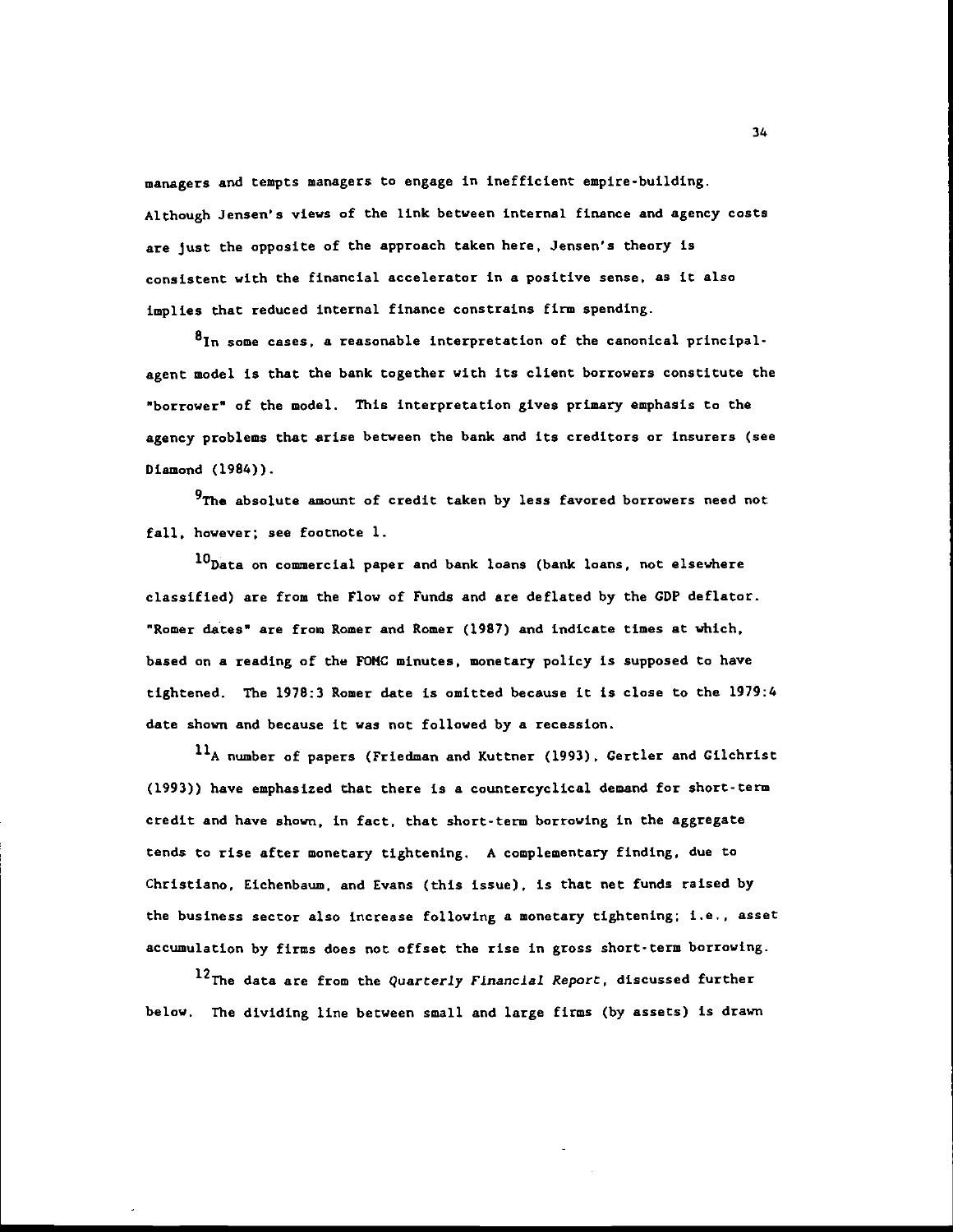so that small firms account for about 30% of manufacturing sales on average over the sample. The largest firms in the small-firm category have assets of about \$250 million in 1992 dollars. See Certler and Cilchrist (forthcoming).

13 Gertler and Gilchrist (forthcoming) show that differences in the behavior of small-firm and large-firm debt remain after controlling for differences in sales. Certler and Gilchrist (1993) confirm that trade credit flows from large firms to small firms do not offset the relative decline in small-firm credit.

<sup>14</sup>The fraction of C&I loans secured by collateral fell from about 50% in 1978 to just over 20% in 1982.

15<sub>An</sub> alternative explanation for the behavior of secured credit is that there is a change over the cycle in the types of loans wade, from types that are collateralizable (like inventory loans) to types that are not. However, the share of loans made above prime that are secured has almost no cyclical sensitivity at all; the major effect appears to be the switch from above-prime borrowers, with high collateralization rates, to below-prime borrowers, with lower collateralization rates.

16Note that ten quarters is a sufficient period for supply-side factors to influence the course of sales. Thus, to the extent that financing constraints influence small-firm investment and employment decisions, they may account for some of the relative decline in sales.

17Gertler and Gilchrist emphasized recessions that followed a monetary tightening. However, similar results apply for output fluctuations not directly related to monetary actions.

18The data were made available to us by the Department of Commerce. The QFR data are based on a compulsory survey and includes all of the largest firms in each industry and a stratified sample of smaller firms.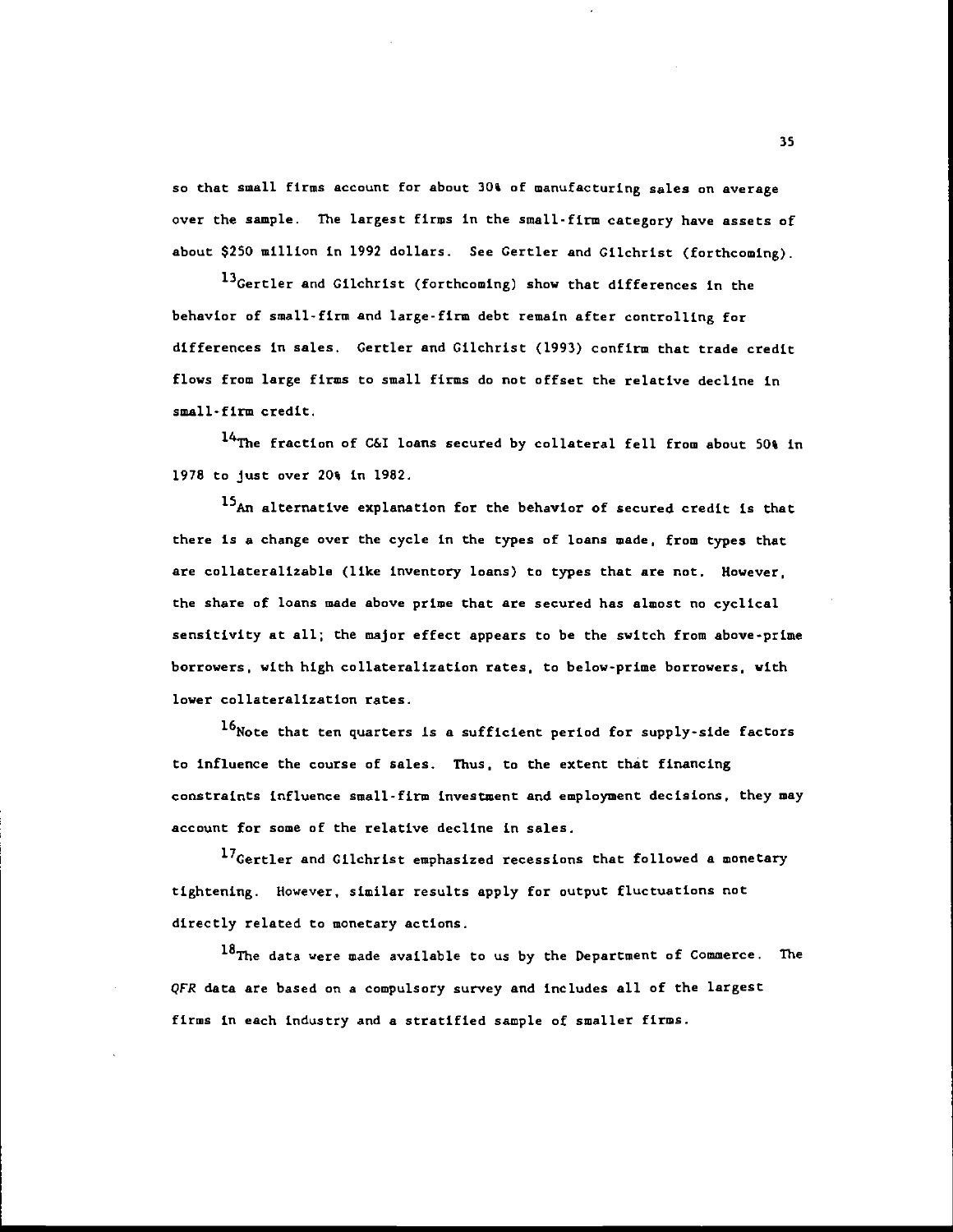19When constructing the industry-corrected growth rates for small versus large firms (and, similarly, for bank-dependent and non-bank-dependent firms below), we computed weighted averages of growth rates across all two-digit manufacturing industries except food and oil. These two industries are omitted because of the difficulty in correcting for price-level changes in these industries, absent two-digit deflators at the quarterly frequency. All. other data are deflated by a common deflator. An analysis of two-digit shipments price deflators at the annual frequency suggests that this procedure does not introduce serious biases for non-food, non-oil industries.

In constructing growth rates for short-term debt we adjusted a large outlier in 1988:3. This outlier, although present in the quarterly published reports, could not be matched up with the micro data, suggesting the possibility of a typographical or computational error in data construction.

20That is, if small firms behaved like large firms, aggregate fluctuations would be about one-third smaller. An earlier version of the paper contained more precise calculations (omitted here to save space) of what the aggregate series would look like if there were no differences between small and large firms. The results of these calculations are somewhat sensitive to the starting date chosen but were generally consistent with an importance estimate of one-third.

 $^{21}$ One general equilibrium effect that would weaken the aggregate importance of small firm-large firm differences is output substitution, i.e., It Is possible that when small firms are forced by restricted access to credit markets to cut production, large firms quickly make up the lost output. Factors reducing the potential for output substitution include imperfect substitutability of firms' products, imperfect factor mobility, and the possibility that markups rise when product market competition is reduced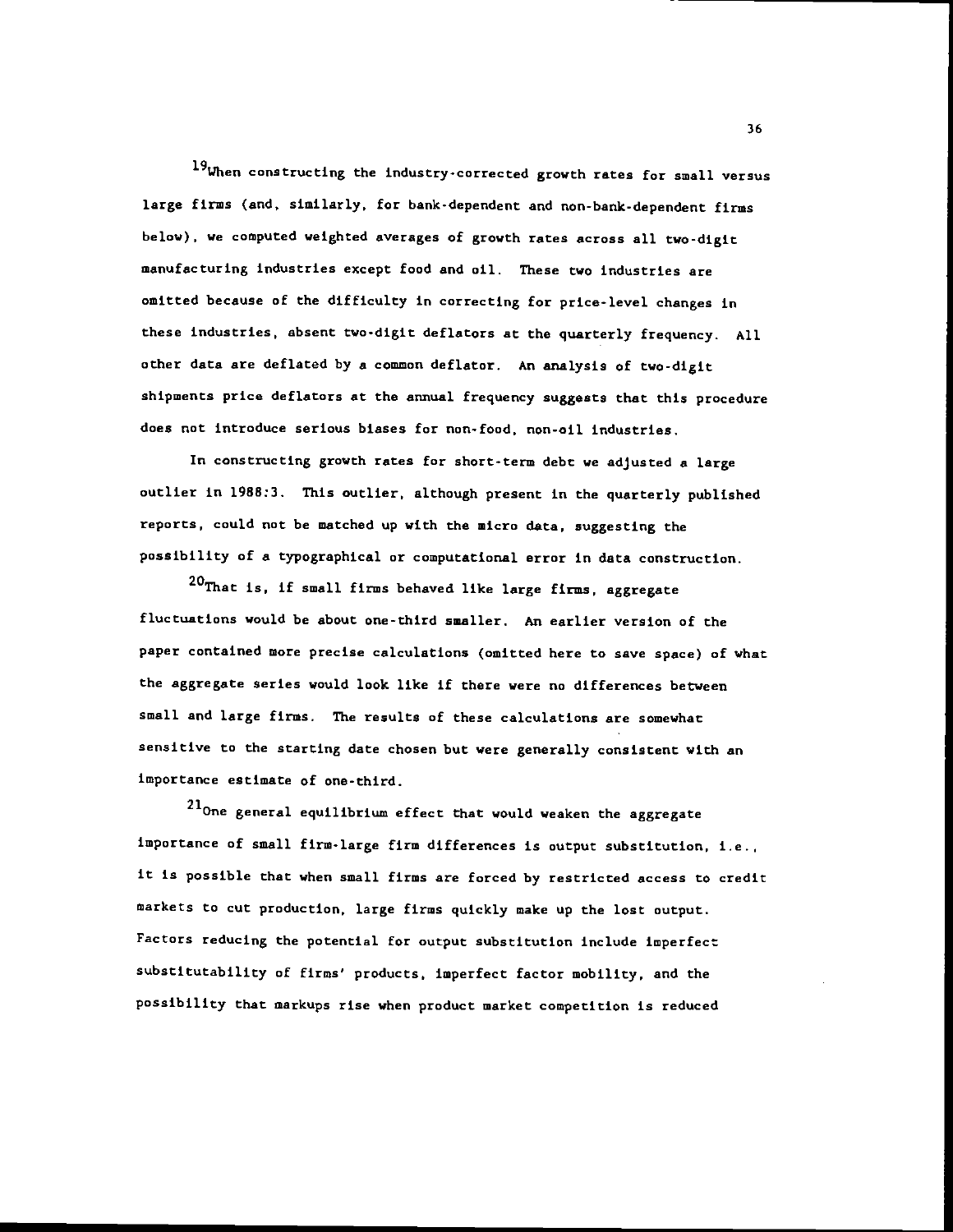(Chevalier and Scharfstein (1994)). Note also that at least half of the small-large differences in inventory behavior come from differences in movements in inventory-sales ratios rather than from differences in sales. General equilibrium effects that might lead us to increase our estimate of the importance of small firms include aggregate demand spillovers and factormarket linkages.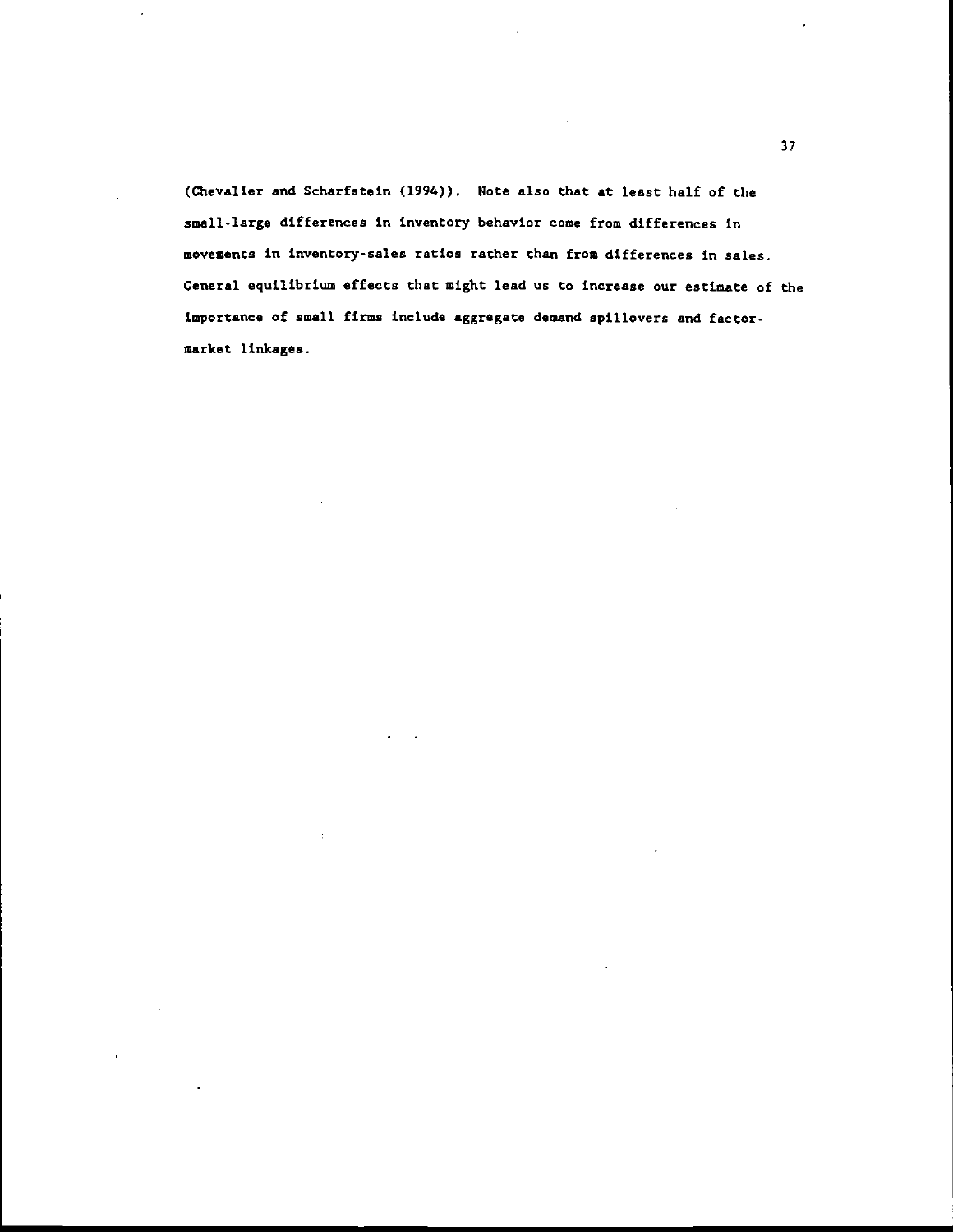#### **REFERENCES**

Aghion. Philippe and Patrick Bolcon, "A Theory of Trickle-Down Growth and Development with Debt Overhang', unpublished, Nuffield College (Oxford) and LSE, 1993.

Akerlof. George. 'The Market for Lemons: Quality Uncertainty and the Market Mechanism". Quarterly Journal of Economics. LXXXV, August 1970, 488-500.

Berger, Allen. and Gregory Udell, "Collateral, Loan Quality, and Bank Risk", Journal of Monetary Economics, XXV, January 1990, 21-42.

Bernanke, Ben, "Credit in the Macroeconomy". Quarterly Review, Federal Reserve Bank of New York, XVIII, spring 1993, 50-70.

Bernanke, Ben and Alan Blinder. "Credit, Money, and Aggregate Demand", American Economic Review, LXXVIII, Nay 1988, 435-39.

Bernanke, Ben and Mark Certler, "Banking in General Equilibrium", in William Barnett and Kenneth Singleton, eds., New Aproaches to Monetary Economics. Cambridge, UK: Cambridge University Press. 1987.

Bernanke, Ben and Mark Certler, "Agency Costs, Net Worth, and Business Fluctuations", American Economic Review, LXXIX, March 1989, 14-31.

Bernanke, Ben and Mark Certler, "Financial Fragility and Economic Performance", Quarterly Journal of Economics, CV, February 1990, 87-114.

Bernanke, Ben and Cara Lown, "The Credit Crunch", Brookings Papers on Economic Activity, 1992:2, 205-39.

Blinder, Alan and Louis Maccini, Taking Stock: A Critical Assessment of Recent Research on Inventories", Journal of Economic Perspectives. V, Winter 1991, 13-96.

Blundell, Richard, Stephen Bond, Michael Devereux, and Fabio Schiantarelli, "Investment and Tobin's Q", unpublished, Institute for Fiscal Studies. 1989.

Bond, Stephen and Costas Meghir, "Dynamic Investment Models and the Firm's Financial Policy". Review of Economic Studies, LXI, April 1994, 197-222.

Calomiris, Charles, "Financial Factors in the Great Depression". Journal of Economic Perspectives, vii, spring 1993, 61-86.

Calomiris, Charles and R. Glenn Hubbard, "Imperfect Information. Multiple Loan Markets, and Credit Rationing". Economic Journal, C, January 1990.

Calomiris, Charles and R. Glenn Hubbard, "Tax Policy. Internal Finance, and Investment: Evidence from the Undistributed Profits Tax of 1936-1937", unpublished, University of Illinois, September 1991.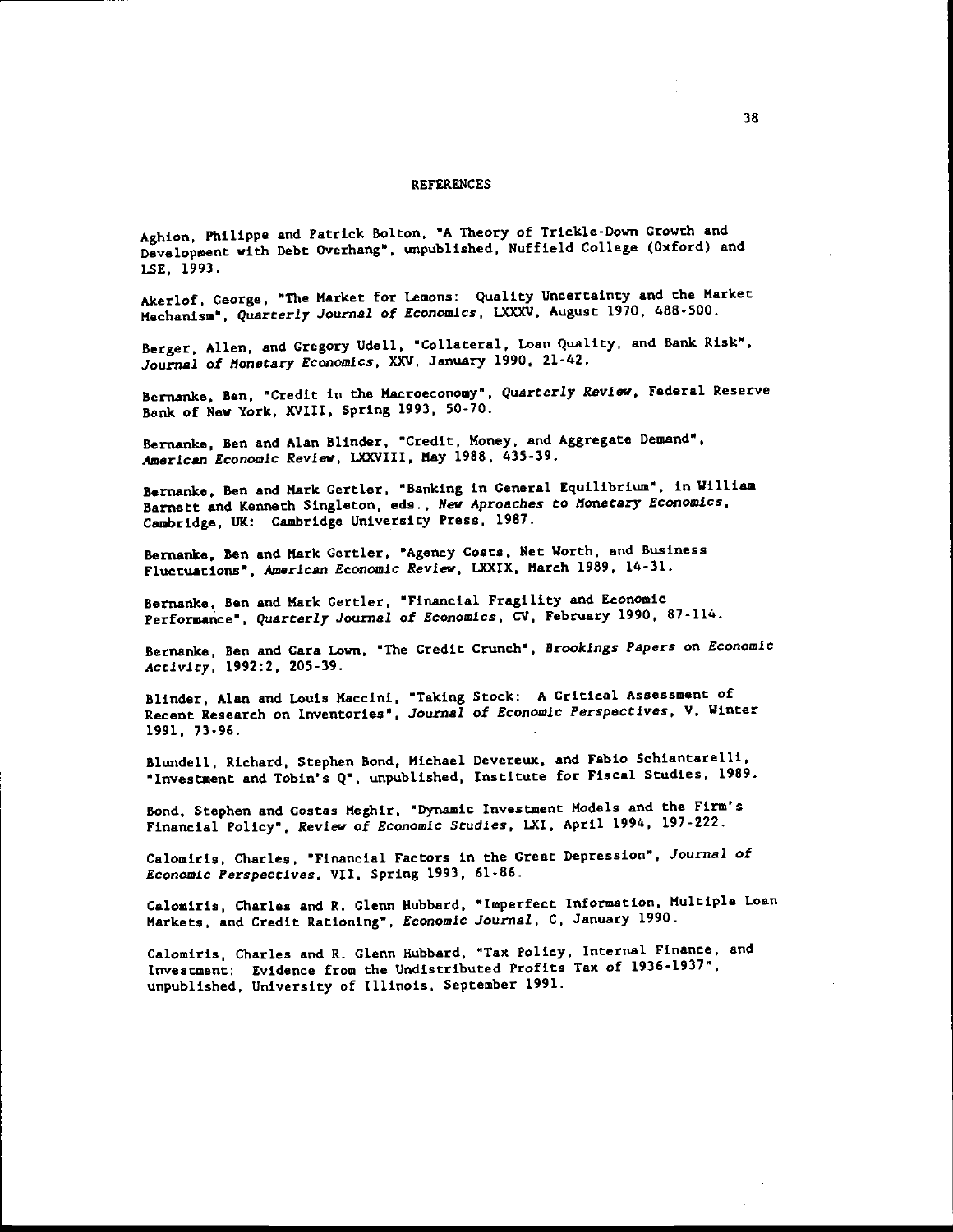Cantor. Richard, "Effects of Leverage on Corporate Investment and Hiring Decisions", Quarterly Review, Federal Reserve Bank of New York, XV, Summer 1990, 31-41.

Carey, Hark, Stephen Prowse, John Rea, and Gregory Udell, "The Economics of the Private Placement Market", preliminary staff study, Board of Governors, March 1993.

Carpenter, Robert, Steven Fazzari, and Bruce Petersen, "Inventory (Dis)investment, Internal Finance Fluctuations, and the Business Cycle". unpublished, Emory University. August 1993.

Chevalier, Judith and David Scharfstein, "Capital Market Imperfections and Countercyclical Markups: Theory and Evidence" • NEER working paper no. 4614, January 1994.

Chirinko, Robert and Huntley Schaller, "Why Does Liquidity Matter in Investment Equations?', Journal of Money, Credit, and Banking (forthcoming).

Christiano, Lawrence, Martin Eichenbaum, and Charles Evans, "The Effects of Monetary Policy Shocks: Evidence from the Flow of Funds". Review of Economics and Statistics, this issue.

Cooper, Russell and Andrew John, "Coordinating Coordination Failures in Keynesian Models", Quarterly Journal of Economics, CIII, August 1988, 441-64.

Corcoran, Patrick, 'The Credit Slowdown of 1989-1991: The Role of Supply and Demand', Federal Reserve Bank of Chicago, Proceedings of the 28th Annual Conference on Bank Structure and Competition, 1992.

Devereux, Michael and Fabio Schiantarelli, "Investment, Financial Factors, and Cash Flow: Evidence from U.K. Panel Data", in R. Glenn Hubbard, ed., Asynsetric Information, Corporate Finance, and Investment, Chicago: University of Chicago Press, 1990.

Diamond, Douglas, "Financial Intermediation and Delegated Monitoring", Review of Economic Studies, LI, July 1984, 393-414.

Eckstein, Otto and Allen Sinai, "The Mechanisms of the Business Cycle in the Postwar Era", in Robert 3. Cordon, The American Business Cycie: Continuity and Change, Chicago: University of Chicago Press, 1986.

Farmer, Roger, "Implicit Contracts with Asymmetric Information and Bankruptcy: The Effect of Interest Rates on Layoffs", Review of Economic Studies, LII, July 1985, 427-42.

Fazzari, Steven, R. Glenn Hubbard, and Bruce Petersen, "Financing Constraints and Corporate Investment", Brookings Papers on Economic Activity, 1988:1, 141- 195.

Fisher, Irving, "The Debt-Deflation Theory of Great Depressions", Econometrica, I, October 1933, 337-57.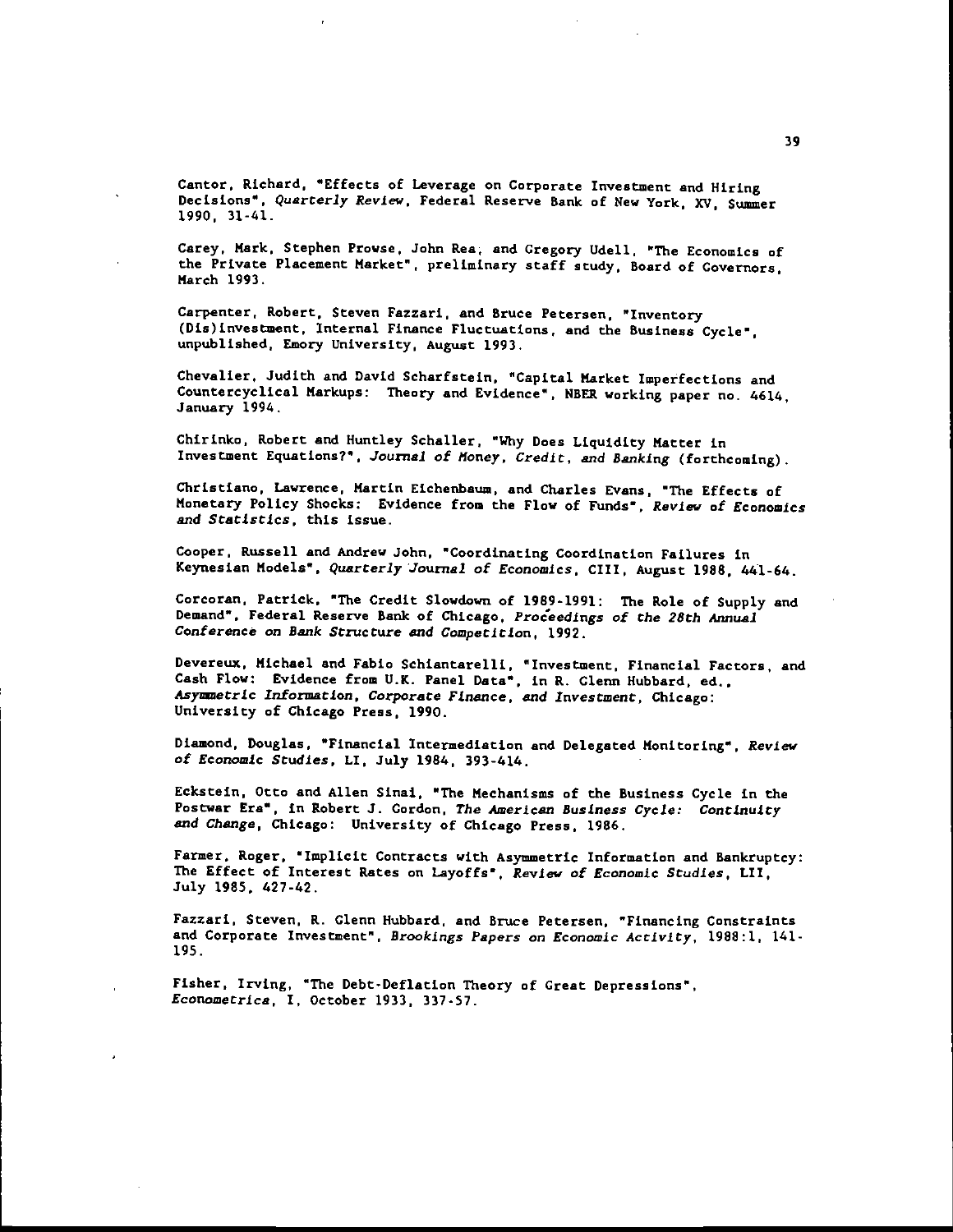Friedman. Benjamin and Kenneth Kuttner, "Economic Activity and the Short-term Credit Markets: An Analysis of Prices and Quantities", Brookings Papers on Economic Activity, 1993:2, 193-284.

Certler, Mark, "Financial Structure and Aggregate Economic Activity: An overview", Journal of Money. Credit, and Banking, XX, August 1988 (Part 2), 559-88.

Certler, Mark, "Financial Capacity and Output Fluctuations in an Economy with Multiperiod Financial Relationships", Review of Economic Studies, LIX, July 1992. 455-72,

Certler, Mark, and Simon Cilchrist, The Role of Credit Market Imperfections in the Monetary transmission Mechanism: Arguments and Evidence", Scandinavian Journal of Economics, 1993, XCV, 43-64.

Gertler, Mark and Simon Gilchrist, "Monetary Policy. Business Cycles, and the Behavior of Small Manufacturing Firms", Quarterly Journal of Economics (forthcoming).

Gertler, Mark and K. Glenn Hubbard, "Financial Factors in Business Fluctuations", Federal Reserve Bank of Kansas City, Financial Market VolatilIty, 1988.

Cilchrist, Simon, "An Empirical Analysis of Corporate Investment and Financing Hierarchies Using Firm-Level Panel Data", unpublished, Board of Governors, 1990.

Cilchrist, Simon and Charles Himmelberg, "Evidence for the Role of Cash Flow in Investment", unpublished, Board of Governors, 1992.

Greenwald, Bruce and Joseph Stiglitz, "Financial Market Imperfections and Business Cycles". CVIII, Quarterly Journal of Economics, February 1993, 77- 114.

Greenwald, Bruce, Joseph Stiglitz, and Andrew Weiss, "Information Imperfections in the Capital Market and Macroeconomic Fluctuations". American Economic Review, LXXIV, May 1984, 194-99.

Hart, Oliver and John Moore, "A Theory of Debt Based on the Inalienability of Human Capital", LSE Financial Market Croup discussion paper no. 129, 1991.

Himmelberg, Charles, "Essays on the Relationship Between Investment and Internal Finance" • Ph.D. dissertation, Northwestern university. 1990.

Himmelberg, Charles and Bruce Petersen, "R&D and internal Finance: A Panel Study of Small Firms in High-Tech Industries", unpublished. Washington University. 1992.

Hoshi, Takeo, Anil Kashyap, and David Scharfstein, "Corporate Structure, Liquidity, and Investment: Evidence from Japanese Panel Data", CVI, Quarterly .Journal of Economics, February 1991, 33-60.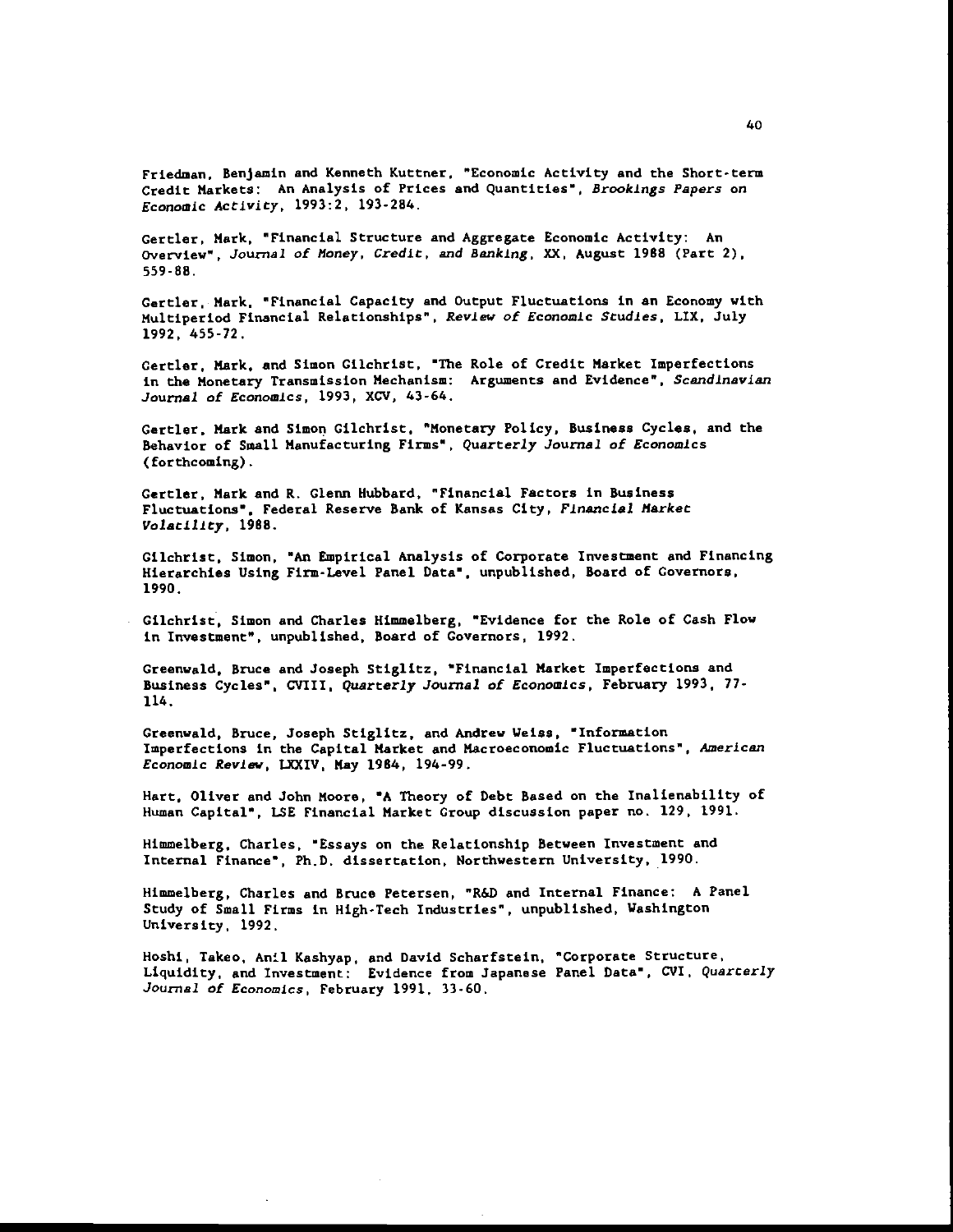Hubbard, R. Glenn, Anil Kashyap, and Toni Whited, "Internal Finance and Firm Investment", unpublished, Columbia University, 1991.

Jensen, Michael, "Agency Costs of Free Cash Flow, Corporate Finance, and Takeovers", American Economic Review, LXXIX, May 1989, 323-9.

Kashyap, Anil, and Jeremy Stein, "Monetary Policy and Bank Lending", NBER working paper no. 4317, April 1993.

Kashyap, Anil and Jeremy Stein, 'The Impact of Monetary Policy on Bank Balance Sheets", Carnegie-Rochester Conference Series on Public Policy, forthcoming.

Kashyap, Anil, Owen Lamont, and Jeremy Stein, "Credit Conditions and the Cyclical Behavior of Inventories: A Case Study of the 1981-82 Recession", working paper WP-93-7, Federal Reserve Bank of Chicago, 1993.

Kashyap, Anil, Jeremy Stein, and David Wilcox, "Monetary Policy and Credit Conditions: Evidence from the Composition of External Finance", American Economic Review, LXXXIII, March 1993, 78-98.

King, Robert and Ross Levine, "Finance and Growth: Schuapeter Might Be Right", Quarterly Journal of Economics, August 1993, CVIII, 717-38.

King. Robert and Charles Plosser, "Money, Credit, and Prices in a Real Business Cycle", American Economic Review, June 1984, LXXIV, 363-80.

Ktyotaki, Nobuhiro, "Multiple Expectational Equilibria Under Monopolistic Competition", Quarterly Journal of Economics, CIII, November 1988, 695-713.

Kiyotaki, Nobuhiro and John Moore, "Credit Cycles", unpublished, University of Minnesota, March 1993.

Lamont, Owen, "Corporate Debt Overhang and Macroeconomic Vulnerability", unpublished, M.I.T., 1993.

Lang, William and Leonard Nakamura, "'Flight to Quality' in Bank Lending and Economic Activity", unpublished, Federal Reserve Bank of Philadelphia, 1992.

Mime, Alistair, "Financial Effects on Inventory Investment", unpublished, London Business School, 1991.

Mishkin, Frederic S., "What Depressed the Consumer? The Household Balance Sheet and the 1973-75 Recession", Brookings Papers on Economic Activity, 1977:1, 123-64.

Mishkin, Frederic S., "The Household Balance Sheet and the Great Depression", Journal of Economic History, XXXVIII, December 1978, 918-37.

Morgan, Donald, "The Lending View of Monetary Policy and Bank Loan Commitments", Federal Reserve Bank of Kansas City, unpublished, November 1992; last revision, July 1993.

Myers, Stewart, "The Capital Structure Puzzle", Journal of Finance, XXXIX, July 1984, 575-92.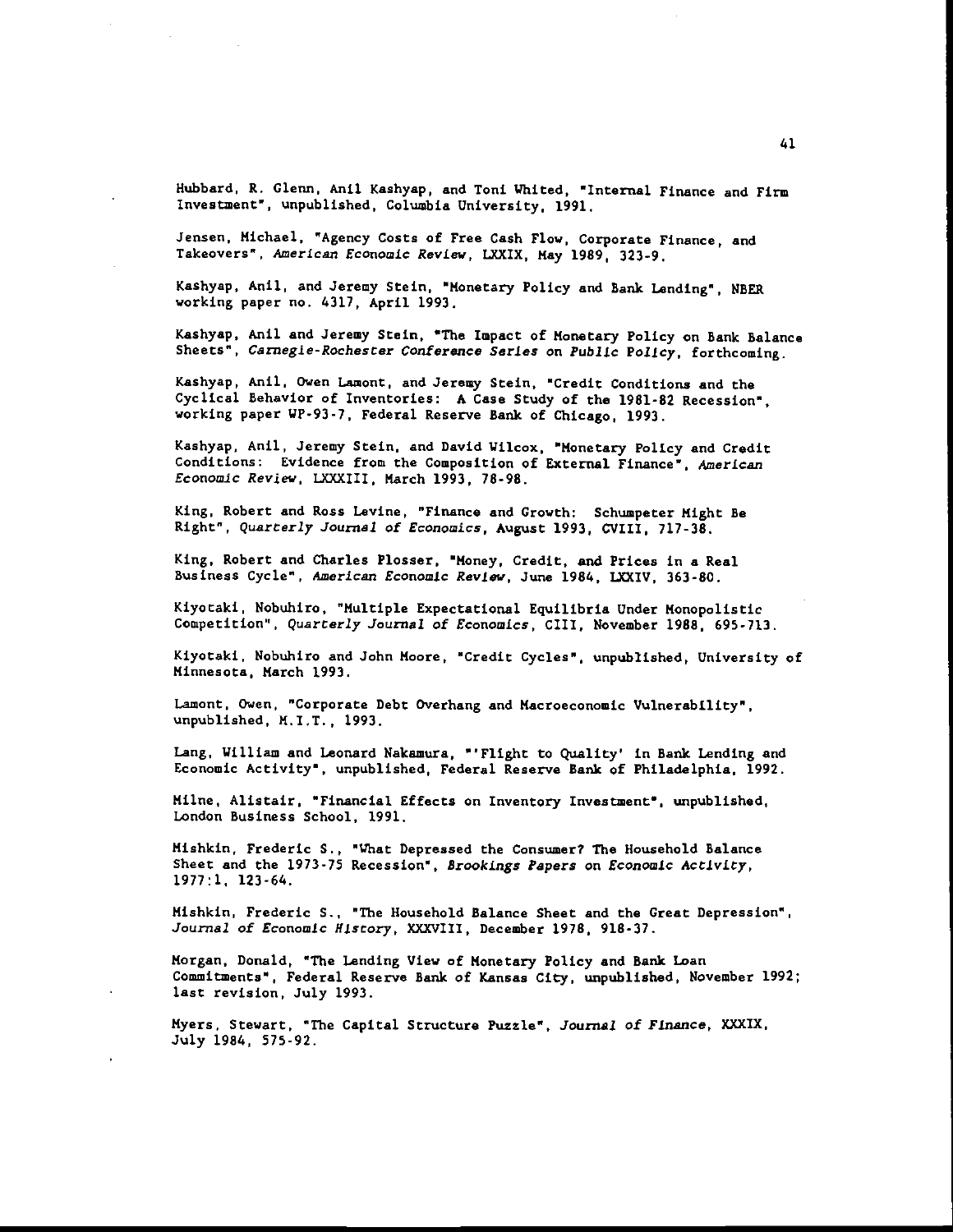Myers, Stewart and Nicholas Majluf, "Corporate Financing and Investment Decisions When Firms Have Information That Investors Do Not Have", Journal of Financial Economics, XIII, June 1984, 187-221.

Oliner, Stephen and Glenn Rudebusch, "Sources of the Financing Hierarchy for Business Investment and Agency Costs", Review of Economics and Statistics, LXXIV, 1992. 643-53.

Oliner, Stephen and Glenn Rudebusch, "Is There a Bank Credit Channel to Monetary Policy?", unpublished. Board of Governors, 1993.

Oliner, Stephen and Glenn Rudebusch, "Is There a Broad Credit Channel to Monetary Policy?", unpublished. Board of Governors, 1994.

Peek, Joe and Eric Rosengren, "The Capital Crunch in New England". Federal Reserve Bank of Boston. New England Economic Review lEd: no vol. number). May/June 1992, 21-31.

Romer, Christina and David Romer, "Does Monetary Policy Matter? A New Test in the Spirit of Friedman and Schwartz", NBER Macroeconomics Annual, 1989, 121-70.

Schaller, Huntley, "Asymmetric Information, Liquidity Constraints, and Canadian Investment", Canadian Journal of Economics, XXVI, August 1993.

Sharpe, Steven, "Financial Market Imperfections, Firm Leverage, and the Cyclicality of Employment", American Economic Review, forthcoming.

Townsend, Robert, "Optimal Contracts and Competitive Markets with Costly State Verification", Journal of Economic Theory, XXI, 1979, 265-93.

U.S. Department of the Treasury, Internal Revenue Service, Statistics of Incomet Active Corporation Income Tax Returns, Washington: GPO, 1987.

Whited, Toni, "Investment and Financial Asset Accumulation", Journal of Financial Intermediation, I, December 1991, 307-34.

Whited, Toni, "Debt, Liquidity Constraints, and Corporate Investment: Evidence from Panel Data", Journal of Finance, XLVII, September 1992, 1425-60.

Williamson, Stephen, "Costly Monitoring, Optimal Contracts, and Equilibrium Credit Rationing", Quarterly Journal of Economics, CII, February 1987, 135-46.

leldes, Stephen, "Consumption and Liquidity Constraints: An Empirical Investigation", Journal of Political Economy, XCVII, April 1989, 1196-1216.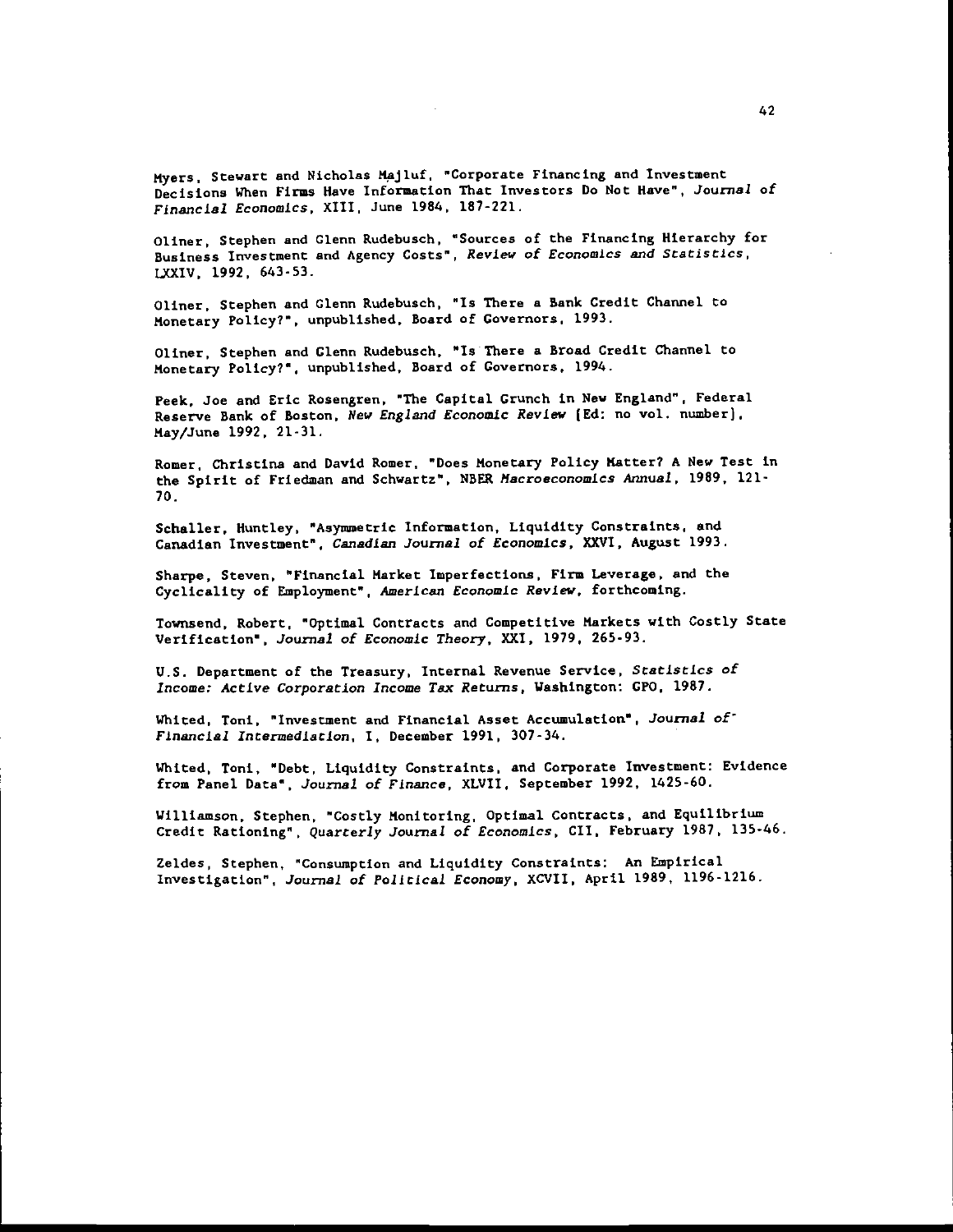



1974:2



Notes: The panels on the left plot the percentage change of non-financial commercial paper, C&l ln.e.c.l loans, and corporate earnings around two of the five last Rorner episodes of tight money. We exclude 1978:3 since the panel on 1979:4 conveys most of the information. The data are from Flow of Funds and Citibase. The panels on the right plot the percentage change in short term debt for large and small manufacturing firms. The data are constructed from the Quarterly Financial Report. See Gertler and Gilchrist (1992). All series are detrended and in real terms.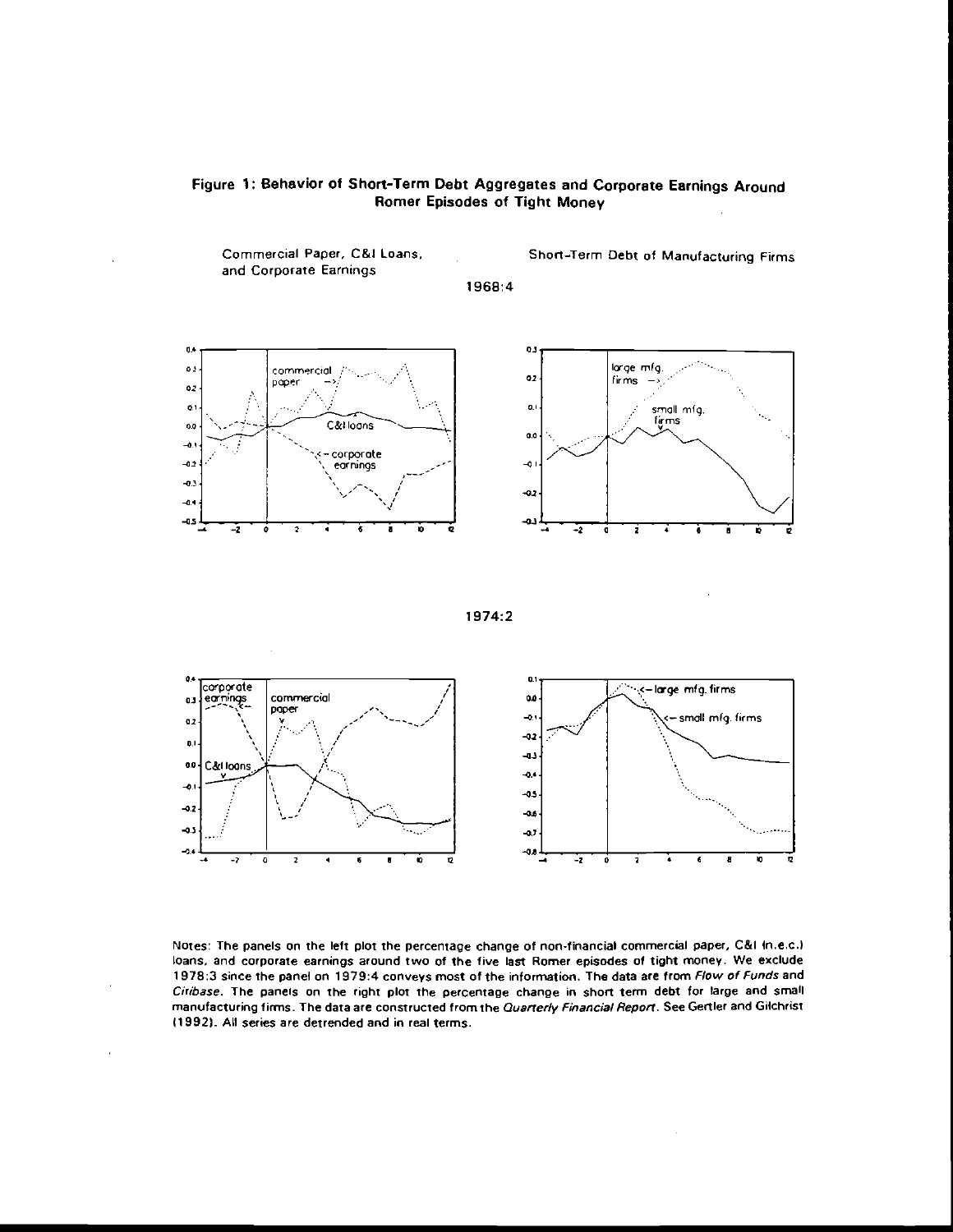

 $\bar{a}$ 

Commercial Paper. C&I Loans, and Corporate Earnings 1979:4 Short-Term Debt of Manufacturing Firms









 $\bar{z}$ 

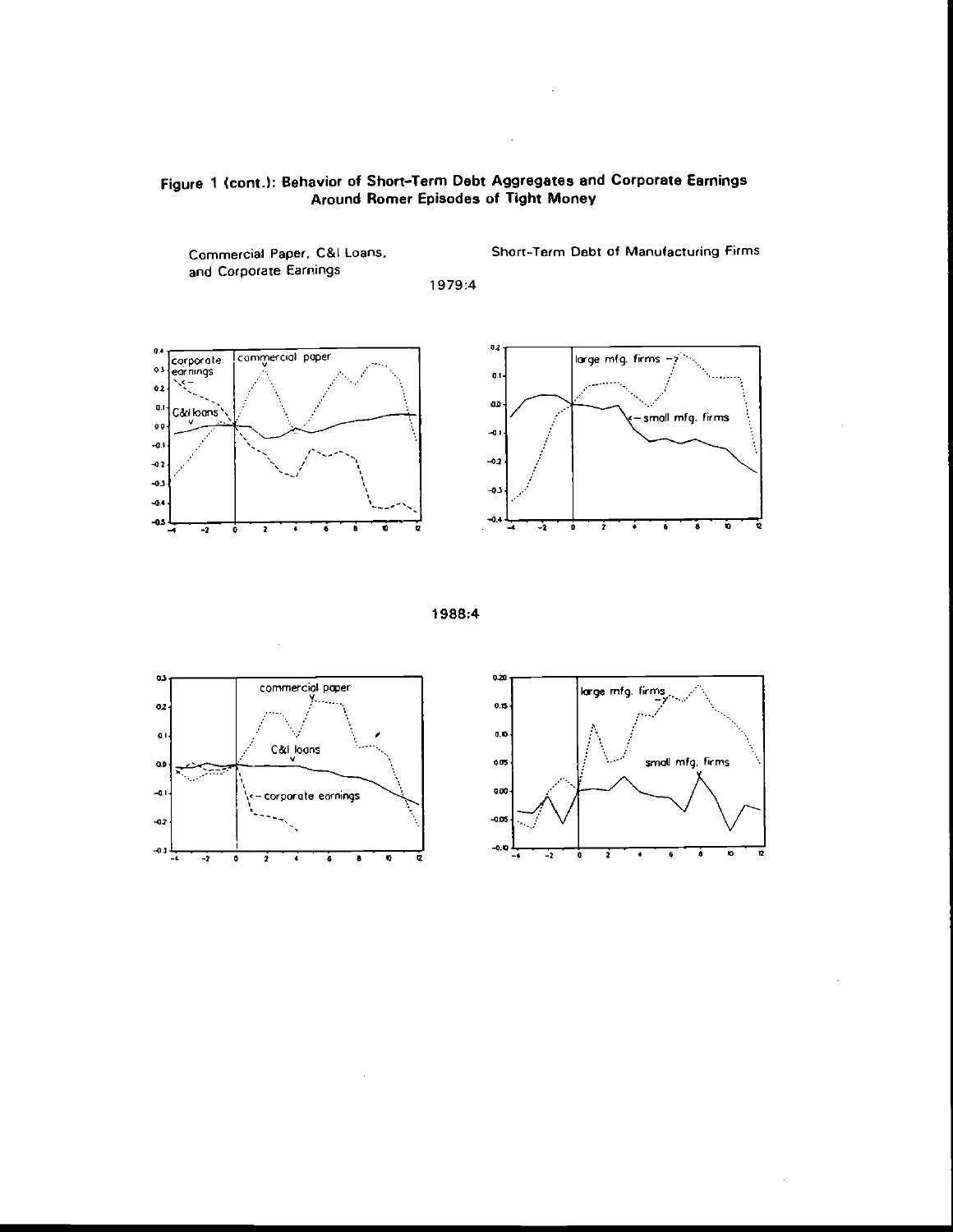

Figure 2: The Difference between Small and Large Firm Cumulative Growth Rates: A Comparison df Industry-Adjusted vs. Unadjusted Data.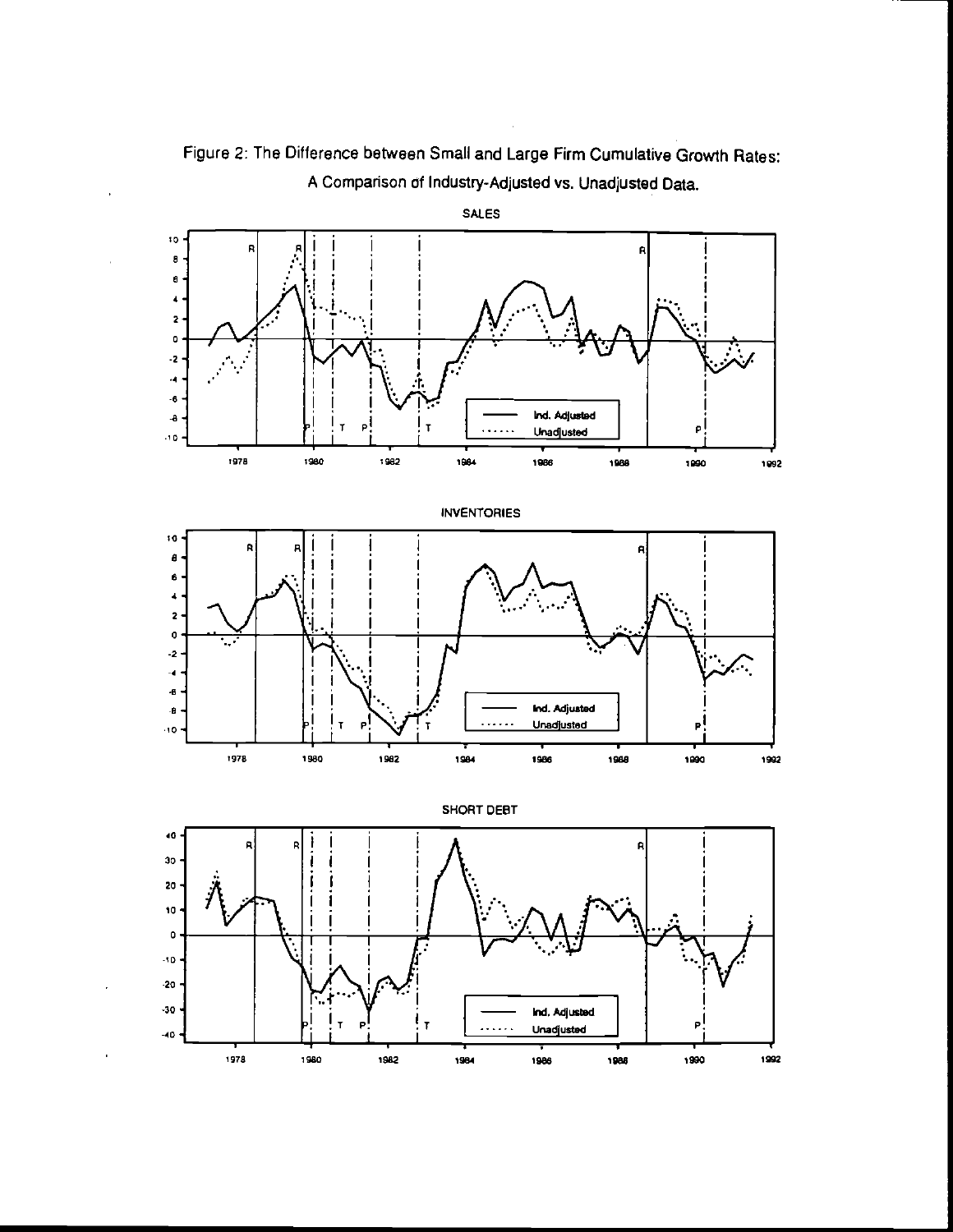Notes to Figure 2:

Industry-adjusted data weights the difference in growth rates between small and large firms by the small-firm share in each industry. The resulting growth rates are cumulated and a quadratic trend is removed. Small firms are defined to be those with assets less than \$250 million in 1991 dollars.

R: Romer date, P: NBER business cycle peak, T: NBER business cycle trough -

ı.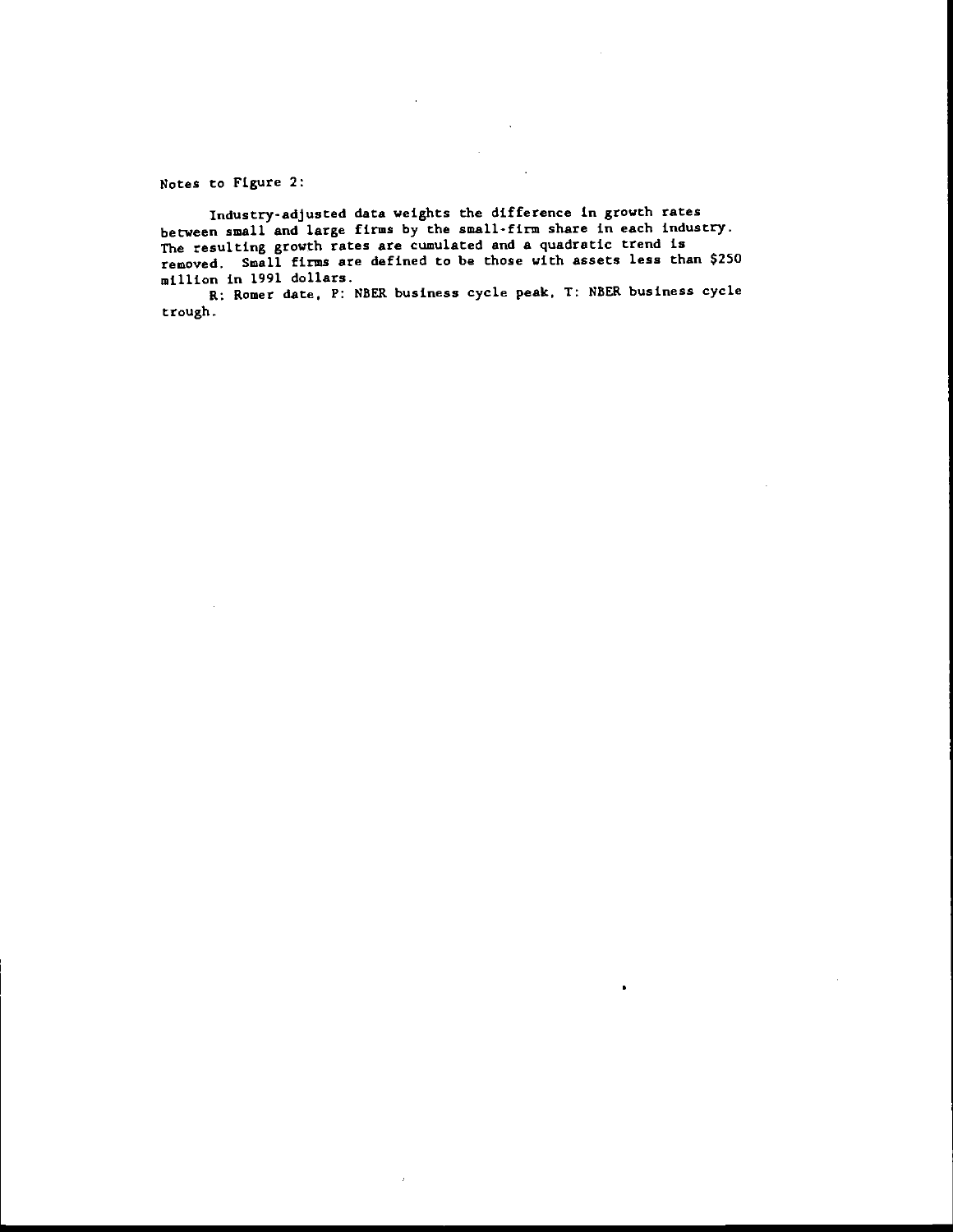





<sup>1918</sup> <sup>1980</sup> <sup>1982</sup> <sup>1984</sup> <sup>1986</sup> <sup>1988</sup> '990 <sup>1982</sup>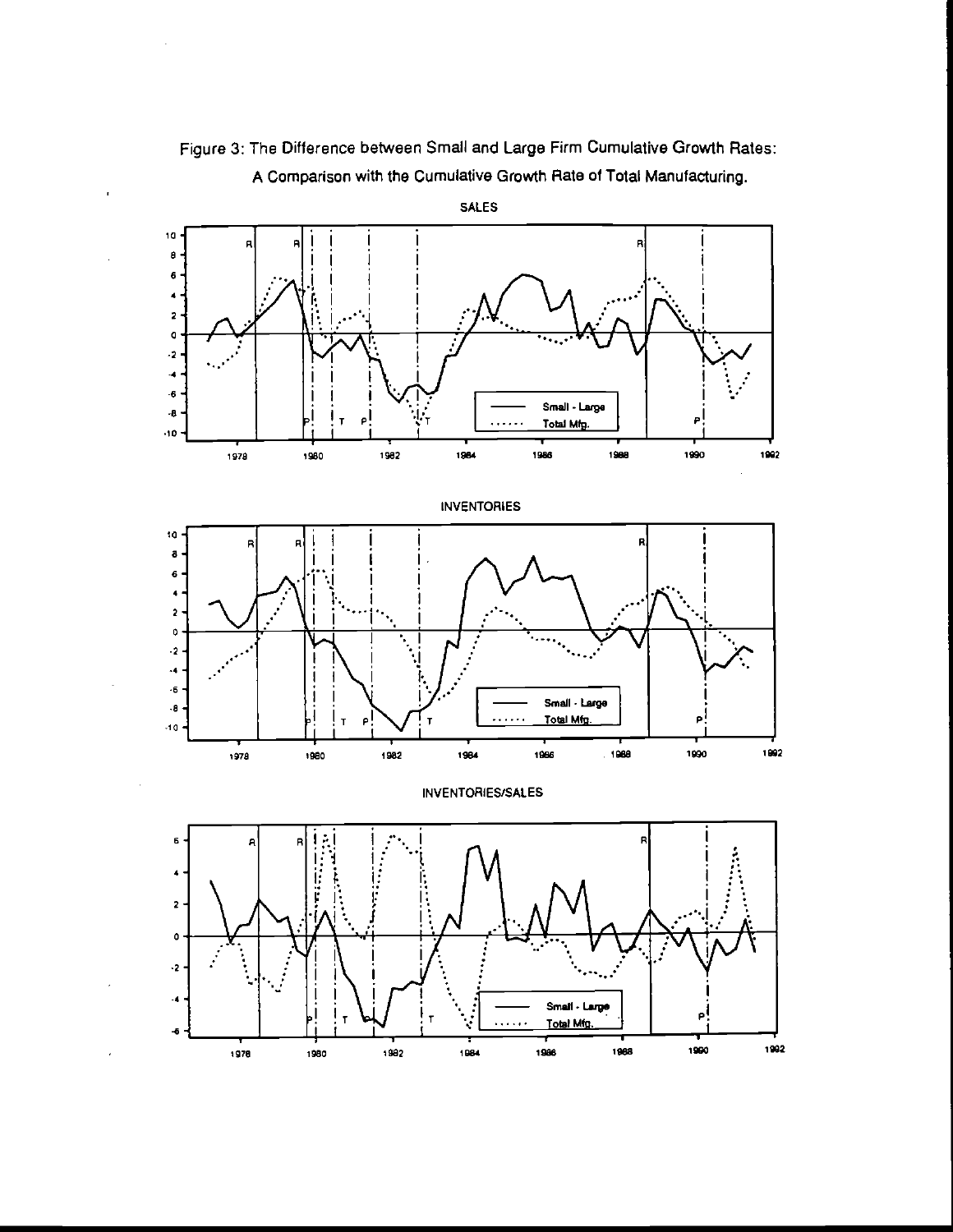Notes to Figure 3:

 $\sim 10^{-1}$ 

See notes to Figure 2. Differences in growth rates between smaLl and large firms are industry-adjusted.

 $\bar{\beta}$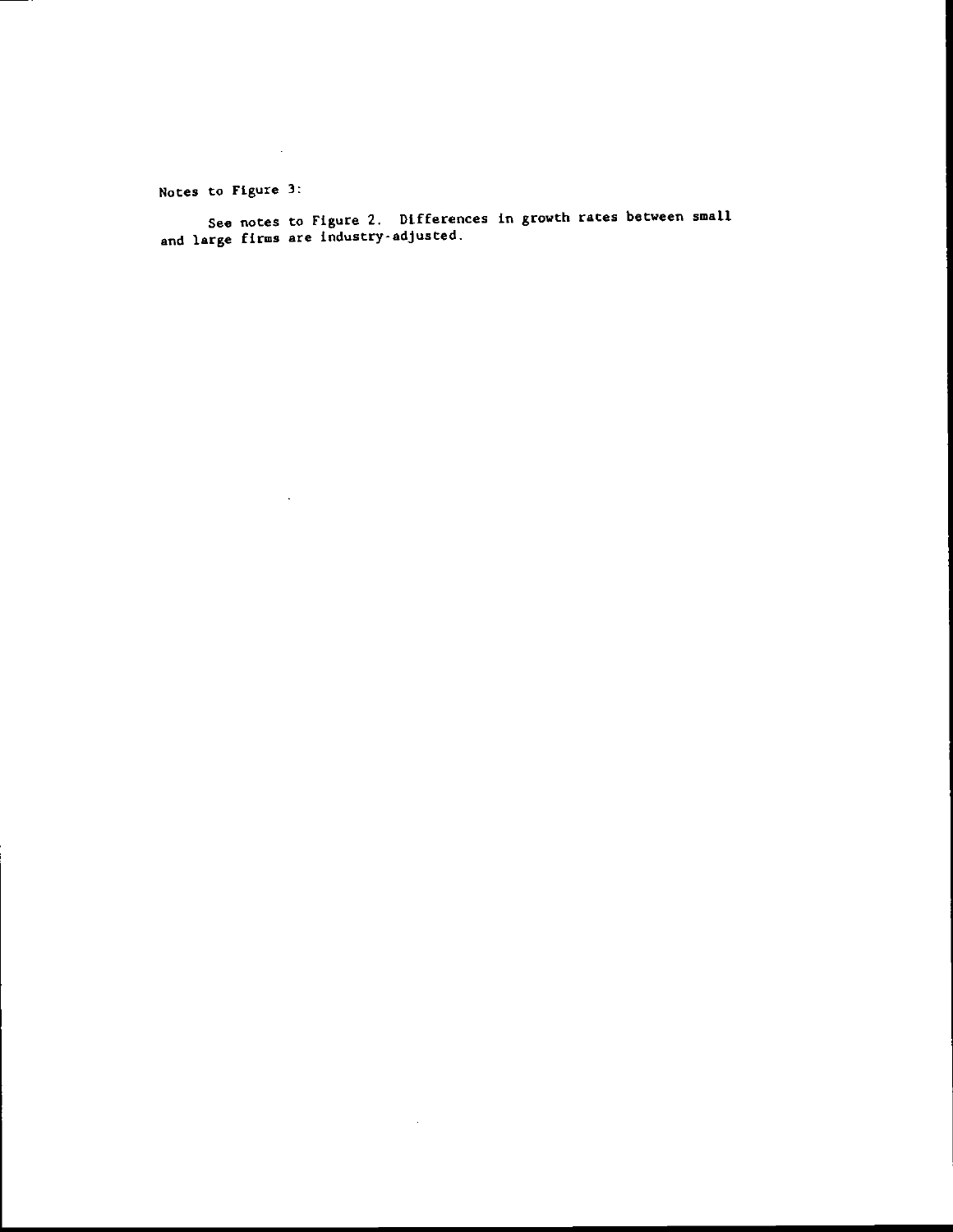

Figure 4: The Difference between Bank-Dependent and Non-Bank-Dependent Firms: A Comparison of Industry-Adjusted vs. Unadjusted Data.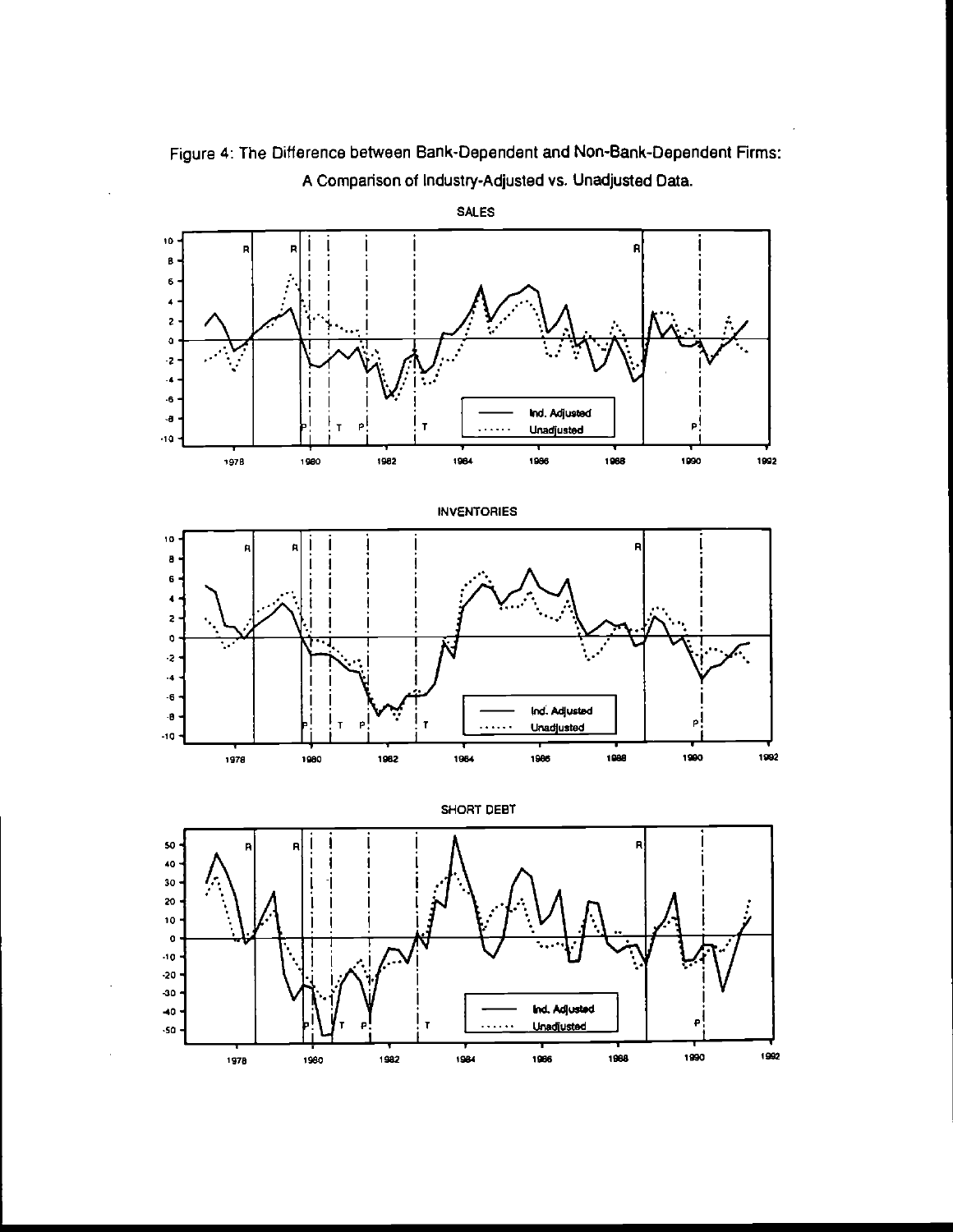Notes to Figure 4:

The figure is analogous to Figure 2, except that firms are classified by "bank-dependency" rather than asset size. Bank-dependent firms are defined as fins with a ratio of bank debt to short-term debt greater than 0.5 and with no commercial paper outstanding.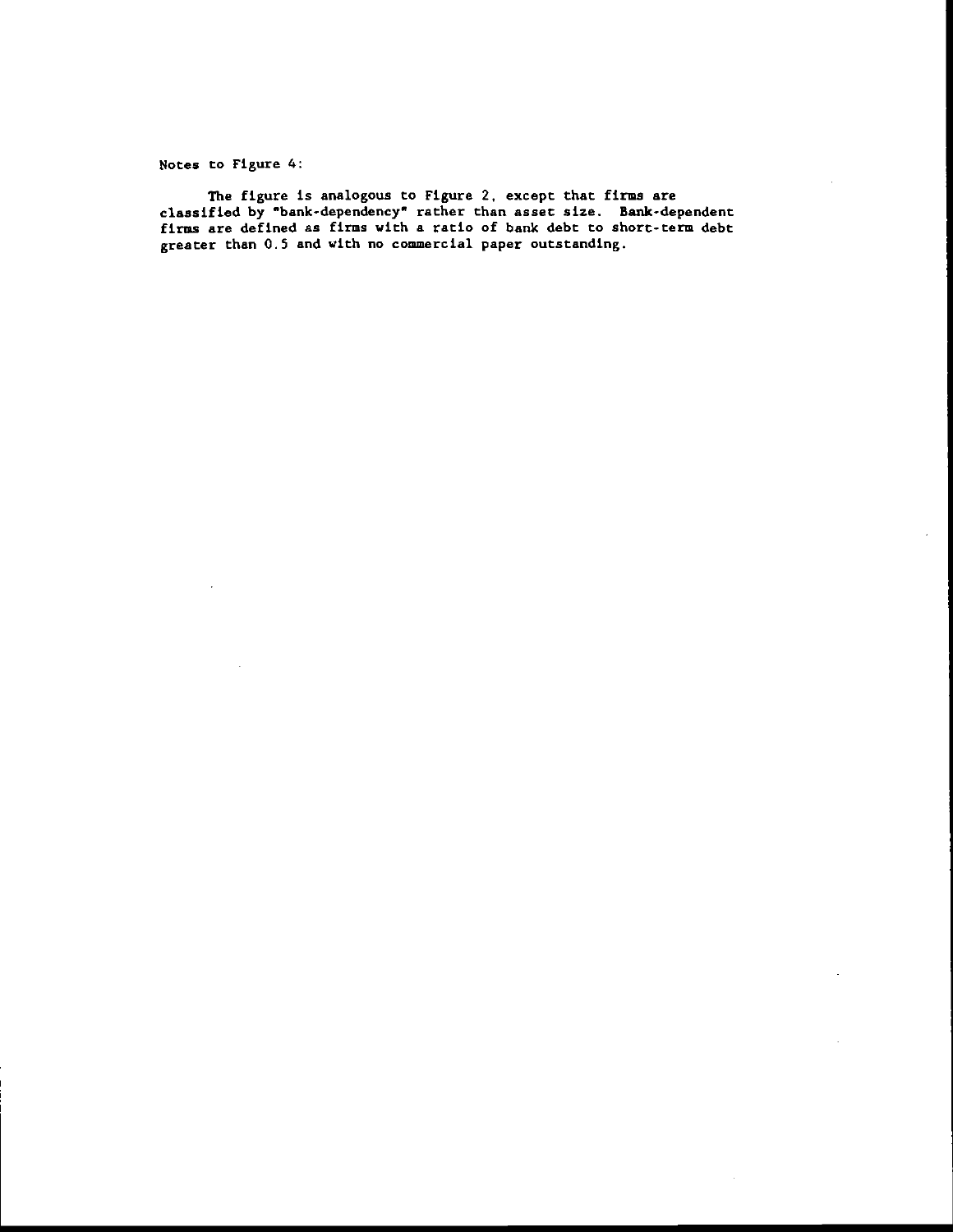

Figure 5: The Difference between Bank-Dependent and Non-Bank-Dependent Firms: A Comparison with the Cumulative Growth Rate of Total Manufacturing.